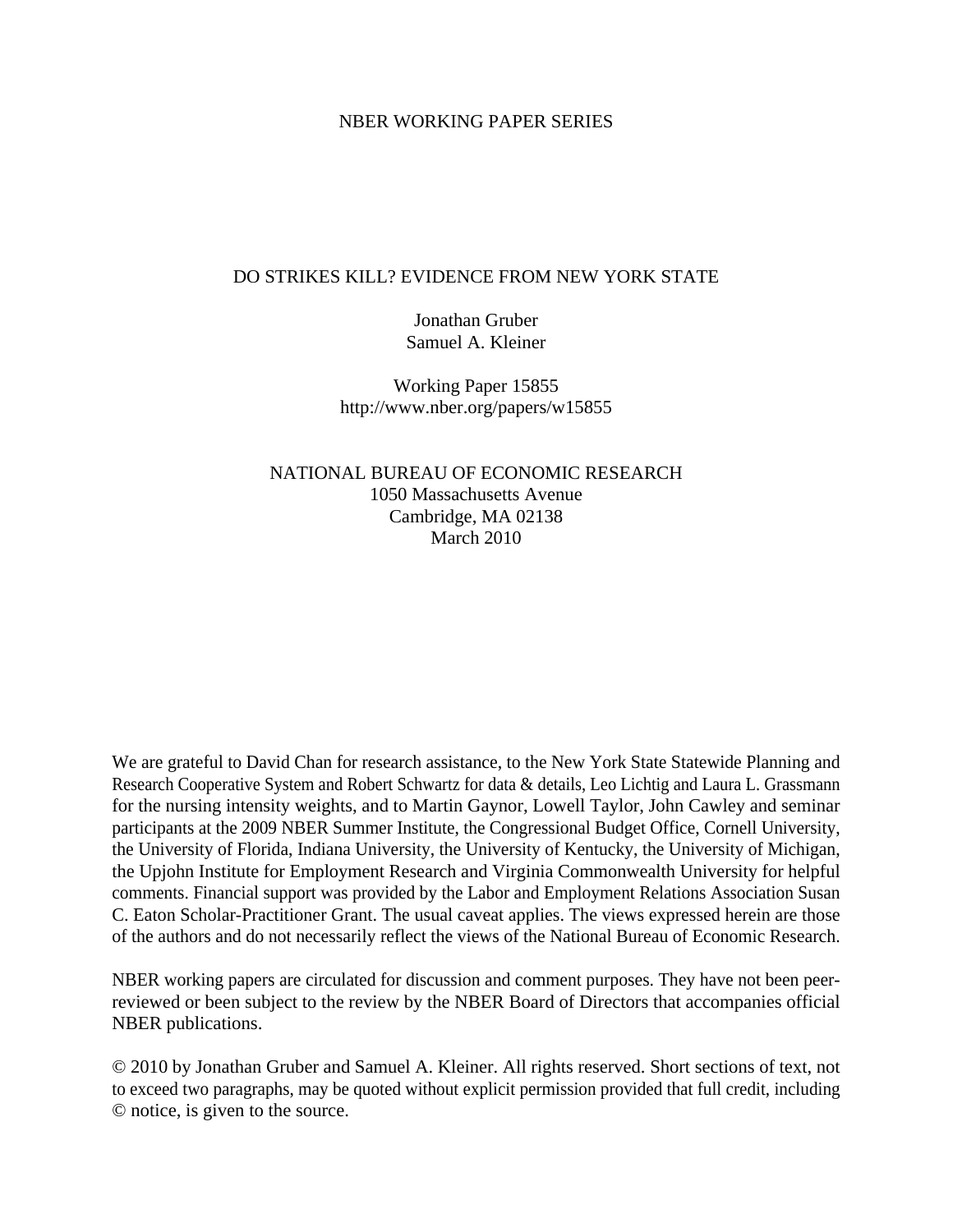Do Strikes Kill? Evidence from New York State Jonathan Gruber and Samuel A. Kleiner NBER Working Paper No. 15855 March 2010 JEL No. I12,I23,J52,J62

### **ABSTRACT**

Concerns over the impacts of hospital strikes on patient welfare led to substantial delay in the ability of hospitals to unionize. Once allowed, hospitals unionized rapidly and now represent one of the largest union sectors of the U.S. economy. Were the original fears of harmful hospital strikes realized as a result? In this paper we analyze the effects of nurses' strikes in hospitals on patient outcomes. We utilize a unique dataset collected on nurses' strikes over the 1984 to 2004 period in New York State, and match these strikes to a restricted use hospital discharge database which provides information on treatment intensity, patient mortality and hospital readmission. Controlling for hospital specific heterogeneity, patient demographics and disease severity, the results show that nurses' strikes increase in-hospital mortality by 19.4% and 30-day readmission by 6.5% for patients admitted during a strike, with little change in patient demographics, disease severity or treatment intensity. This study provides some of the first analytical evidence on the effects of health care strikes on patients, and suggests that hospitals functioning during nurses' strikes are doing so at a lower quality of patient care.

Jonathan Gruber MIT Department of Economics E52-355 50 Memorial Drive Cambridge, MA 02142-1347 and NBER gruberj@mit.edu

Samuel A. Kleiner Heinz College Carnegie Mellon University 5000 Forbes Avenue Pittsburgh, PA 15213-3890 skleiner@andrew.cmu.edu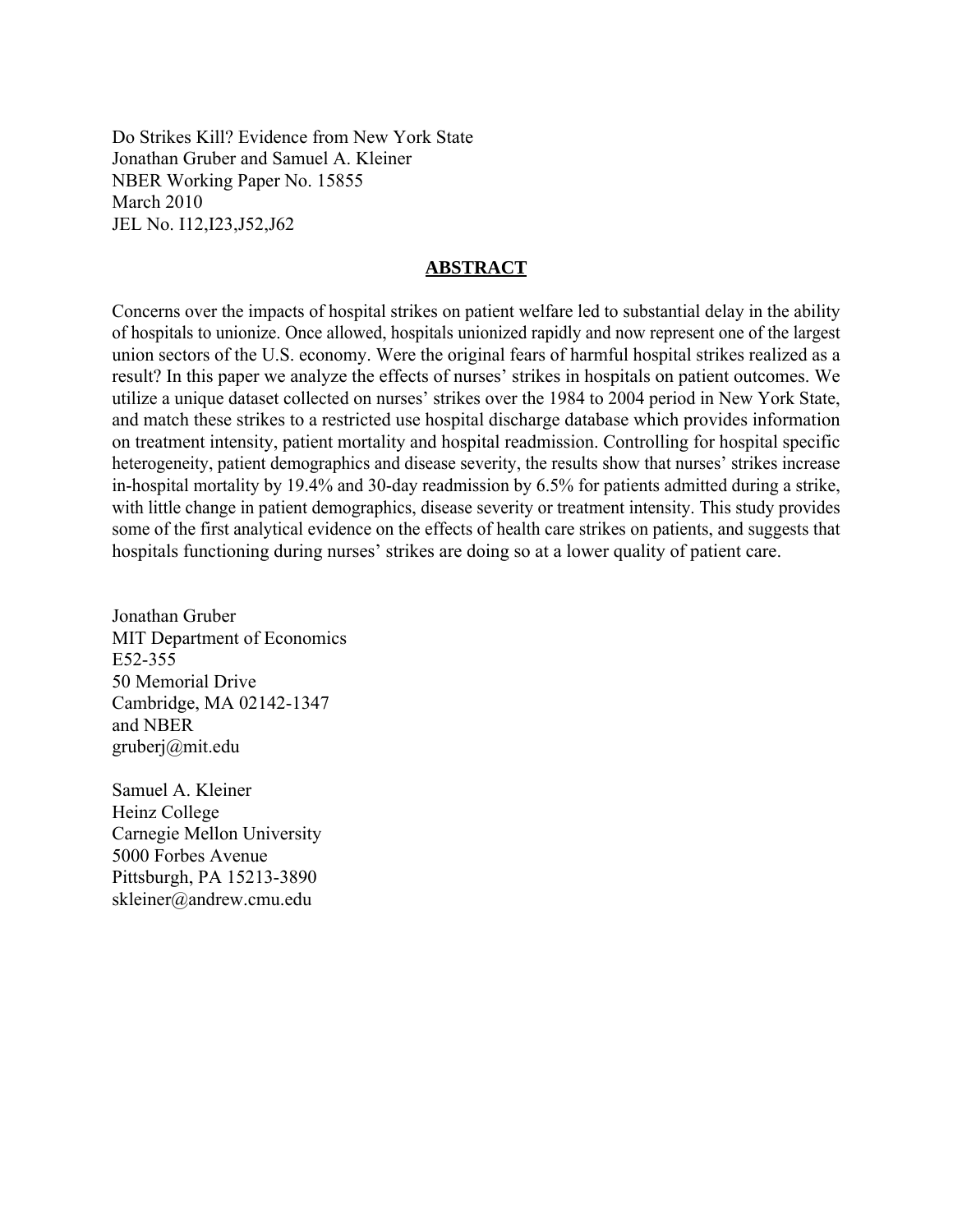Hospitals are one of the most important employers in the United States. Thirty-five percent of U.S. health care workers, and 3.25% of all U.S. workers, work in hospitals.<sup>1</sup> Due to the importance of hospitals in providing health care to our nation, and fears that work stoppages could place patient health in jeopardy, hospitals were excluded from collective bargaining laws for almost three decades after other sectors were allowed to unionize. Once allowed to do so in 1974, however, hospitals quickly became one of the most important sources of union jobs in the U.S. Over fifteen percent of hospital employees are members of a union<sup>2</sup>, representing six percent of all union employees in the U.S. While unionization has been declining in its traditional industrial home, it is growing rapidly in the hospital sector, with the number of unionized hospital workers rising from 679,000 in 1990 to nearly 1 million in 2008.<sup>3</sup> Despite the rapid unionization of the hospital sector, we know little about the original government concern that led to the long delay in permitting unionization: do strikes jeopardize patient health?

 In this paper, we carefully examine the effects of nursing strikes at hospitals on patient care and health outcomes. Nurses are a crucial part of the hospital production function and are, as one hospital CEO said, "the heart and soul of the hospital."<sup>4</sup> They serve as the surveillance system of hospitals for detection and intervention when patients deteriorate, and are viewed by many patients as more important to their total recuperation process than their own attending physicians (Kruger and Metzger, 2002). Thus, one might presume that strikes by nurses would be harmful to patients' health. Yet, at the same time, a large literature in health economics documents substantial overtreatment in hospitals in the U.S.; for example Fisher et al. (2004) find no association between increased treatment intensity across medical centers and improved

 $\overline{a}$ 

 $\frac{1}{2}$  http://www.bls.gov/oco/cg/cgs035.htm, http://www.bls.gov/news.release/ecopro.t04.htm  $\frac{2}{2}$ . This figure represents the number of bosnitel employees that are union members. The particular

<sup>&</sup>lt;sup>2</sup> This figure represents the number of hospital employees that are union members. The percentage of hospital employees covered by a collective bargaining agreement is 17% (Source: Unionstats.com).

<sup>&</sup>lt;sup>3</sup> Source: Unionstats.com

<sup>4</sup> Draper (2008)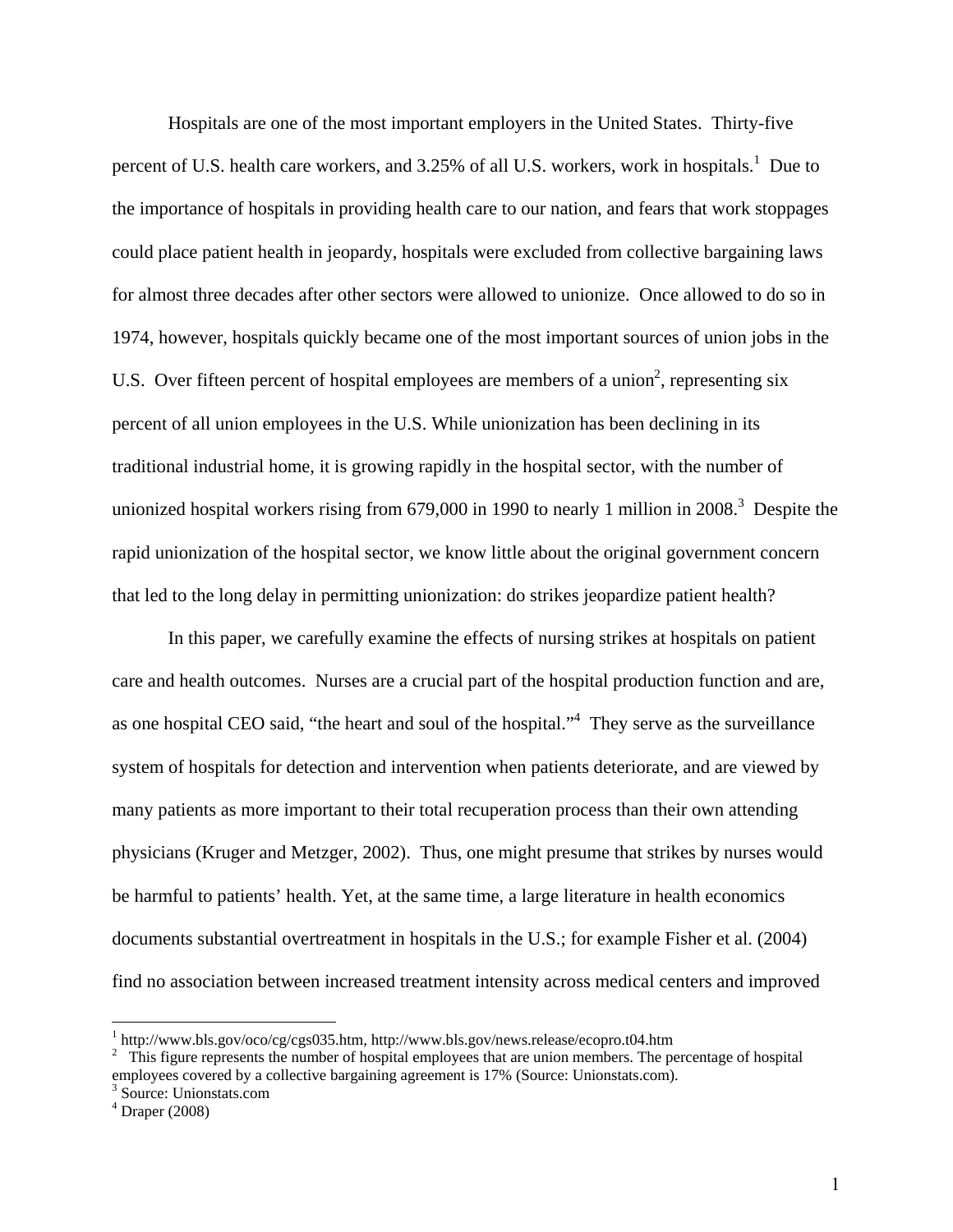long-term survival. From this, one might infer that reduced treatment intensity due to nursing strikes might be innocuous. Thus, ex-ante, the impact of nursing strikes on outcomes is ambiguous.

 To address this question, we turn to one of the U.S. states with the most hospital strikes in recent decades, New York State. A key advantage of this state for our analysis is that information on strikes can be matched to hospital discharge records which provide information on both treatment intensity and two key measures of outcomes, patient mortality and hospital readmission. We have gathered data on every hospital strike over the 1984 to 2004 period in New York State. We carefully match each striking hospital over this period with a set of control hospitals in their area, and examine the evolution of outcomes before, during, and after the strike in the striking versus control hospitals.

 Our results are striking: there is a meaningful increase in both hospital mortality and hospital readmission among patients admitted during a hospital strike. Our central estimates suggest that the rate of hospital mortality is 19.4% higher, and rates of hospital readmission are 6.5% higher, among those admitted during a strike than among patients in nearby hospitals at the same time. We show that this deterioration in outcomes occurs only for those patients admitted during the strike, and not for those admitted before or after to the same hospitals. And we find that these changes are not associated with any meaningful change in the composition of patients admitted during the strike or the treatment intensity for patients admitted during these strikes.

 We also find evidence of a more severe impact of these strikes on patients whose conditions require more intensive nursing inputs, and that outcomes are no better for patients admitted to striking hospitals who employ replacement workers. Overall, our findings suggest that strikes lead to lower quality of medical care in hospitals.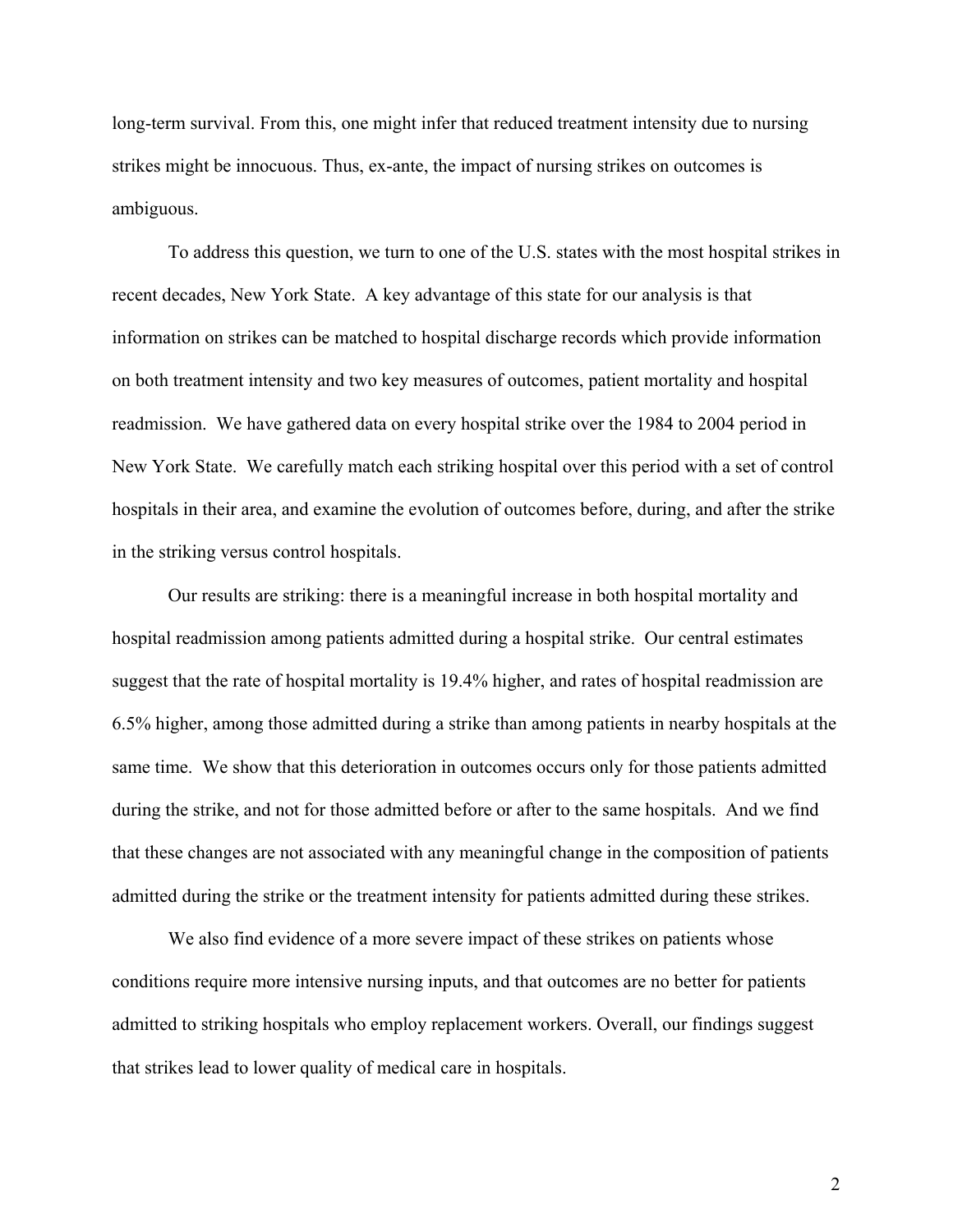Our paper proceeds as follows. Part I provides background on hospital unionization and on the literature on strikes and firm outcomes. Part II discusses our data on both strikes and patient outcomes. Part III discusses our empirical strategy and issues. Part IV presents the results on mortality and readmission, while Part V presents results on utilization measures. Part VI examines the heterogeneity in these strike effects. Part VII concludes.

### **Part I: Background**

#### *Hospital Unionization*

 $\overline{a}$ 

Organized labor in the hospital industry is a relatively recent phenomenon when compared with the industrial sector. While initially covered under the pro-union Wagner Act of 1935, collective bargaining in hospitals was limited due to the passage of the National Labor Relations Act (NLRA) of 1947. This act, which outlined unfair labor practices on the part of unions, also excluded both government and nonprofit hospitals from the right to unionize.

This restriction was based on the Congress's belief that unionization could interfere with the delivery of essential health and charitable services.<sup>5</sup> One of the main arguments justifying the exclusion of nonprofit hospitals was the contention that allowing nonprofit hospital coverage would "open the way for strikes, picketing, and violence which could impede the delivery of health care." (Zacur 1983, p.10) Hospital administrators argued for the importance of maintaining this exclusion, emphasizing that hospitals "absolutely cannot afford any interruptions in service caused by work stoppages. Healthcare facilities are not like assembly lines." (Fink 1989, p.167)

After lobbying efforts by hospital-employee organizations, in 1974, President Nixon

<sup>&</sup>lt;sup>5</sup> While this restricted the rights of most employees in the sector from unionizing, eight states passed legislation during this period that granted collective bargaining rights to not-for-profit hospitals. The eight states were Connecticut, Massachusetts, Michigan, Minnesota, Montana, New York, Oregon and Pennsylvania.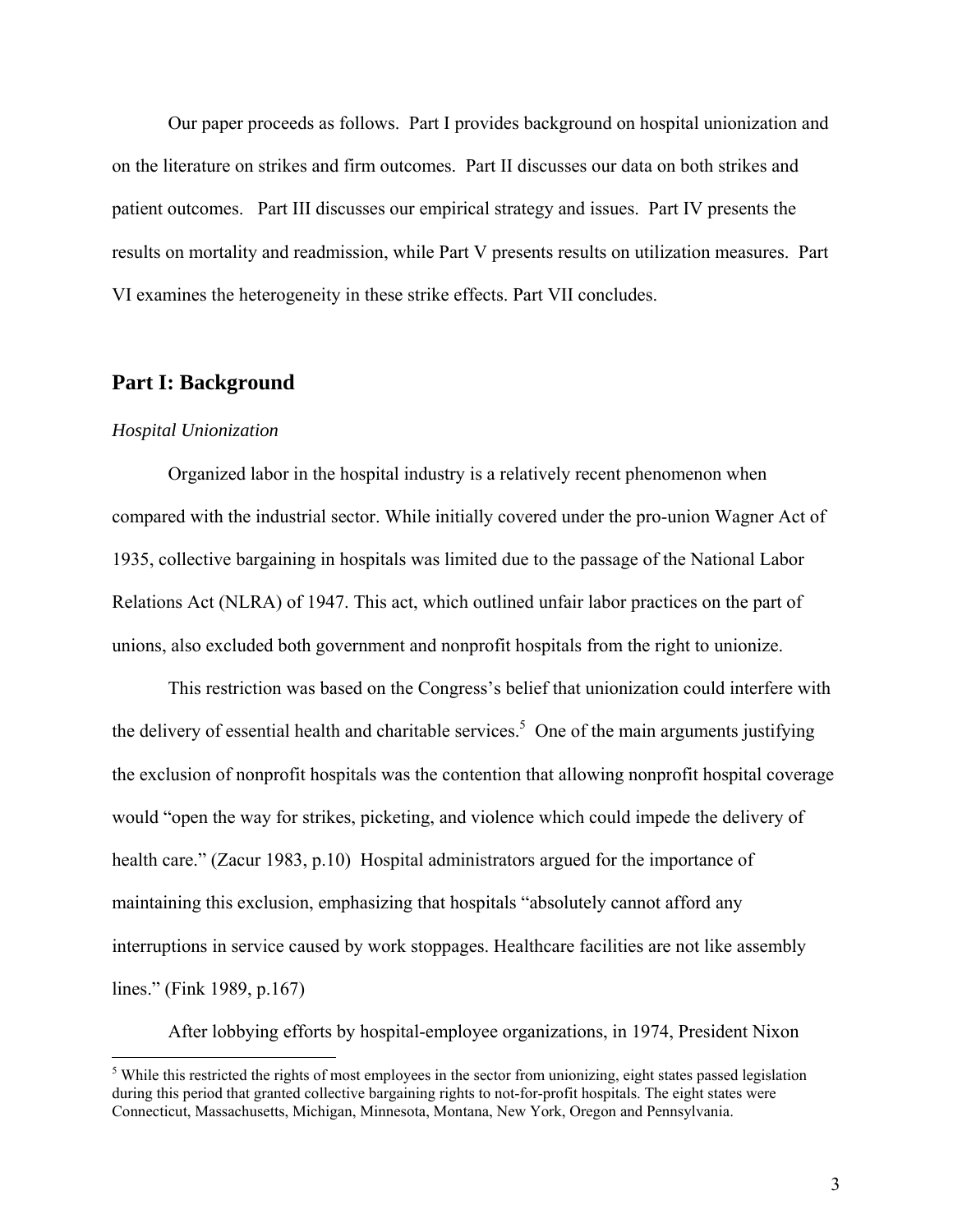signed Public Law 93-360, reversing the 27 year exclusion. This law subjected all nongovernmental health care facilities to federal labor law, as governed by the NLRA. While this law allowed for union organization of health care facilities, the perceived vulnerability of health care institutions to strikes prompted Congress to add amendments to this legislation applying exclusively to nongovernmental health care institutions. Twomey (1977) notes that these amendments included longer government notification periods than would be required of a nonhealth care facility to the Federal Mediation and Conciliation Service (FMCS) in the event of a contract renewal (90 days versus the usual 60 days), or strike (10-day notice period versus no notice).

Huszczo and Fried (1988) show that the percent of hospitals with collective bargaining agreements increased from 3% in 1961 to 23% in 1976, and conjecture that PL 93-360 played a significant role in this increase. Furthermore, in recent years, the health care sector has been the most active sector of the economy for new organizing.<sup>6</sup> Table 1 shows strike activity by industry for the years 1984-2004 as reported by the FMCS. The health care industry has experienced significant strike activity since 1984 with a greater number of strikes than all industries aside from manufacturing, construction and retail. $^7$ 

### *Strikes and Firm Performance*

 $\overline{a}$ 

A substantial economics and industrial relations literature exists analyzing the occurrence, timing, size, duration, and economic impact of strikes. Kaufman (1992) provides an excellent survey of this literature and categorizes these studies into 3 main areas: theoretical

<sup>&</sup>lt;sup>6</sup> See NLRB, Sixty-Eighth Annual Report Of The National Labor Relations Board For The Fiscal Year Ended September 30, 2003, At Table 16 (2004).

 $<sup>7</sup>$  The FMCS data do not differentiate between types of health care facilities, such as hospitals and nursing homes.</sup>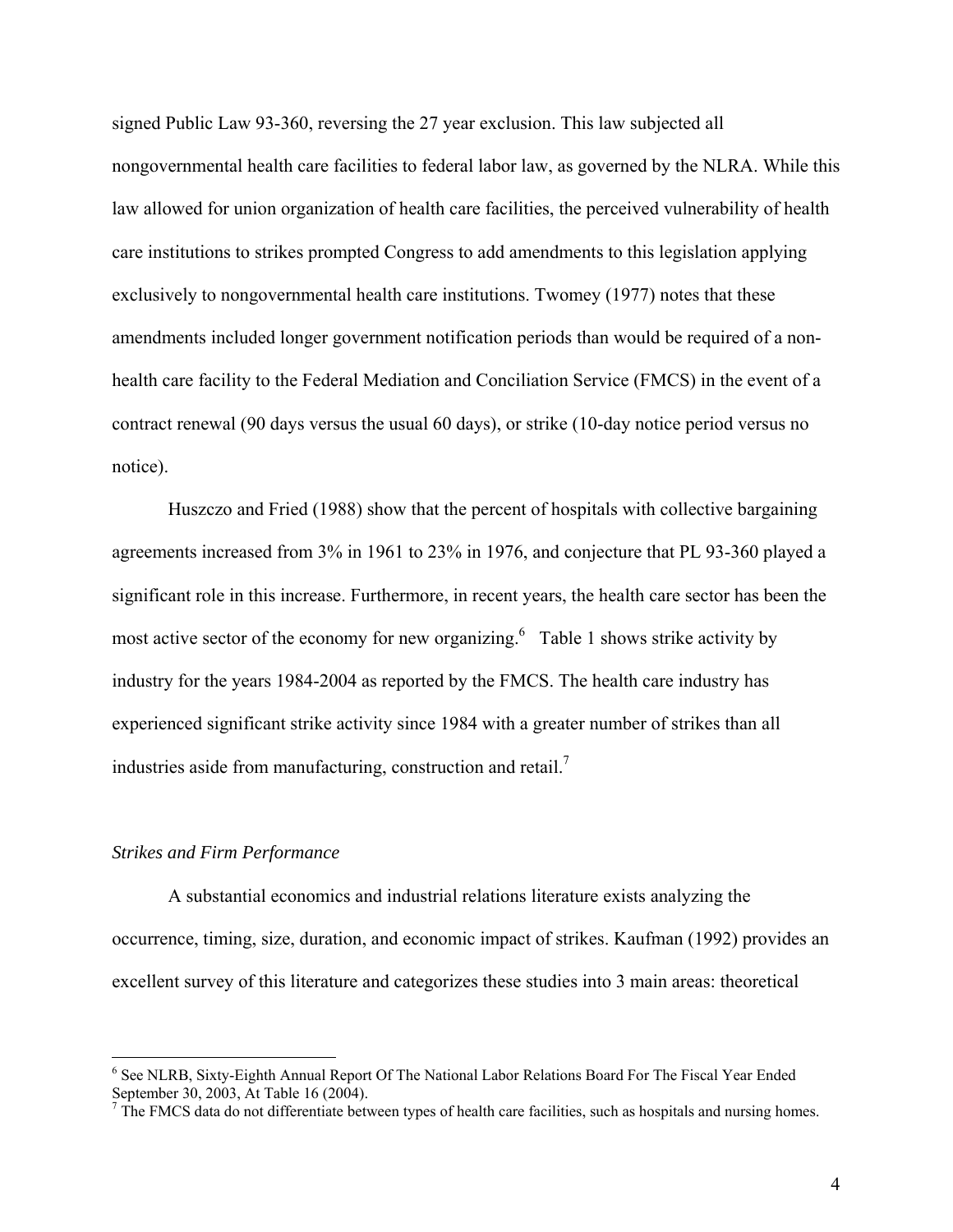studies identifying the root causes of strikes, empirical studies analyzing variation in strike activity, and empirical studies measuring the impact of strikes on firms and industry.

Our study is most closely related to the literature on the effects of strikes on firm and industry performance. This is a growing literature which focuses mostly on the effects of strikes in manufacturing industries. The outcomes of interest include measures such as firm output, profitability, and capital market reaction to strikes. Multi-industry studies such as Neumann (1980), Neumann and Reder (1984), Becker and Olson (1986), and Kramer and Vasconcellos (1996) find that strikes lead to a 2-4% decline in firm market value. McHugh (1991) examines the productivity of struck firms in nine manufacturing industries and finds a negative direct impact of strikes on average labor productivity. Similar findings are echoed in studies of specific industries such as the airline industry, where DeFusco and Fuess (1991) find negative stock market returns of 2.6-5.3% during strikes, and Kleiner, Leonard & Pilarski (2002) find that productivity fell greatly at commercial aircraft manufacturing plants during strikes; these effects did not persist in the long-run, however, with their plant returning to pre-strike levels of productivity within one to four months. Schmidt and Berri's (2004) study of professional sports strikes indicates that strike costs are significant during the strike period, but are limited to the strike period, with almost immediate return to pre-strike levels of consumer demand for sporting events.

Two recent studies have examined the effect of strikes and labor relations on the quality of production. Krueger and Mas (2004) examined a long strike which involved the hiring of replacement workers at a tire plant between 1994 and 1996. They found that tires produced during these years were ten-times more likely to be defective, with particularly pronounced increases in defective units coinciding with periods when replacement workers worked together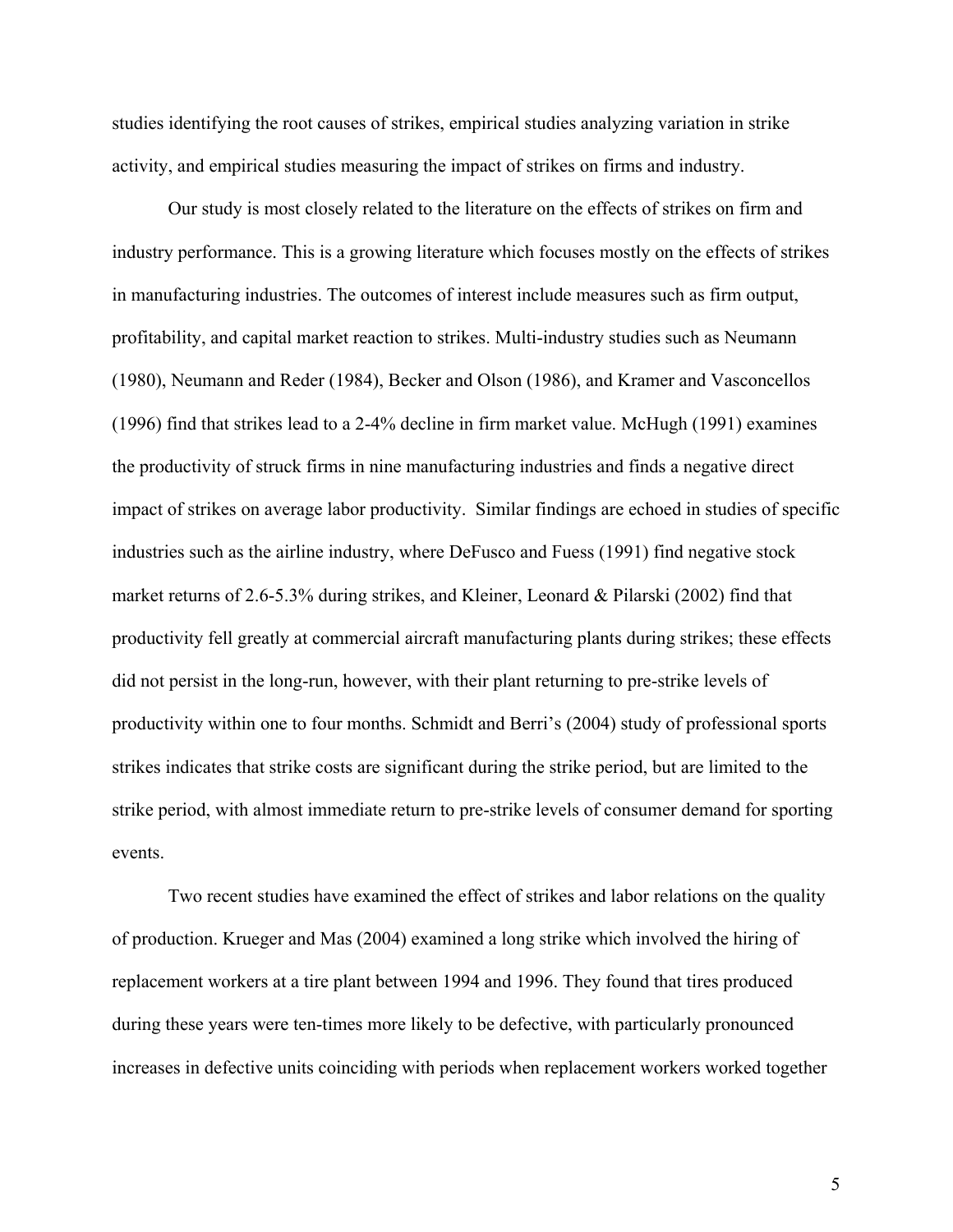with returning strikers. Mas (2008) found that workmanship for construction equipment produced at factories that experienced contract disputes was significantly worse relative to equipment produced at factories without labor unrest, as measured by the resale value of the equipment. His estimates indicate that equipment produced in facilities undergoing labor disputes were discounted in the resale market by approximately 5%.

### *Strikes and Outcomes in the Health Care Sector*

 $\overline{a}$ 

The effects of labor unrest in the health care industry may be particularly pronounced, given its labor-intensive production process, and the potentially serious consequences of substandard health care production. Health care production is particularly labor intensive, with labor's share of production accounting for nearly 60% of hospital costs. <sup>8</sup> Nurses in particular, constitute the largest group of workers in a hospital and have the biggest impact on a patient's experience in the hospital. Hospital administrators acknowledge that "nurses are the safety net. They are the folks that are right there, real time, catching medication errors, catching patient falls, recognizing when a patient needs something [and] avoiding failure to rescue."<sup>9</sup> Consequently, work stoppages involving nursing personnel have the potential to significantly disrupt hospital operations, with potentially serious consequences for patients. Furthermore, the complex nature of health care delivery necessitates the close coordination of workers who exhibit a great degree of interdependence (Cebul et al., 2008). Healthcare institutions may thus be particularly susceptible to labor unrest which disrupt these complex processes

In addition, a change in the intensity and quality of nursing inputs brought about due to

<sup>&</sup>lt;sup>8</sup> American Hospital Association Trendwatch Report, 2009 [Online]. Available at: http://www.aha.org/aha/researchand-trends/chartbook/ch6.html [Accessed 9 March 9, 2010].<br><sup>9</sup> (Draper 2008). Failure to rescue is a situation where caregivers fail to notice or respond when a patient is dying of

preventable complications in a hospital.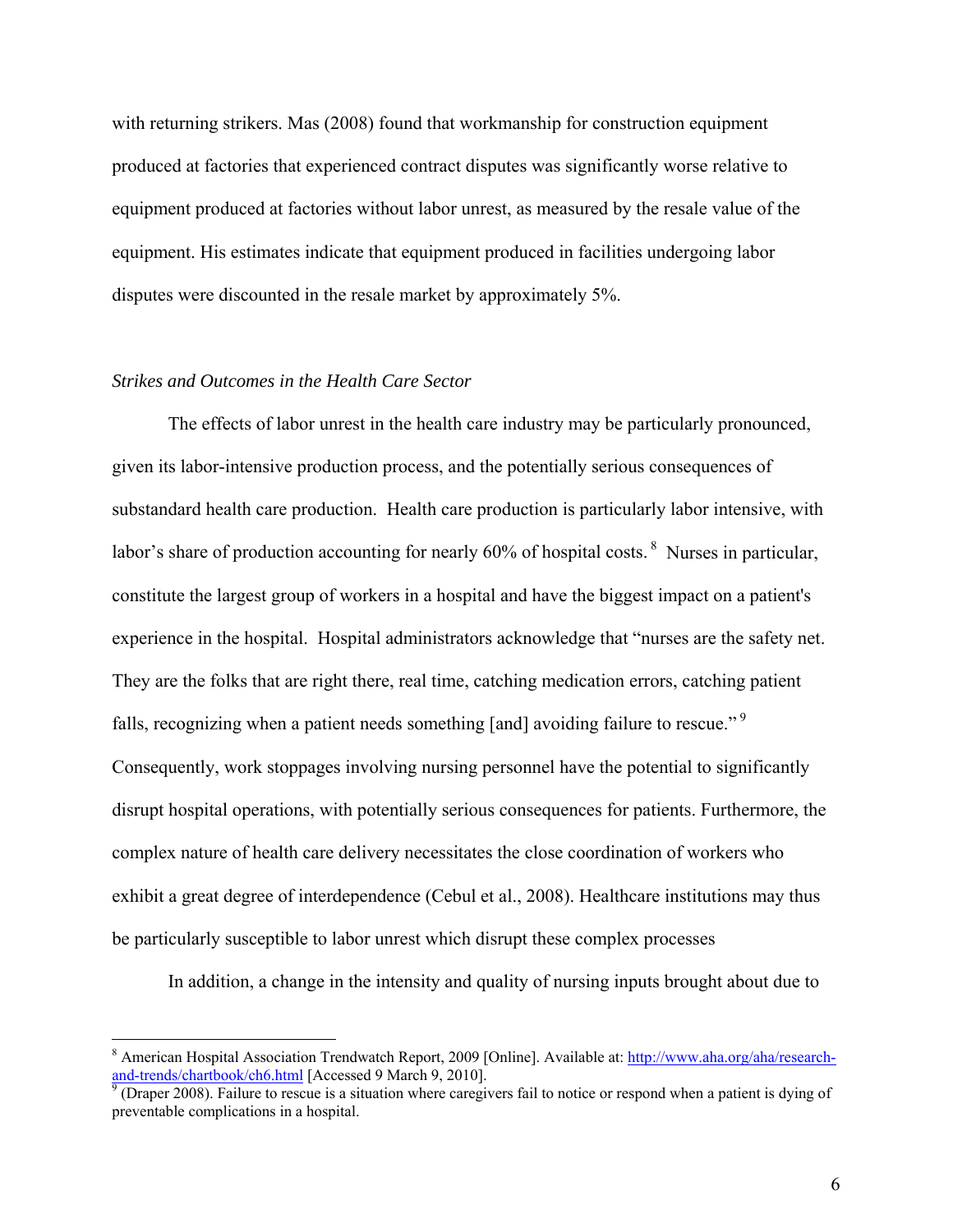strikes has the potential to adversely affect the patient outcomes. A number of studies have suggested that a decrease in the nurse-to-patient ratio is associated with increases in mortality and other adverse inpatient events (e.g. Aiken et al., 2002; Needleman et al., 2002). Moreover, even if staffing ratios are maintained during a strike through the use of replacement workers, the quality and familiarity of these replacement workers with hospital processes may affect the care delivered to patients during strikes. For example, the results in Aiken et al. (2003) suggest that higher quality workers (as measured by education level) are associated with lower mortality rates, while Phibbs et al. (2009) document increases in length of stay for hospitals employing temporary contract workers.

At the same time, a large body of research suggests that patients may be over-treated in the hospital. As a result, the reductions in care that result from strikes may not be particularly harmful on the margin. Fisher et al. (2003) show that in regions with high rates of inpatient care utilization, quality of care, functional status and patient satisfaction are no better than in low utilization regions. Baicker and Chandra (2004) control for within-state variation and find that states with higher Medicare spending per beneficiary have lower-quality care. Fisher et al. (2004) extend this analysis to academic hospitals and find no association between increased treatment intensity across medical centers and improved long-term survival for three of their measured outcomes, while finding a small increase in the risk of death as intensity increased for two other conditions analyzed.

Despite the increased role of organized labor in the health care industry, few studies have examined the role of labor unrest on health care production, and the results of these studies offer no clear conclusions as to the effect of these strikes on patients. Early work on health care strikes by James (1976) and Pantell and Irwin (1979) examine the effects of physician strikes on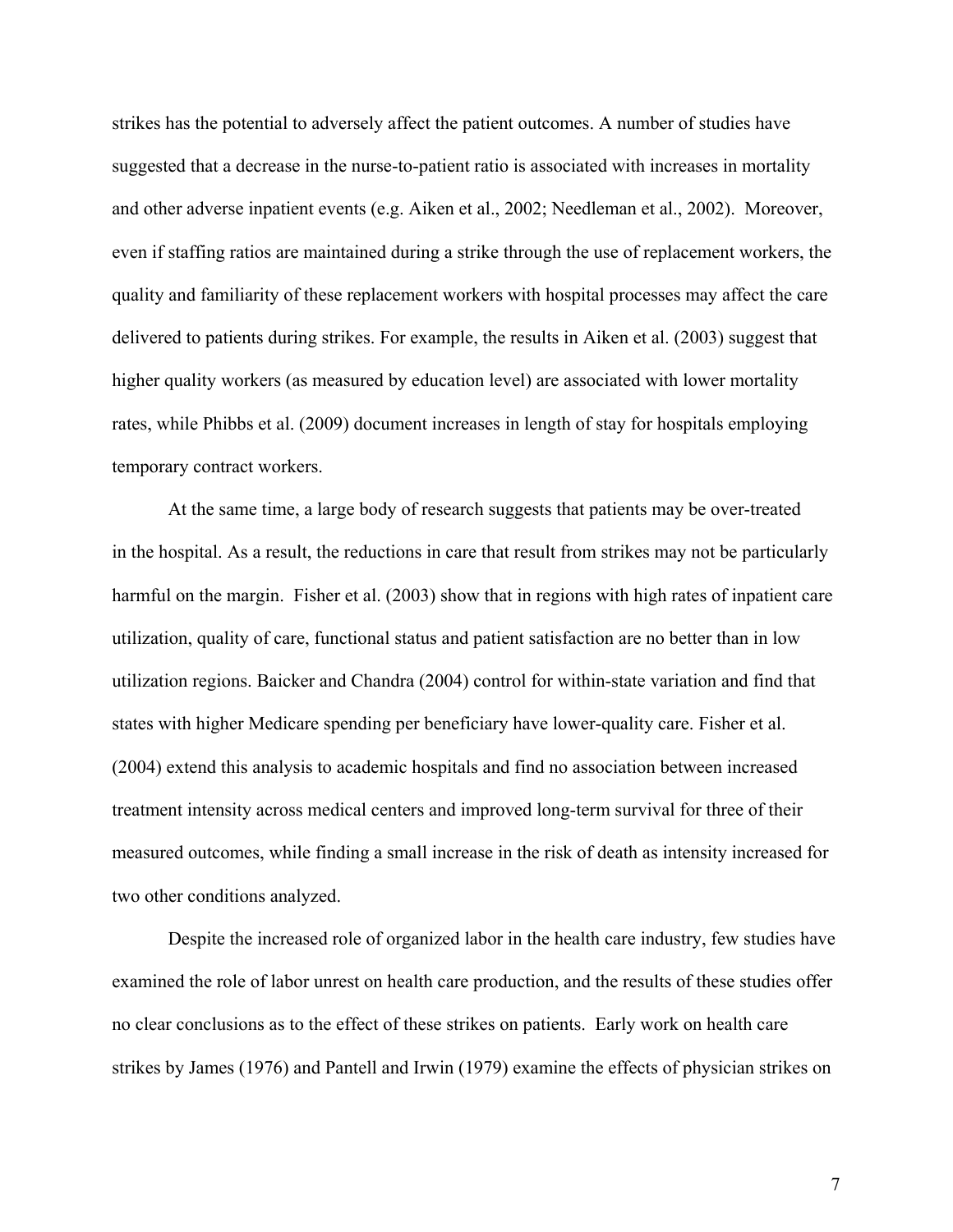patient care. James (1976) investigates the impact of a physician work slowdown tied to increased malpractice rates in Los Angeles. He finds that causes of death shifted over the course of the slowdown, with decreases in deaths from elective surgery and increases in deaths associated with emergency room transfers. On the other hand, Pantell and Irwin (1979) find no significant effects on appendectomy outcomes during a one-month anesthesiologist strike in San Francisco.

In the only study of the impact of a nurses strike on patient care, Mustard et al. (1995) report a 15% decrease in the caesarian birth rate, as well as an increase in the rate of adverse newborn outcomes during a month-long Ontario nurses strike. They conjecture that the result "is most plausibly attributed to disruption in the normal standards of care rather than to the change in the rate of operative management." Finally, Salazar et al. (2001) examine the effect of an emergency room residents strike at a Spanish hospital during which staff physicians filled in for the striking residents. They find decreases in the number of tests ordered, as well as a decrease in patient length of stay compared with the same hospital during a non-striking period, with no significant changes in mortality or readmission rates.

### **Part II: Data**

#### *Strike Data*

As a condition of the passage of PL 93-360, health care unions are required to submit written notice specifying the exact date and time of striking or picketing activity to both the potentially struck health care institution and the Federal Mediation and Conciliation Service (FMCS), 10-days prior to any work stoppage. The FMCS issues a monthly report showing work stoppages for all industries, and maintains an electronic database of these work stoppages for all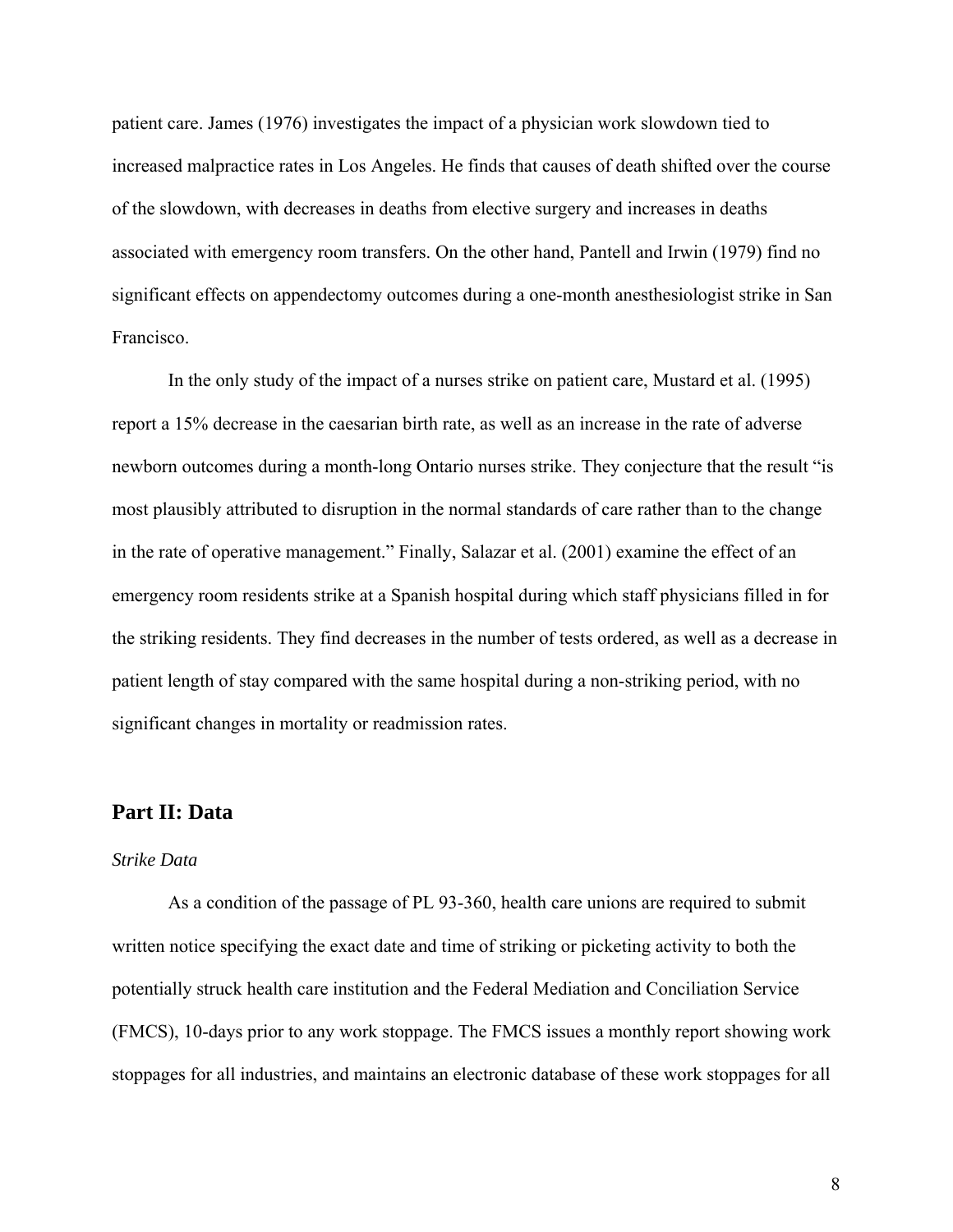industries dating back to 1984. This database contains information on the employer struck, employer location and industry, the union involved, the beginning and end dates of strikes, as well as the size of the bargaining unit struck. In some cases, the names of the types of workers that struck (e.g. clerical workers, technicians etc.) are also included. Our strike data were obtained from the FMCS via a Freedom of Information Request in January 2008. It contains all work stoppages in the health care industry from 1984-2004.<sup>10</sup>

The FMCS data show strike activity in the health care industry is concentrated in relatively few states, with 4 states accounting for nearly 60% of health care strikes. Because our strike data cover a period during which health care workers were allowed to organize (and thus the observed strikes are likely not due to union recognition), variation in state union concentration can likely explain a large portion of this variation. For analysis and discussion of the reasons for state variation in health care unionization rates see Freeman (1998) and Holmes (2006). Our analysis focuses on hospitals in New York State which accounted for one in every six health care facility strikes in the United States during our sample period.

The focus of our study is hospitals providing inpatient care. The FMCS data does not distinguish hospitals from other health care facilities, nor does it report the names of the facilities struck in a uniform manner (i.e. a struck facility may be referred to as "Catholic Health Care" rather than St. John's Hospital). Hospitals were thus identified manually in the data using both hospital name and facility address, and were checked using the New York State Hospital Profile website.

Hospitals employ a diverse group of workers, ranging from those who provide little or no

 $10$  Our 1983 strikes were found using a Lexis-Nexis search for hospital strikes in New York State for the year 1983. This search revealed five additional strikes that we incorporate into our analysis. We note that although our empirical specification contains outcome data for 6-months prior to the striking period, because 4 of the 1983 strikes begin in either April or May of 1983, our current results contain only 4 or 5 pre-strike months for these strikes.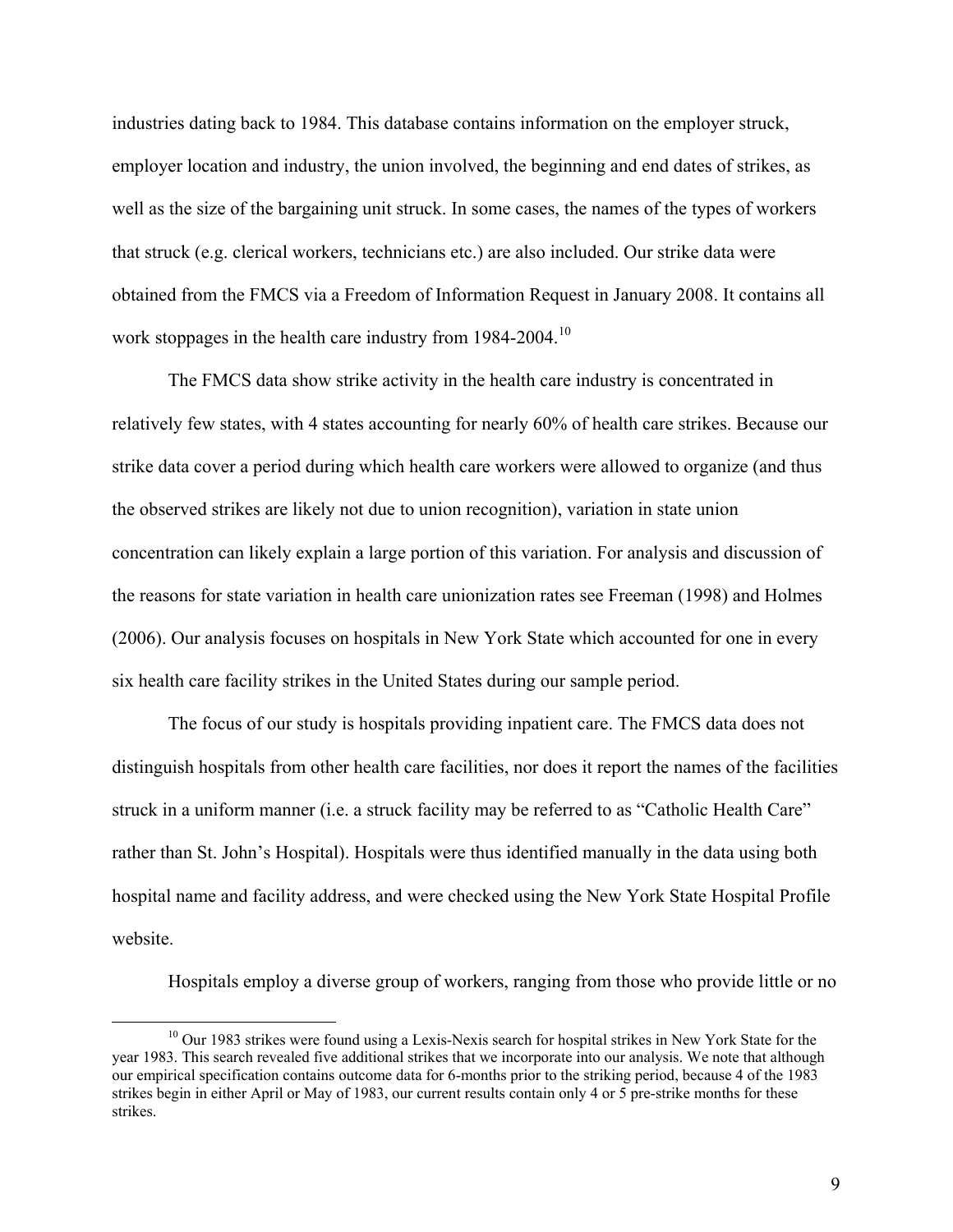patient care (e.g. laundry workers and parking attendants) to those with whom the primary responsibility for the patient rests (e.g. physicians and nurses). Because we wish to focus on nurses strikes, we are particularly interested in identifying the group(s) of workers that struck at each hospital. Using only the data provided by the FMCS, we were able to identify the struck bargaining unit in 38% of the strikes using either the union name (e.g. New York State Nurses Association) or the name of the title of the union representative (e.g. Nursing Representative, RN Representative). For cases in which the bargaining unit was not clearly specified in the data (such as strikes with missing bargaining unit data or involving unions with diverse groups of workers), the construction of our dataset required searching news archives for articles detailing the bargaining unit involved in each strike. In the cases where we could not obtain this information from news archives, hospital administrators, as well as the listed union, were contacted and followed up. If bargaining unit information could not be obtained, these hospitals were dropped from our sample. $11$ 

Our final sample covers 50 strikes at 43 hospital facilities during the years 1983-2004. Using this sample, the strike data were manually matched by hospital name and address to physical facility identifiers in the New York State hospital discharge data (see below), as were data on the exact dates of the hospital work stoppages. For strikes which name a hospital with multiple campuses, all campuses under common ownership are classified as struck.<sup>12</sup>

<sup>&</sup>lt;sup>11</sup> There were only 3 strikes at two facilities that were dropped.

<sup>&</sup>lt;sup>12</sup> A unique feature of many metro-New York City hospitals is their participation in industry-wide contracts covering dozens of facilities through the League of Voluntary Hospitals and Homes (League), an association of nonprofit medical centers, hospitals, nursing homes and their affiliated facilities. The League acts as the bargaining agent for its members in labor contracts and represents them primarily in labor negotiations with 1199 Service Employees International Union (1199). Three of the strikes that occur during our sample period involve the League. Because League strikes sometimes involved dozens of facilities striking simultaneously, no publicly available sources explicitly documented the struck bargaining units at each individual hospital during League strikes. Therefore, we assumed knowledge of the correct group of striking workers at a League hospital only if we could find specific information on the bargaining unit struck at a particular hospital during a specified strike. For example, evidence of nurse representation at a League hospital in 1973 is not taken as evidence of representation in 1989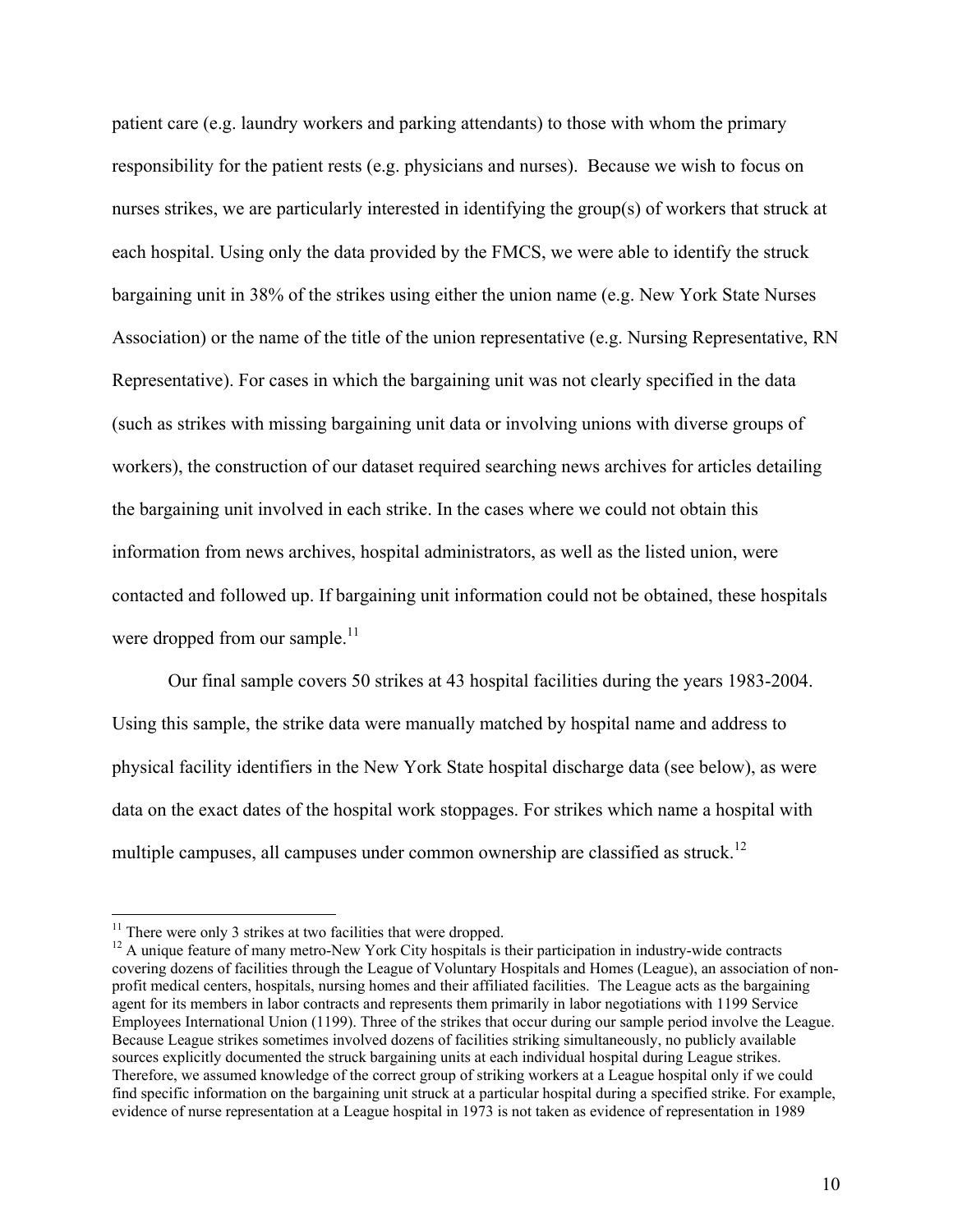The genesis of these strikes is varied; based on our newspaper research, most were over wages, while some were over nurse staffing ratios. For example, on July 1, 1999 Central Suffolk Hospital, a 153-bed facility in Riverhead Long Island, was struck by 253 registered nurses, technicians and other staff who were members of the New York State Nurses Association. The striking employees had been working without a contract for 6 months and were demanding a contract providing 3-percent raises for each year of the contract, retroactivity to the end of their previous contract, better staffing, and job security guarantees. Hospital management, claiming large losses from cuts in Medicare reimbursement, countered with 2-percent raises per year and refused to grant the union retroactive pay raises for the 6-month period without a contract.

The strike lasted 17 days, during which the hospital hired replacement workers to fill in for the striking nurses. Hospital administrators claimed that all services functioned normally, with no disruption in care. Union members, on the other hand, claimed to have heard from Health Department inspectors that six medication errors were made, four of the replacement workers were sent home for incompetence, and that narcotics were missing in one department. The strike was ultimately settled with an agreement that granted union members a 2.5-percent raise, retroactive to April 1 and an acknowledgement from hospital spokeswoman Nancy Uzo that to work with the replacements is "not the same as working with people who have worked here for five or ten years."<sup>13</sup>

Table 2 and table 3 show the characteristics of the sample of strikes we use over the 1984-2004 period. Our sample contains 43 different facilities, 5 of which were struck twice and

<sup>13</sup> Bleyer, B., 1999. Central Suffolk Hospital Nurses Approaching Strike Deadline. Newsday, 30 June p. A48. Anonymous, 1999. Central Suffolk Hospital Workers Go Out On Strike. Newsday, 2 July p. A29. Gannon, T., 1999. No Cure in Sight for CSH Strike. The News Review Online, [internet] 8 July. Available at: http://www.timesreview.com/\_nr\_html/nr07-08-99/stories/news1.htm [Accessed 9 March 2010]. Freedman, M., 1999. Striking Nurses Approve Contract. Newsday, 15 July p.A31. Freedman, M., 1999. OK'd Pact Ends Hospital Strike. Newsday, 17 July p.A21.

unless a specific document makes reference to nurses striking in 1989. Using these criteria, we include 6 struck League hospitals in our sample, dropping all hospitals without specific bargaining unit knowledge.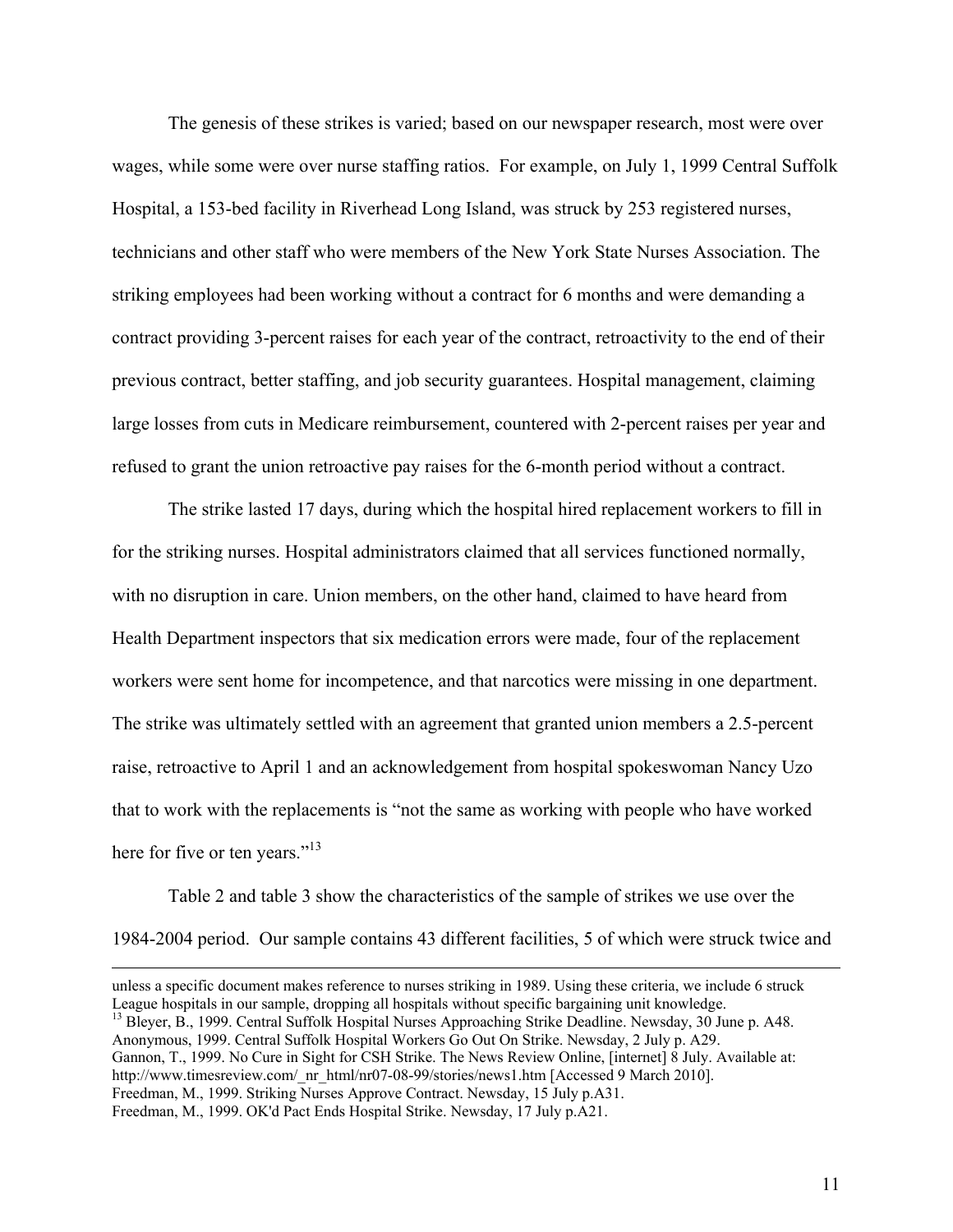one of which was struck three times, for a total of 50 strike-facility combinations.<sup>14</sup> Strike duration is right-skewed, with the median strike lasting 19 days, and a mean strike length of 32 days. Twenty-one of our 50 striking hospitals admitted fewer than 30 patients per day. Threefourths of our strikes are concentrated in the downstate area (regions 5-11), though our sample is distributed across all regions, with at least one strike from each of the 11 New York State regions. Table 3 reveals that 26 of our 50 strikes occurred in 1990 or earlier. For the pre-1991 strikes, 46% of these lasted 4 weeks or longer, and 19% a week or less. For the post-1990 strikes, fewer strikes last for an extended period of time, with only 29% lasting 4 weeks or longer and 42% for 7 or fewer days, though this period saw a number of especially long strikes, such as those at Nyack Hospital in 1999 (180 days struck) and St. Catherine of Siena Hospital in 2002 (105 days struck).

### *Hospital Discharge Data*

 $\overline{a}$ 

Each short-term non-federal hospital in New York State is required to submit discharge data to the New York State Department of Health through the Statewide Planning and Research Cooperative System (SPARCS). SPARCS has collected, at the patient level, detailed data on patient characteristics (e.g. age, sex, race), diagnoses (several DRG and ICD-9 codes), treatments (several ICD9 codes), services (accommodation), and total charges for every hospital discharge in New York State since in 1982. These data are reviewed for quality and completeness by the New York State Department of Health. Failure to submit these data can carry consequences for

<sup>&</sup>lt;sup>14</sup> Though there were a total of 51 strikes in our initial sample, because one hospital closed completely during its strike and therefore admitted no patients while struck, it is excluded from the sample.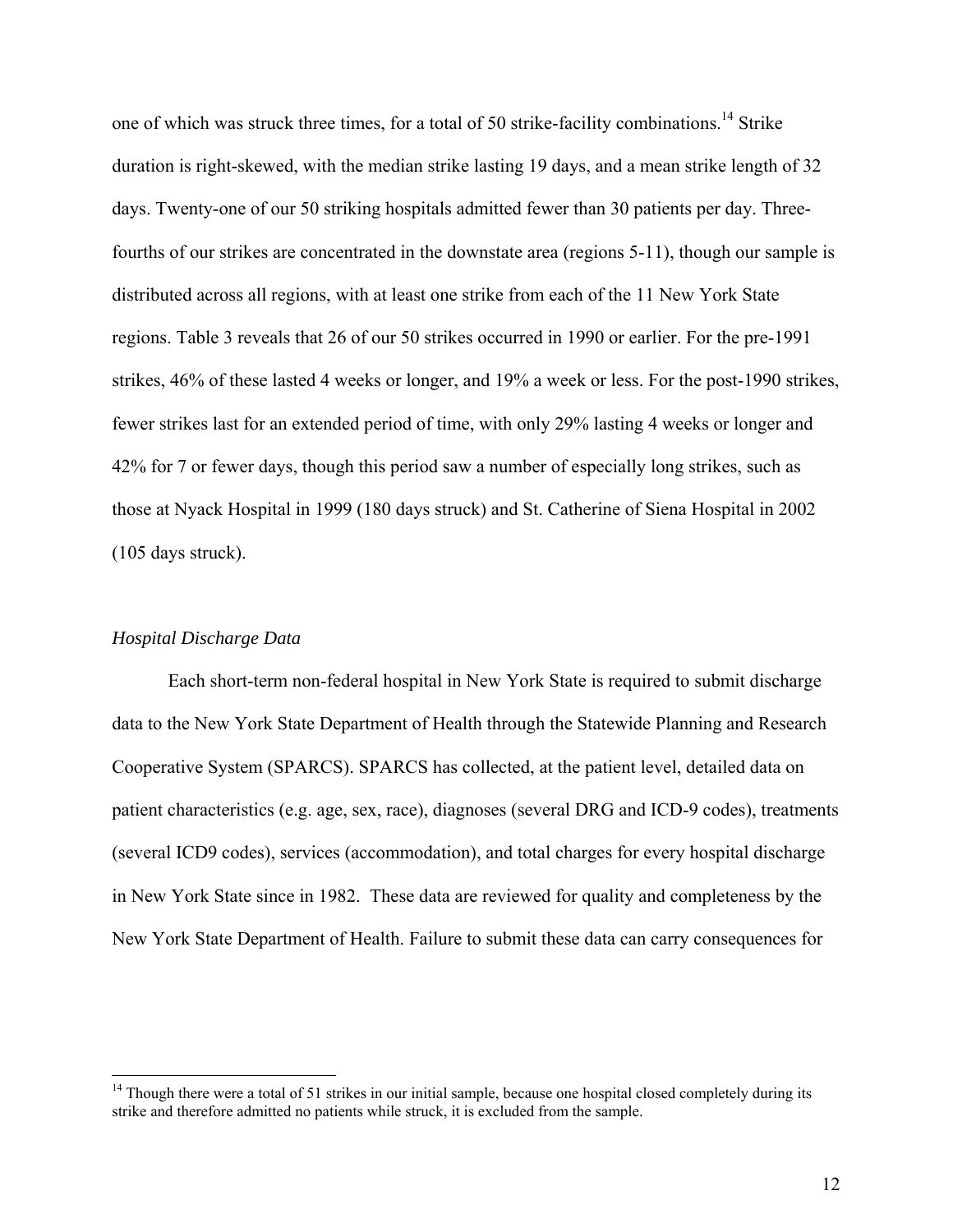the hospitals, including the withholding of reimbursement.<sup>15</sup> Our data include the universe of discharges from New York State from 1983-2005.

We include for each discharge abstract record a 3-digit Diagnosis Related Group (DRG) weight as reported for the years 1983-2005 by the Center for Medicare and Medicaid Services (CMS), matching each year of discharge data with the corresponding year provided by CMS. This enables the creation of a case mix index for each hospital-day. Case mix is commonly used in administrative data to measure overall illness severity and case complexity. As an additional illness severity control, we include for each administrative record the unweighted comorbidity illness components of the Charlson Index, an index shown to be strongly associated with mortality **(**Quan et al., 2005**)**. 16

As noted earlier, the strikes in our data typically last for a matter of days or weeks. Unless strike effects persist for a period long before and after a strike, identification of strike effects requires data collected at sufficiently precise time intervals so as to allow for outcome measurement at the weekly or even daily level. The standard issue, non-identifiable SPARCS discharge files, however, allow only for the identification of the month and year of any given admission, discharge or procedure. Our analysis makes use of restricted data elements not available in the public use data files, including the year, month and day of each admission, discharge, and procedure, as well as well as identifiers which enable the longitudinal tracking of patients within and across New York State facilities.<sup>17</sup> Approval for these restricted data

<sup>&</sup>lt;sup>15</sup> http://www.health.state.ny.us/statistics/sparcs/sysdoc/operguid.htm

<sup>&</sup>lt;sup>16</sup> Our identification of these conditions utilizes code made available through the University of Manitoba Centre for Health Policy at:

http://mchp-appserv.cpe.umanitoba.ca/viewConcept.php?conceptID=1098#a\_references

<sup>&</sup>lt;sup>17</sup> Prior to 1995, patients in the New York State data could not be tracked longitudinally across facilities, due to the lack of a unique personal identification number which is consistent across hospitals (same-hospital readmission is identifiable prior to 1995). Beginning in 1995, New York hospitals began collecting an element consisting of a combination of a patient's last name, first name, and social security number which enabled the calculation of patient readmission. Accordingly, all strikes in our data occurring before 1995 contain no patient readmission measures.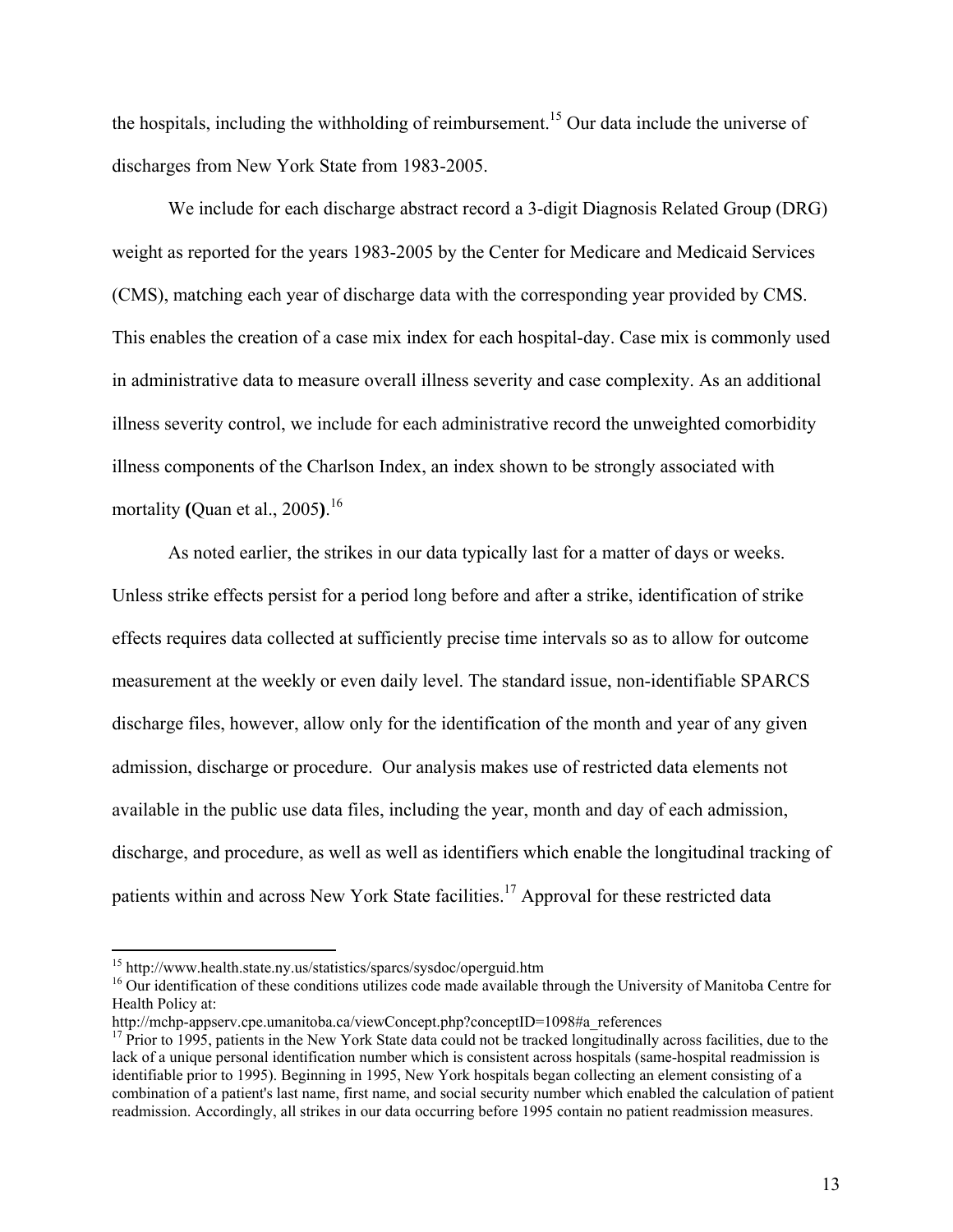elements required authorization from a Data Protection Review Board (DPRB) overseen by the state.

 For our analysis, we will use all data from each SPARCS region in which there is a strike during the 1-year period surrounding the strike. The SPARCS region is a geographical subdivision of the New York State, as defined by the New York Department of Health. These regions correspond closely to the Health Service Areas (HSA), commonly used measures used to define hospital inpatient activity by New York State, though there are fewer HSAs, due mostly to the consolidation of the 5 boroughs as an HSA. For each region in the year surrounding the strike, we will use all discharge records from hospitals providing short-term inpatient care.<sup>18</sup> Our sample therefore consists of all hospitals in any SPARCS region in the one year time period surrounding the date of a strike in that region.

 We consider two measures of patient outcomes that may be affected by strikes. Our primary outcome of interest is in-hospital mortality. This is a clear measure of hospital performance along a dimension with unambiguous welfare implications. Following Gowrisankaran and Town (1999) and Geweke, Gowrisankaran and Town (2003), we consider an in-hospital mortality measure which records as mortality a death occurring within the first ten days of a patient's date of admission. This short follow-up period is chosen because beyond this point, hospitals sometimes transfer terminally ill patients to other facilities, and thus deaths occurring after the first ten days may not reflect initial management and care.<sup>19</sup> Of course, a limitation of our analysis is that we only know within-hospital mortality, and not mortality

 $\overline{a}$ 

<sup>&</sup>lt;sup>18</sup> While this allows for the possibility of using some discharges from hospitals providing care that might be different than the striking hospitals (all of which are general hospitals), using American Hospital Association survey information from 1984 and 1999, the authors calculate within an HSA, the share of discharges from non-general hospitals in New York State is less than 5%.

<sup>&</sup>lt;sup>19</sup> Additionally, in two separate studies of heart disease patients, McClellan, McNeil, and Newhouse (1994) and McClellan and Staiger (1999), find that there is a very strong correlation between short period measures of mortality (7-day mortality) and longer period mortality measures (30-day mortality).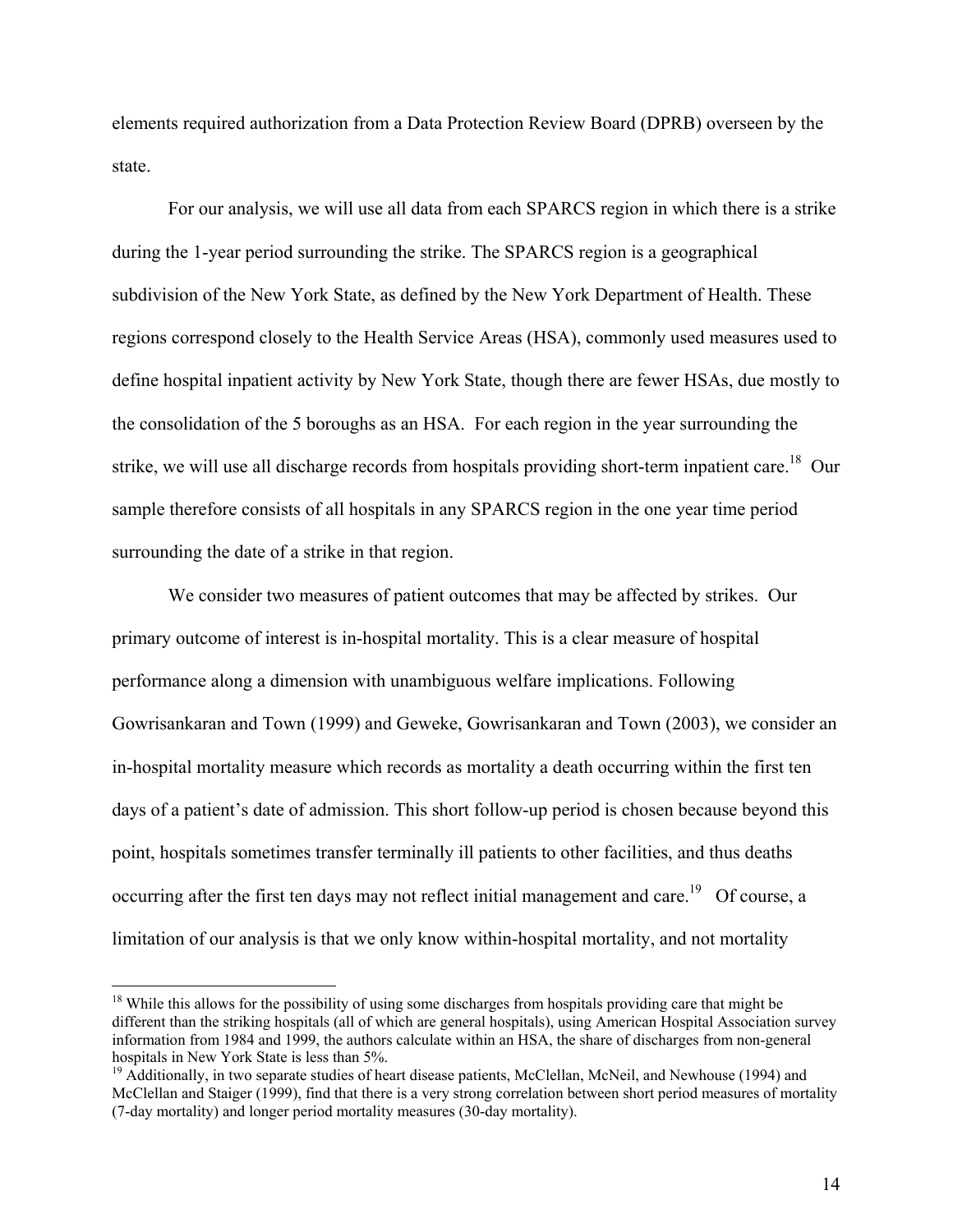following hospital stays. Thus, it is possible that any mortality increases that we find may reflect shifts in the timing of deaths; for example, Cutler (1995) finds that prospective reimbursement under Medicare led to a short run rise in mortality but no long run effect.<sup>20</sup>

 Our second major outcome measure is hospital readmission, which is defined in our data as an inpatient re-hospitalization, for any reason, which occurs within 30 days of the discharge. Hospital readmission is often an indicator of poor care or missed opportunities to improve quality of care during a hospital admission (MEDPAC 2007), and has been widely used by health economists as a proxy for the quality of hospital care (Cutler 1995; Ho & Hamilton, 2000; Kessler & Geppert, 2005). This measure has also recently been proposed by policymakers as a quality metric to which Medicare reimbursement could be tied (Bhalla & Kalkut, 2010).<sup>21</sup>

 We also consider as dependent variables two utilization measures of hospital inputs: the length of stay for the patient and the number of procedures performed while in the hospital. In addition, we explored using total charges incurred to the patient as a measure of total resource utilization, though the results were sufficiently imprecise that we could not rule out either very large or small effects.

 We also control for a variety of patient characteristics. All models control for available patient demographics, including age, gender, race (white vs. non-white), and the number of conditions with which each patient is diagnosed upon their hospital admission. In addition, we can use data on diagnosis codes to form measures of patient illness severity. Whether such a measure should be included is unclear since severity codes may themselves by impacted by the

 $\overline{a}$ 

 $20$  We also ran all of our results using in-hospital mortality defined as a death between admission and discharge date. Our results are similar using this as an outcome measure.

<sup>&</sup>lt;sup>21</sup> We considered both any-hospital readmission (as reported in the paper) as well as readmission excepting transfer to an acute care hospital. The results are similar using both measures of readmission.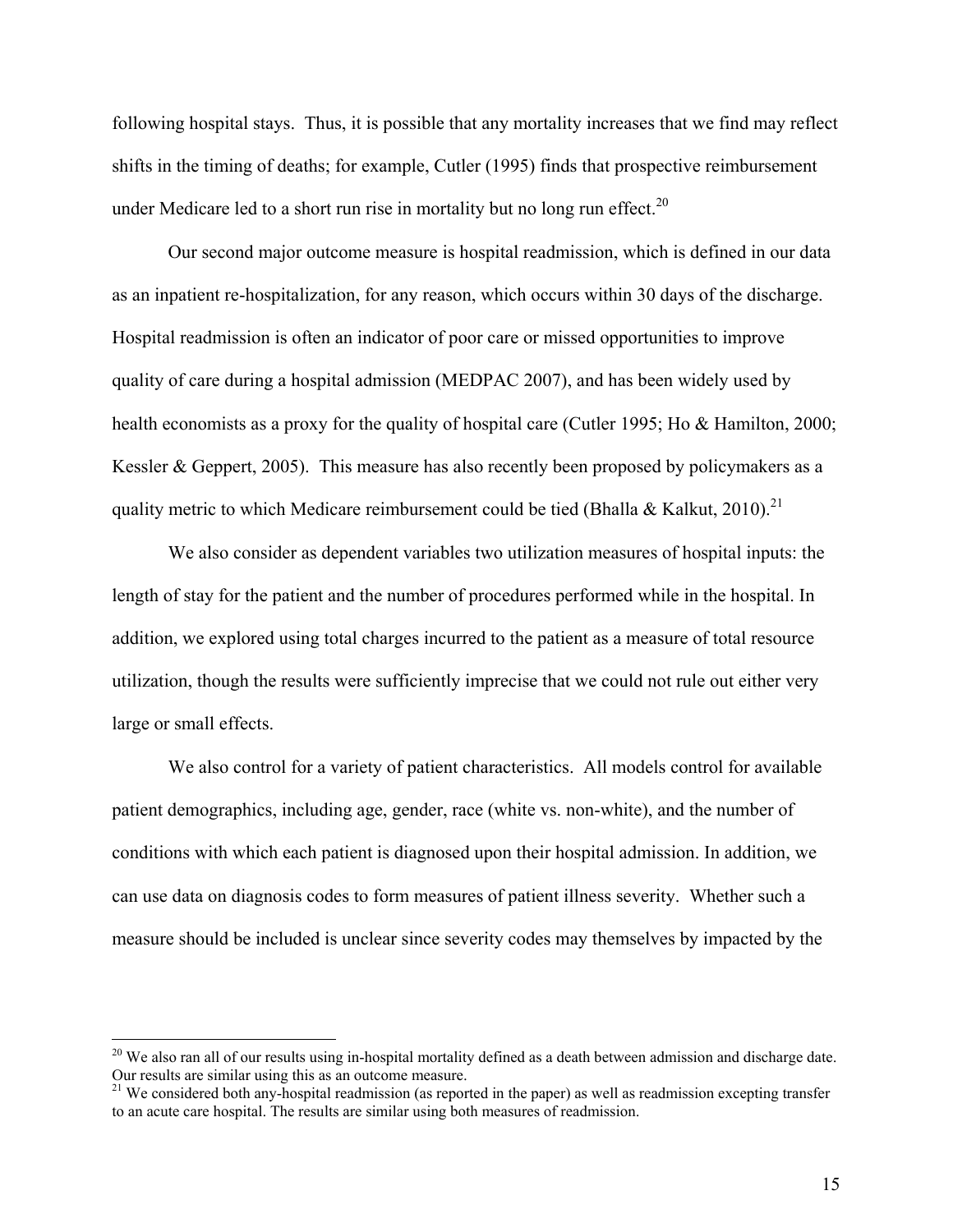strike. We find no such effect on severity, however, and our results are not affected by the inclusion of this control, as we discuss below.

 Since the relevant variation is at the hospital/day level, we aggregate our data to that level; our sample consists of 392,679 hospital/days of data from 288 hospitals for our 50 hospital-strike combinations. We use three measures of "exposure" of patients to a strike. The first is a dummy variable for whether the patient's day of admission was during the strike. This is the most straightforward measure but suffers from the problem that patients may be impacted by strikes that occur after their admission to the hospital. We therefore consider two alternatives: the share of patients admitted in that day who are exposed at some point during their stay to a strike; and the share of the stay that was during a strike, among patients admitted that day. These are more complete "exposure" measures but may suffer from the fact that length of stay may be impacted by the strike. In fact, as we show, our results are very robust to the exposure measure used.

The means for our sample are presented in table 4. The mean number of daily admissions for hospitals in our sample is 28, or approximately 10,220 yearly admissions. Using the AHA average number of discharges per bed for the U.S. for 1994 (the mid-point of our sample), this translates to approximately 271 beds. The average daily case mix index of 1.01 reflects that hospitals in our sample treat patients with a resource need comparable to the average U.S. hospital. The average 10-day in-hospital mortality rate is 1.9%. The average readmission rate (available only post-1995) is 13.8%. Fifty-eight percent of the patients in our sample are female, two-thirds are white, and the average age is 44.5. The number of conditions and number of Charlson comorbidities with which a patient is diagnosed are 3.4 and 0.56 respectively. Fourtenths of one percent of patients in our data are admitted during a strike.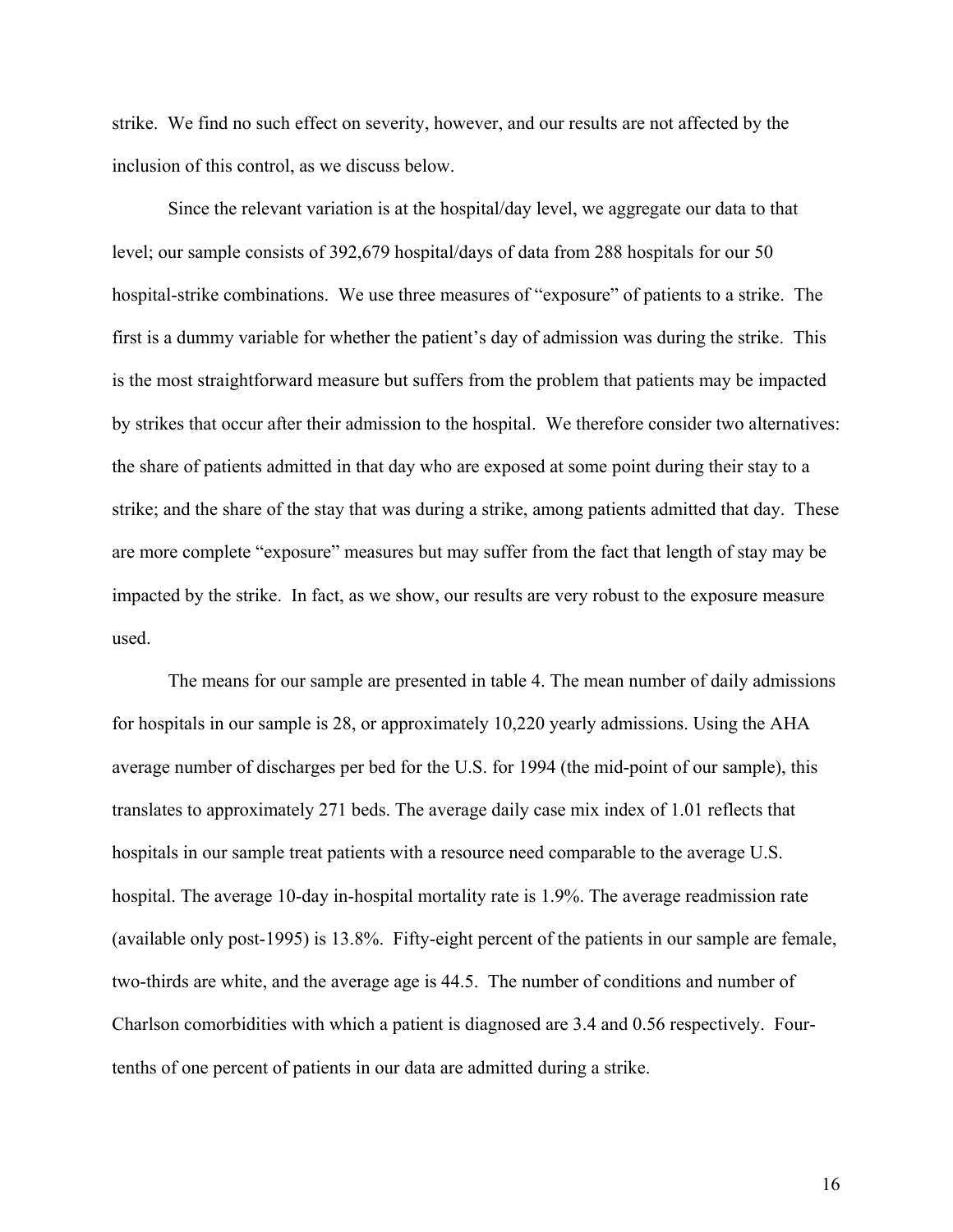### **Part III: Empirical Strategy**

Our basic empirical strategy is to examine the utilization and outcomes in striking hospitals during the strike, relative to outcomes the rest of the year in that hospital, and relative to the other hospitals in their region during this same period. The unit of observation is the hospital (h), within region (r), by date of admission (d). To do so, we will run regressions of the form:

$$
OUTCOMEhrd = \alpha + \beta STRIKEhrd + \gamma PDEMhrd + \delta_h + \eta_d + \mu_y * \sigma_r + \epsilon_{hrd}
$$
 (1)

In this equation, OUTCOME is one of our measures of outcomes that might be affected by the strike (average daily mortality or average daily rates of readmission), STRIKE is one of our three measures of strike impact/exposure, and PDEM is the mean characteristics of patients admitted that day (case mix index, number of diagnoses, Charlson comorbidities, age, share white and share female). We also include a full set of fixed effects for each hospital  $(\delta_h)$  and a set of fixed effects for date of admission, which includes year effects, fixed effects for each of the 52 weeks, and fixed effects for each of the 7 days of the week  $(\eta_d)$ . Finally, we include a full interaction of year dummies (μ<sub>y</sub>) with SPARCS region dummies (σ<sub>r</sub>) to account for any differential time trends by area.

With this specification, our identifying assumption is that the only reason for changing outcomes in striking hospitals, relative to others in their region, is the strike itself. We are able to rule out concerns about permanent differences between striking and non-striking hospitals through the use of hospital fixed effects; we are only looking at differences that emerge during the strike, relative to the remaining period of the year when there is no strike.

 There are two potential concerns with such an approach. The first is that there are underlying trends in hospital outcomes that are concurrent (or even causing) the strike. For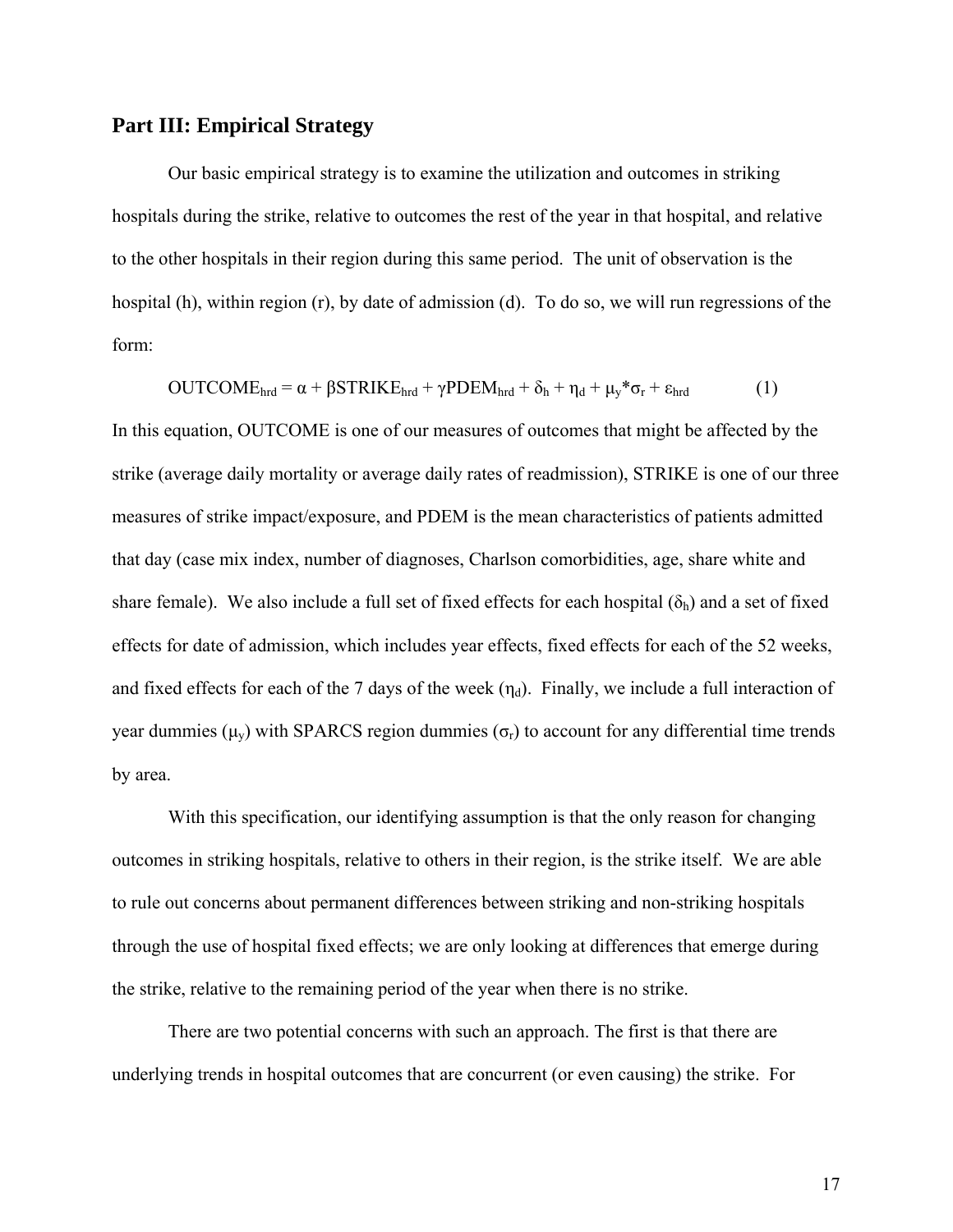example, deteriorating conditions in a hospital may cause both worsening outcomes over time and the desire to strike. As discussed above, we have found no evidence of this as a cause of strikes. Nevertheless, we will carefully investigate the dynamics in outcomes around strike periods to see if there is any evidence of deteriorating outcomes preceding strikes.

 The second concern is that the strike itself may change the composition of patients in the hospital, leading to changes in outcomes through composition bias and not real changes in treatment. For example, if strikes lead to admissions of only sicker patients, then this would be associated with both worse outcomes and more intensive treatment. Indeed, strikes are associated with reductions in hospital admissions. But we find no evidence that they are associated in any way with changes in patient demographics or case mix. Moreover, such a hypothesis would suggest that strikes would be associated with improved outcomes in nearby hospitals, or in striking hospitals after the strike has ended. We find evidence for neither. Finally, we show in section VI that for strikes where replacement workers are used, there is no decline in admissions, yet we continue to see adverse effects on outcomes.

### **Part IV: Patient Outcome Results**

In this section, we examine the impact of strikes on in-hospital mortality and hospital readmission. Table 5 presents our basic results for inpatient mortality. The first panel uses an indicator for the day of admission being during the strike as our measure of strike exposure. The first column shows a regression of average daily mortality for patients admitted that day on an indicator for whether that day was during a strike. This regression includes only the fixed effect for hospital, time, and region×time interactions, as well as the strike indicator. We find a highly significant increase in patient mortality associated with being admitted during a strike: among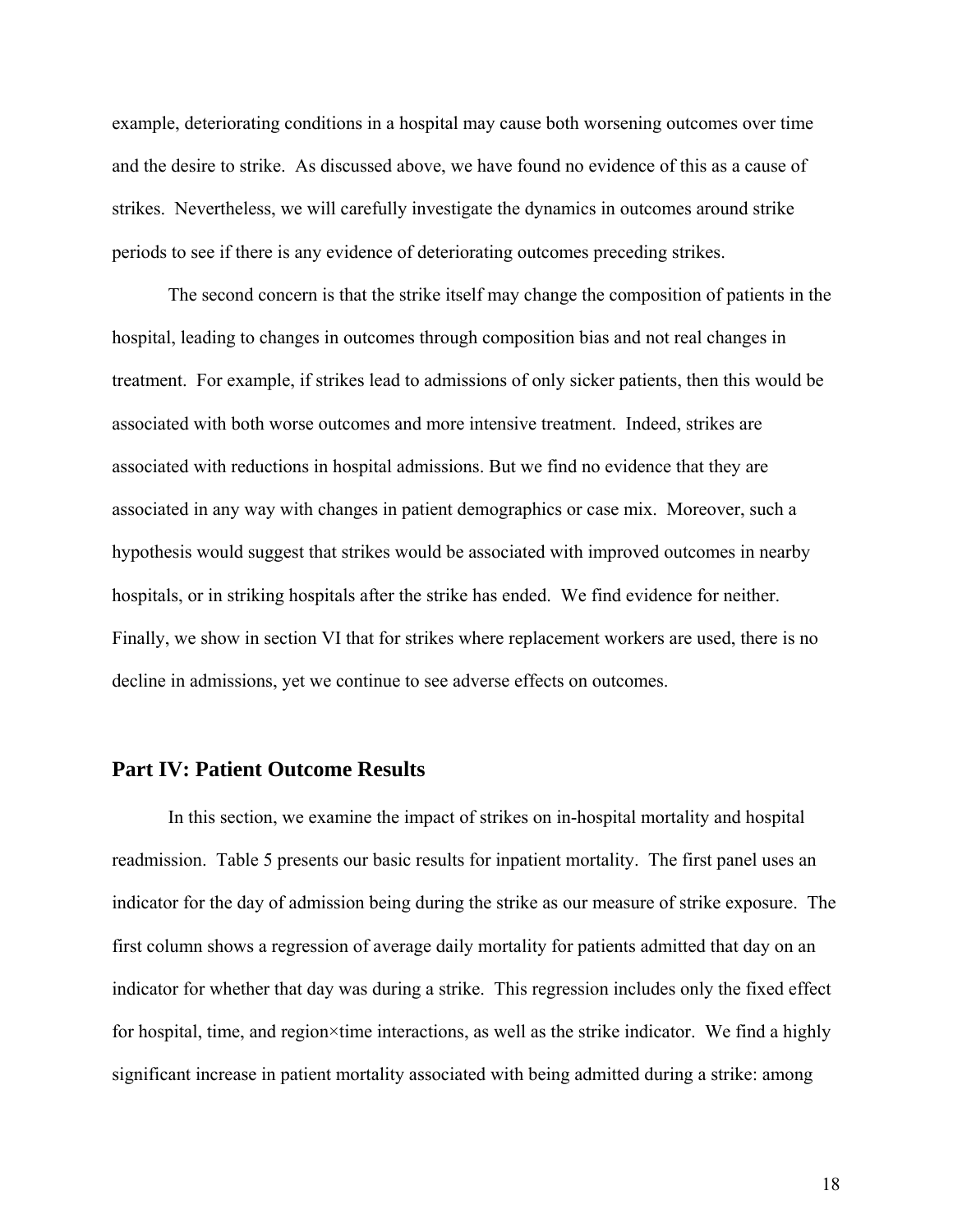patients admitted during the strike, inpatient mortality is 0.36% higher than comparable patients admitted before or after the strike. This represents an increase of 19.4% relative to the baseline mortality rate of 1.86%, a sizeable increase.

The next column adds demographic characteristics, and the results are very similar, with the mortality coefficient rising to 0.37%. The third column in this first panel adds indicators for patient severity, and the result is once again very similar, with a coefficient of 0.35%. The coefficients on the case mix and Charlson comorbidity measures are positive and highly significant, as would be expected: mortality rates are higher for admission days with a sicker case mix. There is also a positive association with average age, and a negative association with percent female. Interestingly, controlling for these other characteristics, there is no association with the share of patients who are white, and a negative association with the total number of conditions with which a patient is diagnosed.

The next two columns extend the results to consider our two alternative measures of strike exposure. When strike exposure is measured as the percentage of patients admitted that day who are exposed to the strike, the coefficient is slightly smaller; when it is measured as the percentage of the stay that occurs during the strike, the impact is slightly larger. Overall, our findings are not sensitive to either controls or the measure of strike exposure.

Table 6 repeats this exercise for our other measure of patient outcomes, hospital readmissions. As noted earlier, readmissions information is only available after 1995, so our sample is restricted to the 14 strikes that took place during that period. As with mortality, there is a highly significant and robust increase in readmissions associated with strikes. For our strike admission indicator, we find that strikes are associated with a rise in readmission rates of 0.9% in the richest specification, off a base of 13.8%, so this represents a roughly 6.5% increase. The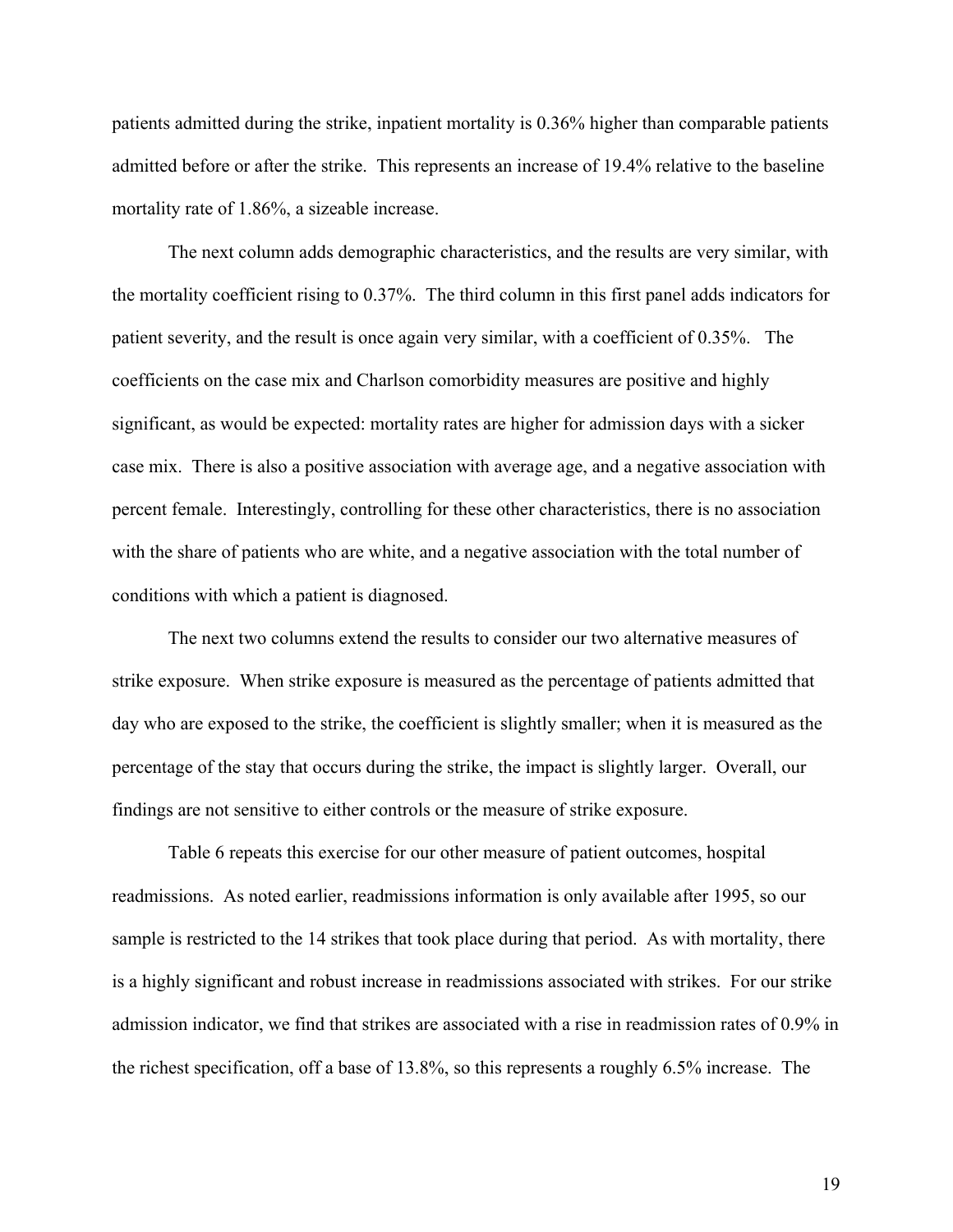results are once again very robust with respect to the inclusion of demographic and severity controls, and with respect to the measure of strike exposure used.

### *Timing and Pre-existing Trends*

 One concern noted above is that our difference-in-difference identification strategy may be unable to disentangle differential trends between treatment and control hospitals. If strikes occur at hospitals where quality is exogenously deteriorating, it could give the appearance of a negative causal impact of strikes on outcomes.

 Table 7 addresses this point by including in the regression, dummies that equal one for those admitted 16-20 days before the strike, 11-15 days before, 6-10 days before, and 1-5 days before, as well as 1-5 days after, 6-10 days after, 11-15 days after, and 16-20 days after the strike. As we show for both of the outcome variables in that table, there is no indication of any significant trend in outcomes before the strike; all of the dummy variables for the period beforehand are insignificant and, if positive, are small. The results are similar if we literally use 20 dummies to represent each day before the strike; three of the 20 dummies are significant for 10-day mortality, two negative and one positive, and two are significant for re-admission, one positive and one negative.

 The lagged effects of the strike, showing the impact after the strike had concluded, are more mixed. For 10-day mortality, there is marginally significant lagged effect of the strike for those admitted during the 5-day period immediately following the strike. This suggests that beyond these first 5 days after the strike, there are no long lasting effects on treatment quality. For readmissions, there is little lagged effect of strikes; that is, there is no significant effect on those admitted even right after the strike.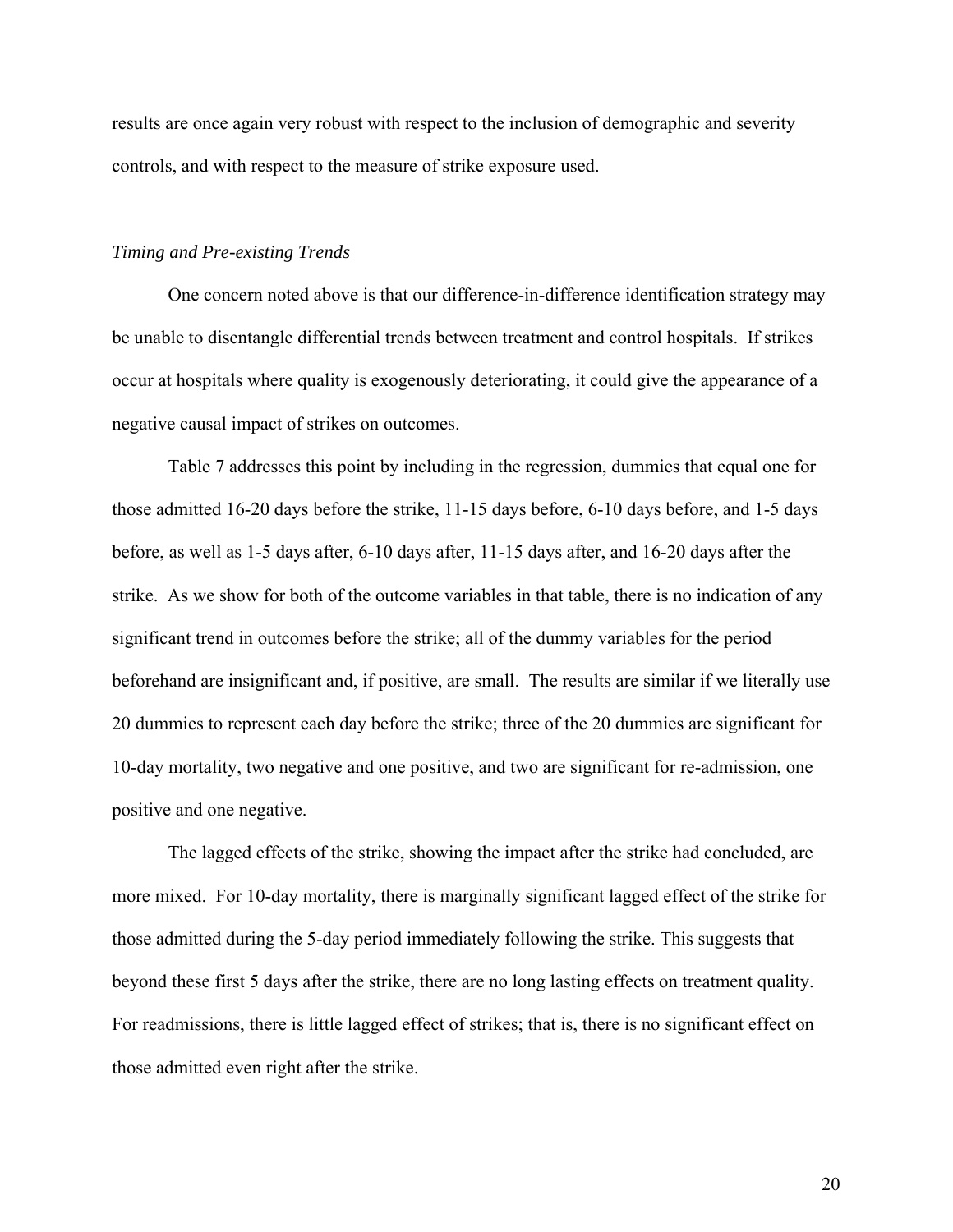### *Selection Bias Concerns*

 $\overline{a}$ 

 As noted earlier, another concern with our empirical strategy is that the nature of admissions may change when there is a strike. Indeed, there is a strong negative relationship between strikes and admission rates. However the fact that admissions fall does not mean that there is a change in the mix of patients admitted during a strike. In this section we explore those compositional concerns further by directly examining whether there is a change in the observable characteristics of patients admitted during a strike. Of course, this approach cannot rule out that there were unobservable differences among those admitted during a strike. But it seems unlikely, if patients admitted during a strike are very similar along all observed dimensions, that they would be very different along unobserved dimensions.

 Table 8 shows the results of our basic specification where the dependent variable is the mean characteristics of patients admitted that day: average age, share female, share white, case mix index, number of Charlson comorbidities, and number of diagnoses. We also examine the change in insurance status for patients admitted during the strike using the daily share enrolled in Medicare, share enrolled in Medicaid, and uninsured individuals (those recorded as self-pay or exempt from charges). Furthermore, we analyze the change in income for patients admitted during strikes by imputing income at the zip code level.<sup>22</sup> In every single case there is an insignificant relationship between the average characteristics of patients and the strike indicator; that is, patients admitted during the strike are no different than those admitted in other periods. This should not be surprising given the insensitivity of the results to adding controls in our earlier tables.

These effects are not only insignificant; the confidence intervals are also very small. For

<sup>&</sup>lt;sup>22</sup> Income is imputed using the median income recorded for a given zip code in the 1990 census for individuals admitted in 1983-1994, and the median income for a given zip code reported in the 2000 census for individuals admitted in 1995-2004.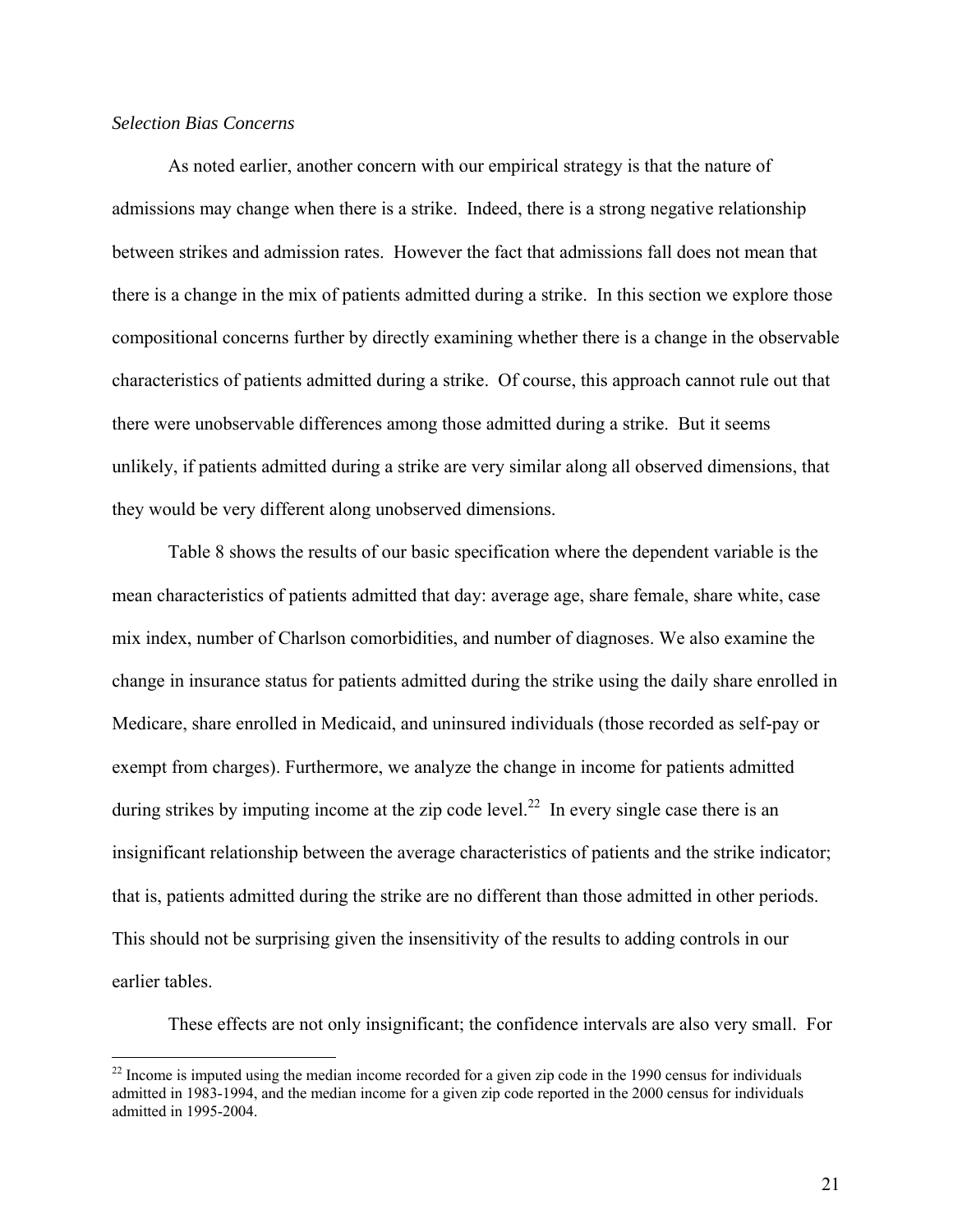example, we find that strikes are associated with a -0.013 change in case mix index, off a mean of 1.011. This is a reduction of 1.3%. Given the standard error, this implies that the most case mix could have fallen would be 2.7%, which is very modest given our 6.5% to 19.4% outcome effects.

If striking hospitals are admitting only the sickest patients, then one of two things must be happening to the healthier patients: either that they are delaying hospitalization or receiving treatment at other nearby hospitals. The former alternative is ruled out by our timing specification; delay in treatment by the healthiest patients would show up as negative lagged effects of the strike, which we do not see. The latter alternative can be tested by examining the impact of strikes on neighboring hospitals. We use two different methodologies to divide our control group into "very close" hospitals and "less close" hospitals within the region. These two methodologies follow methods used in the literature on hospital competition.

 The first is to use a measure of geographical closeness: the three hospitals closest to the striking hospital as the crow flies. The second is to use a "patient flow" measure common in competition research, which finds the competitor hospitals to the striking hospital by: identifying the share of patients in the striking hospital that come from each zip code over the previous six months; ranking the zip codes from most common to least and counting down the list until we have accounted for 40% of the hospital's discharges; and then choosing any hospital that has at least 3% of the discharges in this set of zip codes.

 The results from using these two different approaches, for our key outcome variables, are shown in table 9. Panel one reports the results from our specification (excluding our demographic and severity measures), using as our outcome variable the logarithm of the number of admissions at the nearby hospitals. The results indicate that nearby hospitals are admitting 2-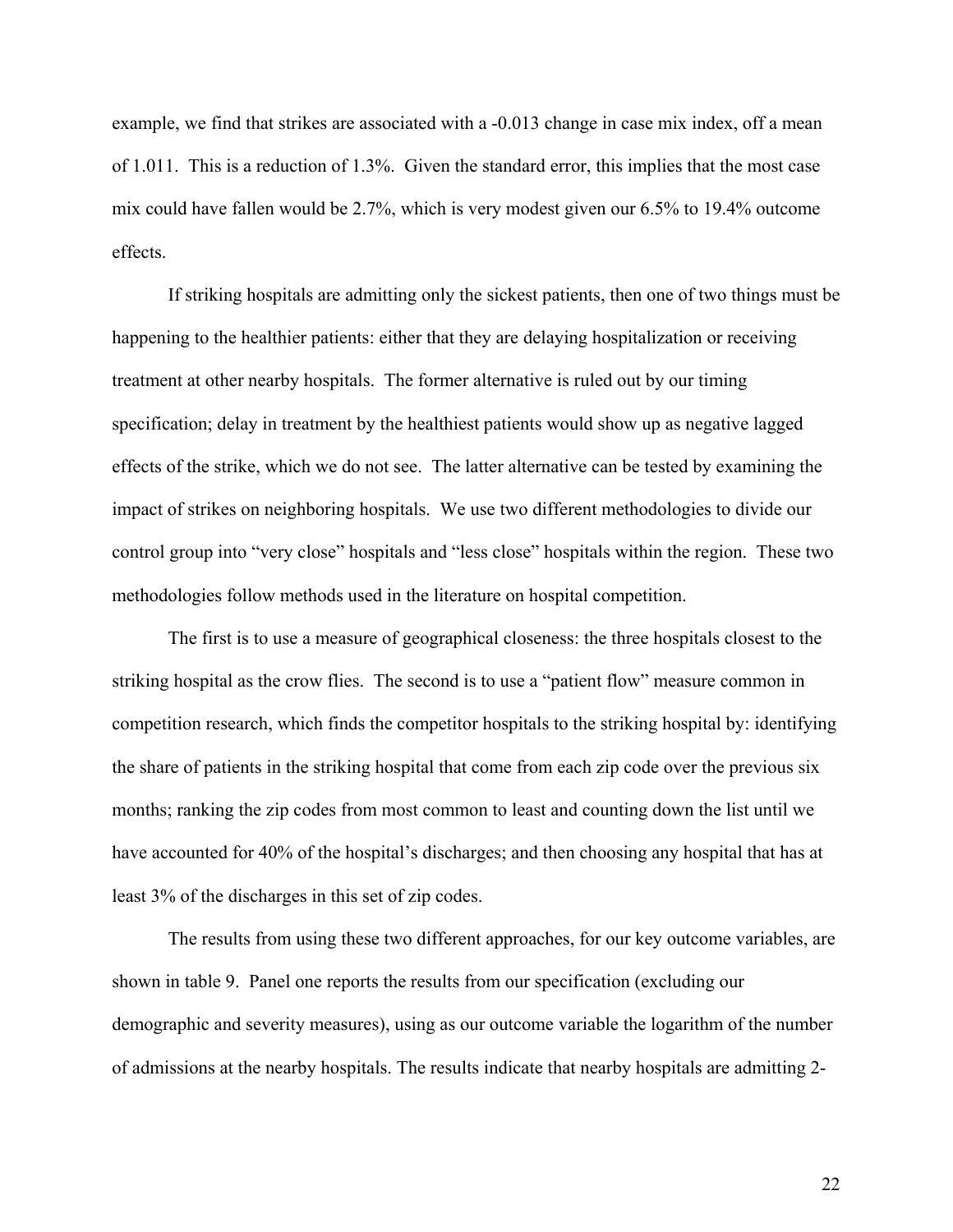3% more patients during the strike, though neither of these coefficients are significant at conventional levels. Panels two and three show that there are actually *positive* mortality and readmission effects on nearby hospitals, though again in none of the cases are these effects significant. However, if anything, these results suggest that nearby hospitals are admitting *sicker* patients, so that selection is not driving our findings.

When we expand our analysis to include all hospitals in the same region as the striking hospitals, our results show a similar pattern. In order to assess the region wide effects of strikes, we run regressions of the form:

$$
OUTCOME_{rd} = \alpha + \beta STRIKE_{rd} + \gamma PDEM_{rd} + \eta_d + \delta_w + \mu_y * \sigma_r + \epsilon
$$
 (2)

where the unit of observation is the region (r) by date of admission (d). As was done in our previous specification, we include a full set of year ( $\mu_v$ ), week ( $\delta_w$ ), day ( $\eta_d$ ) and region ( $\sigma_r$ ) fixed effects, as well as a full interaction of year dummies with SPARCS region dummies. We measure our STRIKE variable as an indicator of whether a hospital is struck in a particular region on a specific day.

 Table 10 presents our basic results for our outcome measures, using the specification in (2). Column one shows that admissions do not decline at the regional level during the strike. Both of our strike measures, however, indicate that regions with a striking hospital have worse outcomes during the strike. Our mortality regression shows considerably smaller yet significant effects at the regional level, while our readmission measure also indicates that patients in a struck region experience worse outcomes. Given that the number of regional hospital admissions does not change during a strike, this suggests that the deterioration in outcomes is not simply due to a redistribution of admission severity across the region during the strike.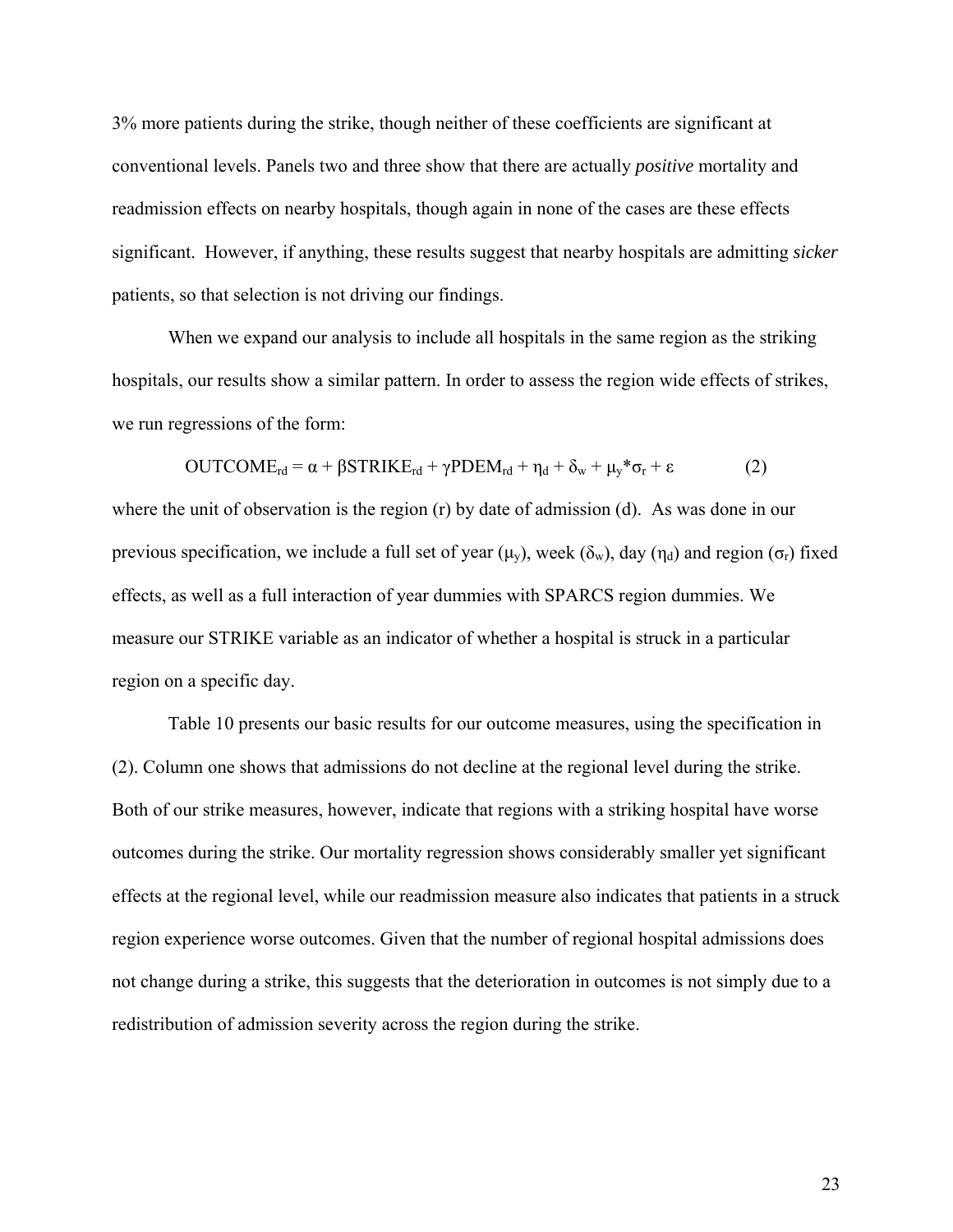### **Part V: Utilization Outcomes**

 The evidence in Part IV strongly suggests that patients admitted during strikes have significantly worse outcomes than patients admitted at other times. Is this because they receive less care, or because they receive worse care? To address this, we now turn to measures of patient treatment intensity.

 Table 11 shows our basic results for two measures of treatment intensity: length of stay and number of procedures performed during the stay. For length of stay, we find a positive but insignificant impact of the strike, while for the number of procedures performed, our estimate is negative but insignificant. Thus, the findings suggest that strikes are associated with an intensity of treatment that is no more or less than the treatment received at hospitals during a non-striking period. Thus, the poor outcomes associated with strikes are not due to a lack of treatment intensity.

### **Part VI: Heterogeneity in Strike Effects**

In the section that follows, we examine specific subsets of our data, in order to examine whether specific groups of patients are differentially impacted by the strikes. We first consider two patient subsamples from our data, grouping patients by both the treatment urgency and nursing inputs required for their specific conditions. We then divide our strike sample according to information we collected concerning the use of replacement workers for each of our strikes.

### *Heterogeneity by Admission Urgency*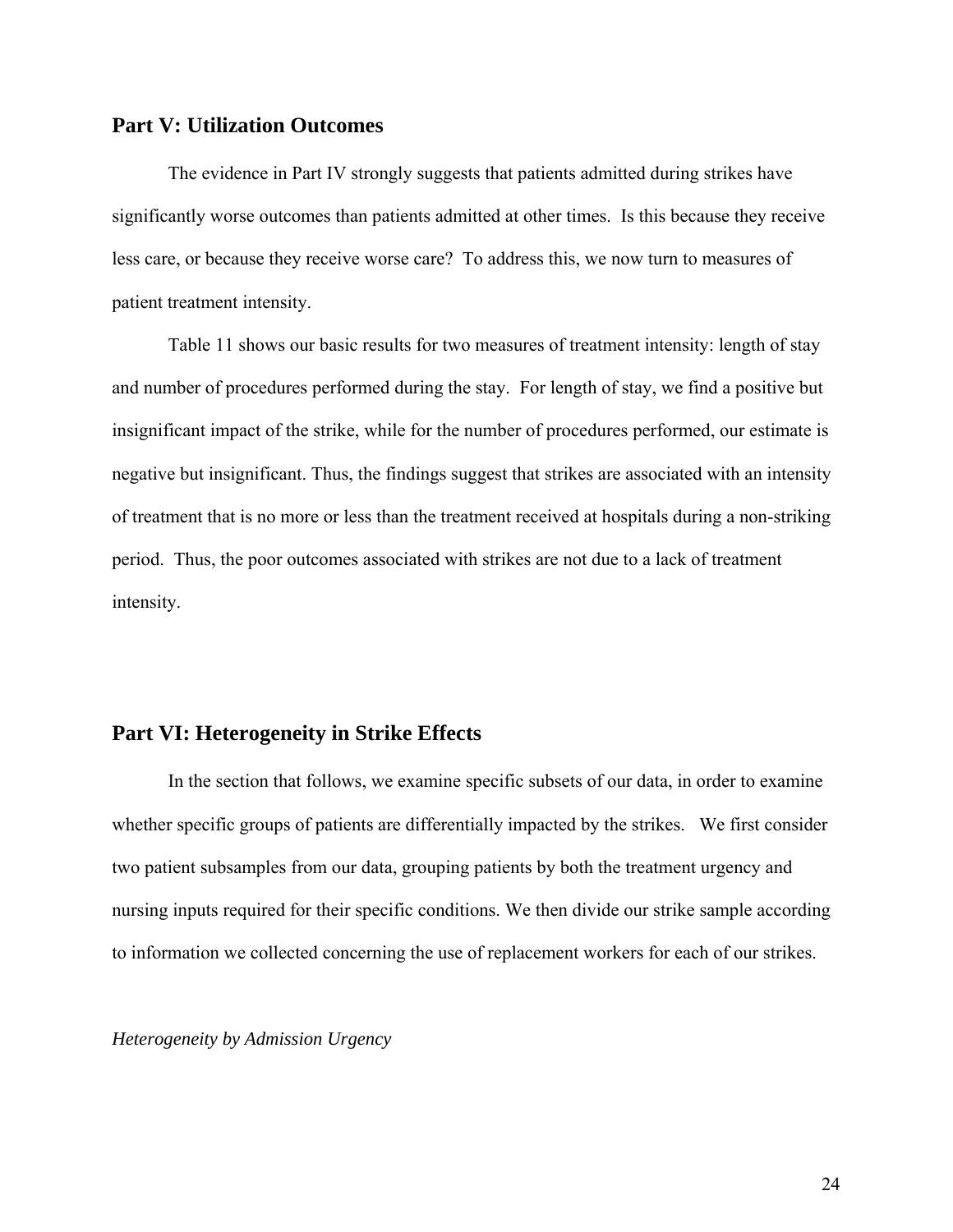As noted above, a potential concern with our analysis is that healthier patients refrain from treatment at the striking facility. We showed previously that there is no evidence of a delay in hospital use by healthy patients or a shift to other hospitals in the area. A further means of addressing this potential concern is to split our sample into emergency patients who are indicated by the hospital as requiring immediate medical attention, and a non-emergency sample who are not indicated as such. If our results is driven by avoided care among healthy patients, then we should observe an increase in mortality and readmission for the non-emergency patients, who have the option of exercising discretion over the timing of treatment (and will thus seek treatment at a striking hospital only for more serious conditions) and no mortality effect for emergency admissions. In addition, such a distributional shift should produce a much sharper drop in the number of non-emergency patients admitted to the hospital during the strike.

 To assess whether this is the case, we run our main regressions for both our outcome variables and our demographic and severity measures, splitting our sample and allowing our strike coefficient to vary for each sample. Table 12 reports the strike coefficients from our full specification for the outcome, utilization, demographic, and severity variables. Each row contains only the strike coefficient from our full regressions (which includes our full set of fixed effects, severity controls, and demographic controls), while each column indicates a specific subsample for which we estimate our model. Columns 1 and 2 report the results from our regressions for the emergency/non-emergency samples. These results indicate that the increase in mortality and readmission are likely not a result of a redistribution in admission urgency. Both the emergency and non-emergency subsamples show an increase in mortality during the strike. Mortality for patients in the emergency sample is a marginally significant 0.31 percentage points or 11.8% higher relative to the emergency baseline mortality rate of 2.6%. Mortality for patients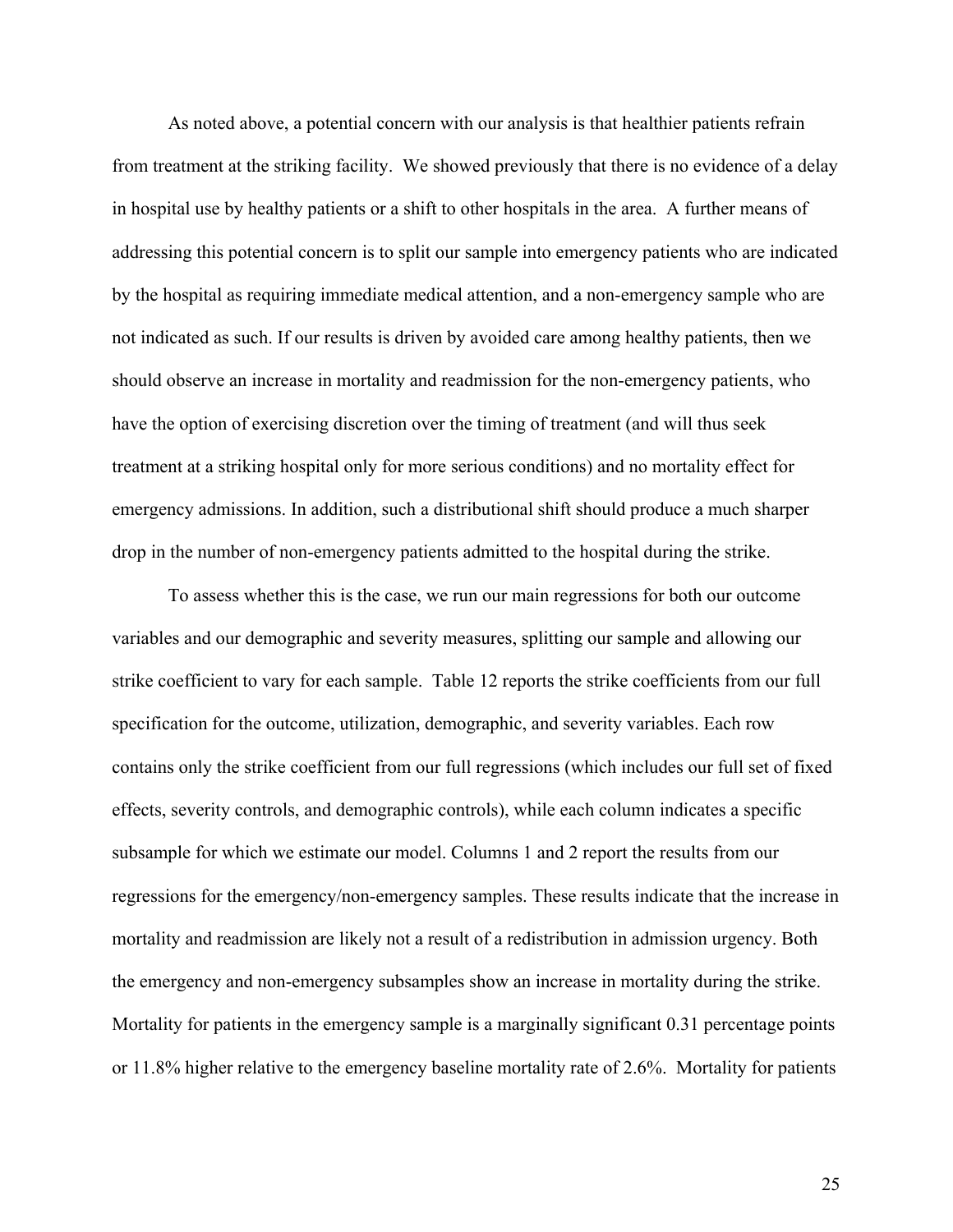in the elective sample is a statistically insignificant 0.18 percentage points or 19.6% higher relative to the non-emergency baseline mortality rate of 0.9%. Our readmission results are also stronger for the emergency sample, where we observe a statistically significant 1.4 percentage point increase off of our base readmission rate of 16.2%, with no significant readmission increase for the non-emergency sample.

We see no changes in utilization or severity measures for emergency patients, though the share of white patients does increase during the strike. For the non-emergency patients, we see evidence of a -0.1 point decrease in the number of procedures off of the sample mean of 1.5 procedures, and a decrease in the case mix of 0.03 points as compared to the non-emergency case mix mean of 0.87. The last row in our table reports results from a specification which uses as a dependent variable the log number of daily admission at each hospital for each type of admission. The decrease in admissions for both the emergency and non-emergency sample is quite similar, with the number of emergency admissions decreasing by 28% during a strike, and the number of non-emergency decreasing by 28.4%. Thus, these results provide further evidence that patient avoidance/selection is not driving our findings.

### *Differences in Nursing Intensity*

Because we are specifically examining the effects of strikes involving nurses, an additional dimension along which we should observe differential strike effects is the extent to which a patient's condition depends on nursing inputs. If the effects that we observe are in fact due to the striking nurses, then we should expect particularly pronounced outcome effects of strikes on patients whose care requires a high degree of nursing attention. To account for this, we acquired a set of weights designed specifically to quantify differences in the intensity of care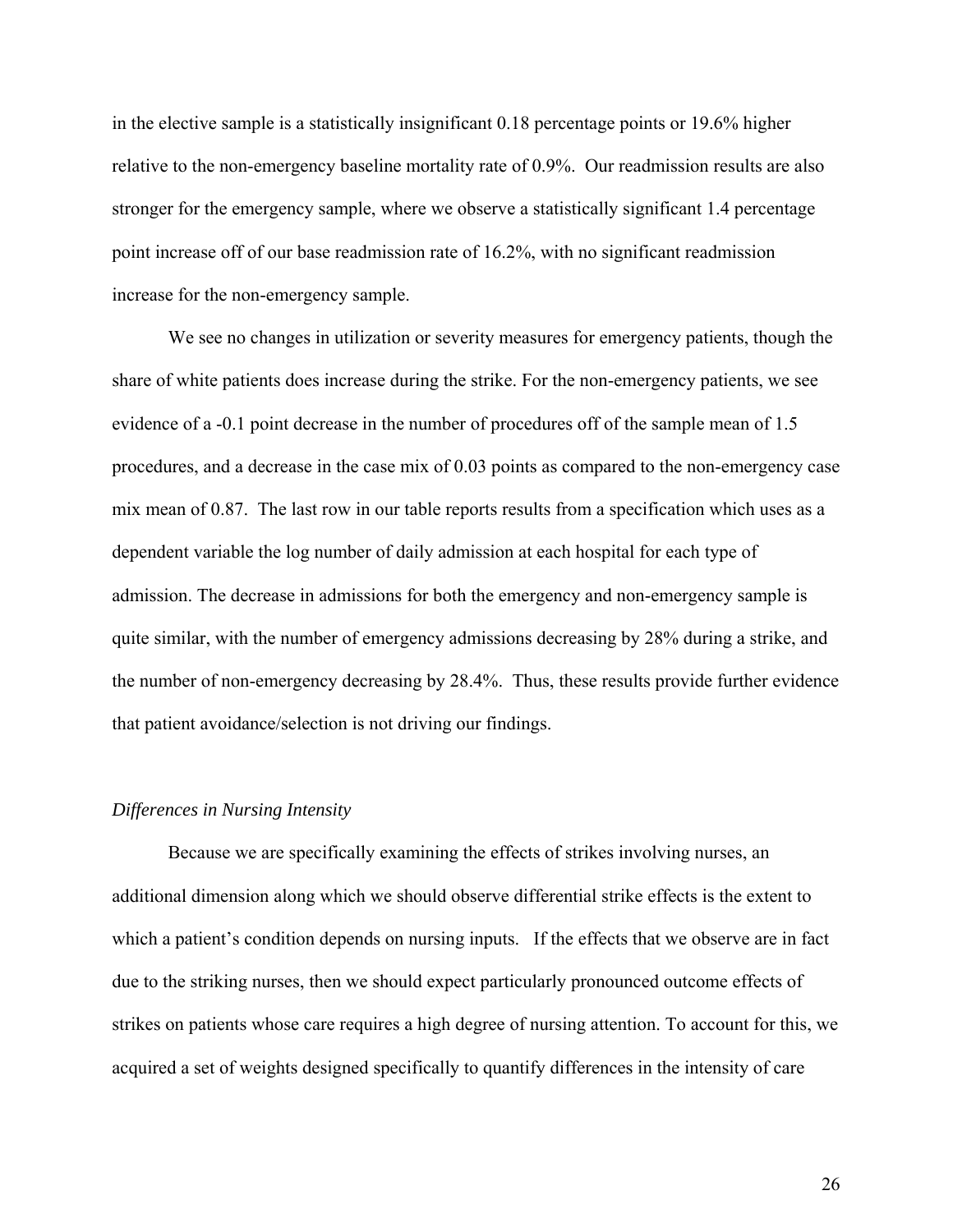required for acute care patients. These nursing intensity weights (NIWs) were developed by a panel of registered nurses assembled by the New York State Nurses Association and the New York State Department of Health, and its members are representative of the state's geographic and institutional diversity. The calculation of the weights was first instituted in 1983 and has been updated for changes in DRGs as they occur. The NIWs are derived by proposing a "typical" patient scenario for each DRG and measuring the predicted nurse workload for that patient stay. Using this measure, for each year in our data, we calculate the median NIW for each diagnosis and divide our sample into diagnoses which require above and below median nursing intensity.

Our results split by nursing intensity are presented in the third and fourth columns of table 12. These results reveal that our mortality effects are more pronounced for patients whose diagnoses require more nursing resources, as evidenced by our estimate indicating a 0.35 percentage point increase in mortality during the strike relative to the 2.8% baseline for the most nursing intensive patients. For this same subsample, the readmission effect of 1.2 percentage points relative to the sample mean of 16.9% implies a 7.1% increase in readmission, though this estimate is insignificant at conventional levels. For diagnoses with below median nursing intensity, we find little evidence of a mortality or readmission effect. We find little change in utilization or demographic characteristics for both subsamples, with the exception of a small increase in the length of stay and the female share for the less nursing intensive sample.

### *Replacement Worker Strikes*

 A particularly relevant dimension over which the effects of these strikes may also differ involves the decision of the hospitals involved to hire replacement nurses. A number of New York hospitals are reported to have hired temporary replacement workers to fill in for striking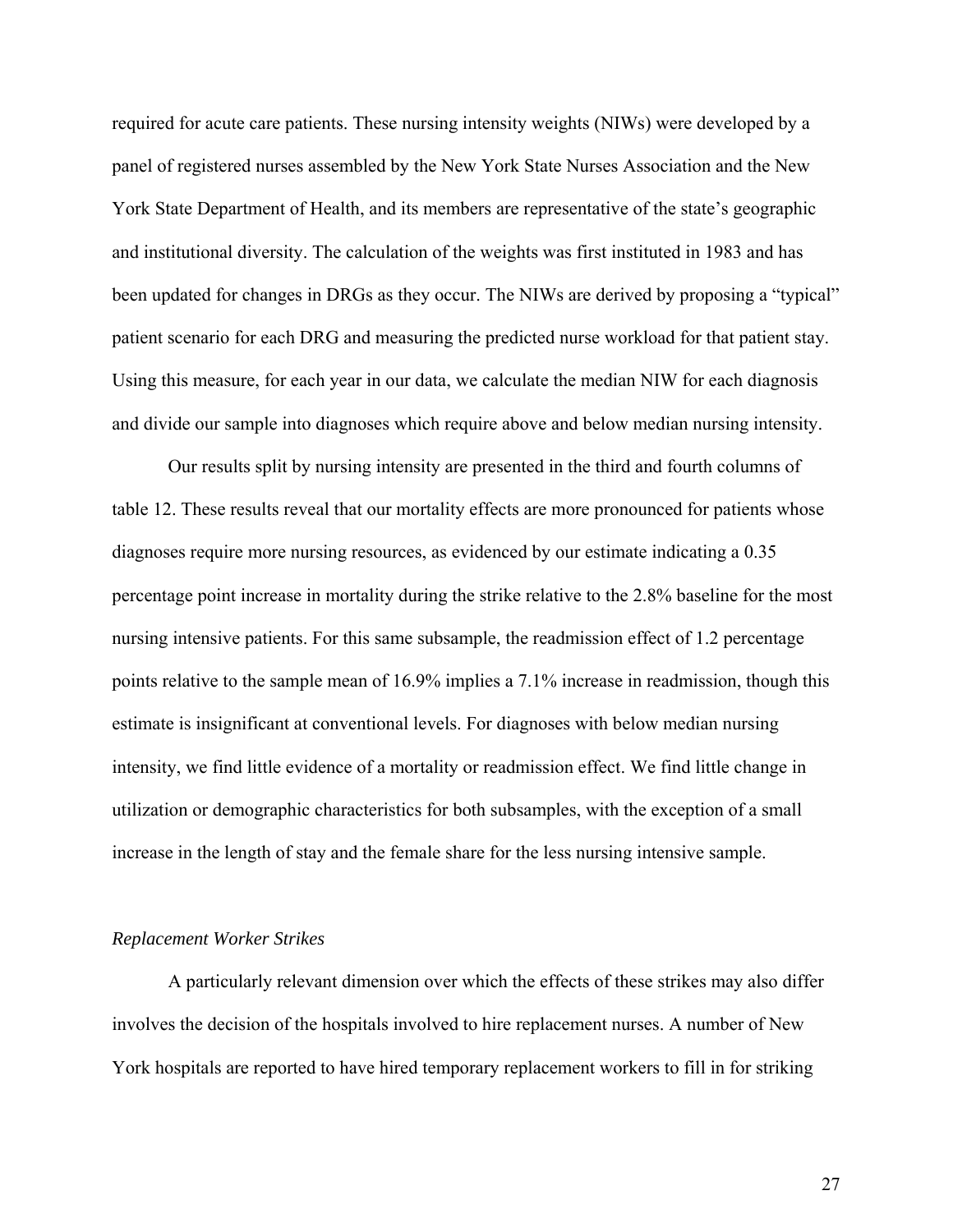nurses. This practice became particularly frequent beginning in the early 1990s, when temporary nursing agencies (e.g. U.S. Nursing Corp., Health Source) began making available to hospitals engaged in contract disputes, teams of nurses to staff hospitals in the event of a strike. Our search of news archives enabled us to distinguish 13 strikes in which it was reported that the hospital involved employed replacement workers during the strike. Using this information, we analyze separately the sets of strikes in which replacement workers were hired.

 Previous literature is unclear as to whether replacement workers can substitute for striking workers. For example, Cramton and Tracy (1998) find that firms are more reluctant to use replacement workers when employees in a struck bargaining unit are more experienced. Their finding suggests that for professions which require specialized knowledge or firm specific know-how, employers do not view replacement workers as direct substitutes for striking workers. Krueger and Mas (2004), however, find that in the "highly complex, labor-intensive" tire industry, tire defects were relatively infrequent during a period in which replacement workers were employed in large numbers, with an increase in defects occurring when replacement workers and returning strikers worked together.

 Our results are presented in the fifth and sixth columns of table 12. A key dimension over which these strikes clearly differ is the degree to which admissions decrease during these strikes. For our set of replacement strikes, there is no noticeable decrease in hospital admissions during the strike period, while for strikes with no indication of replacements, admissions decrease by over 55%. The mortality effects for these strike types are, however, similar in magnitude, with a 0.31 percentage point increase in mortality for the replacement-worker strikes on a base of 1.8% and a 0.35 percentage point increase for the non-replacement-worker strikes on a base of 1.9%.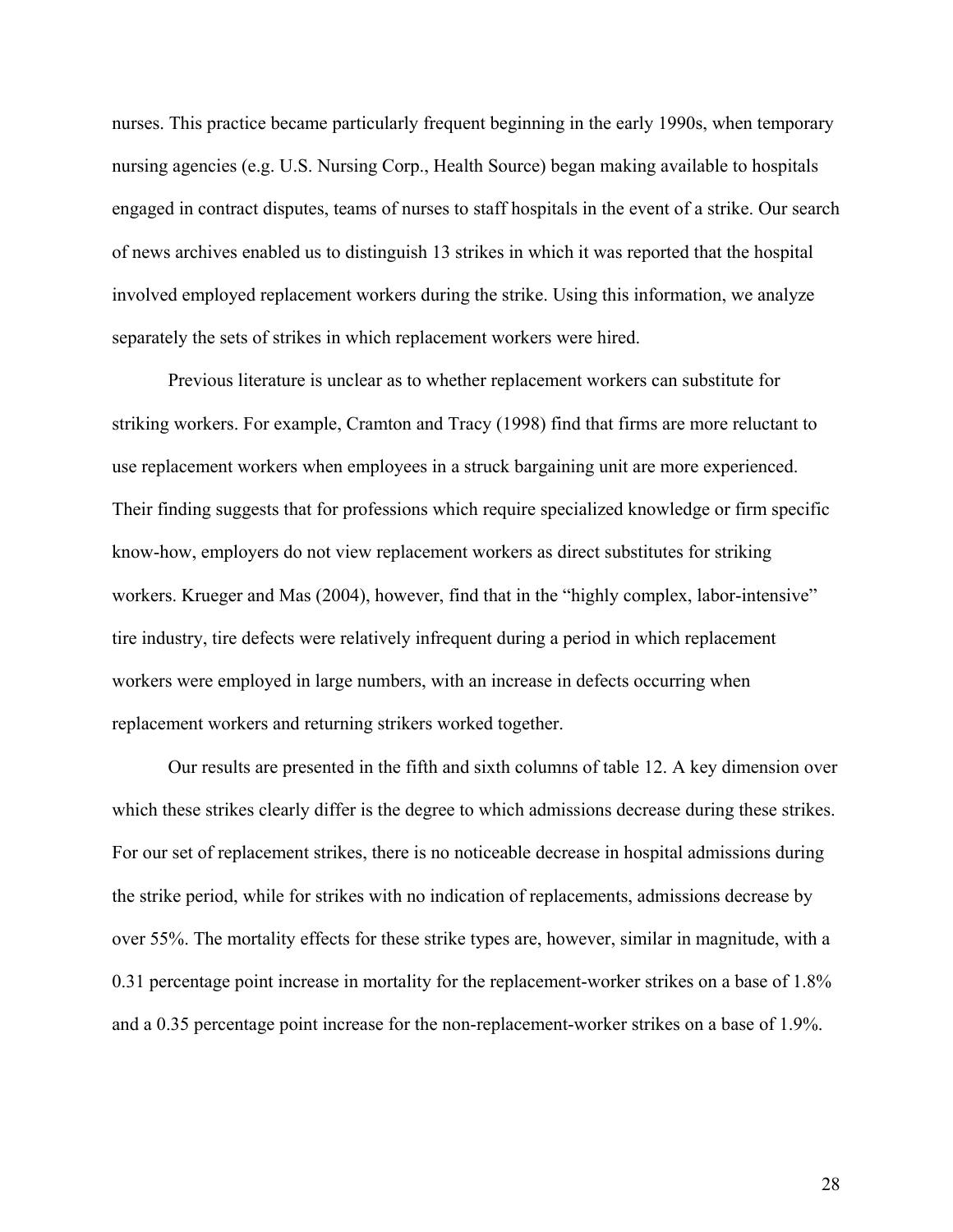We also observe similar impacts on readmission rates, but the effects are not statistically significant for the sample with no replacements used.

 The results also show a difference in the utilization and severity of patients admitted to hospitals who choose to hire replacement workers. For the replacement-worker sample, there is very little change in the observable demographic, severity, and utilization patterns of patients admitted during a strike. For the remaining strikes, however, we observe a decrease in severity, as measured by the case mix index, as well as an decrease in the number of procedures performed of -0.12, a 7.4% decrease compared to the baseline of 1.62 for this sample. Overall, these results suggest that the use of replacement workers does not significantly alter our finding of worsening outcomes during the strikes. Thus, while these workers may serve as a useful bargaining tool for the hospitals, they do not noticeably improve the quality of hospital care during a strike.

### **Part VII: Conclusions**

 A long standing concern with strikes as a means of resolving labor disputes is that they may be unproductive, and recent research in some production sectors has demonstrated reduced productivity during strikes. But a sector where strikes may be particularly pernicious is hospitals, where the consequences are not just lower quality products but life and death.

 To address this question, this study utilizes a unique dataset collected on every nurses' strike over the 1984 to 2004 period in New York State. Our restricted-use dataset allows us to match our strike data with exact dates of patient admission, discharge and treatment, and allows for a rich set of demographic and illness severity controls. Each striking hospital over this period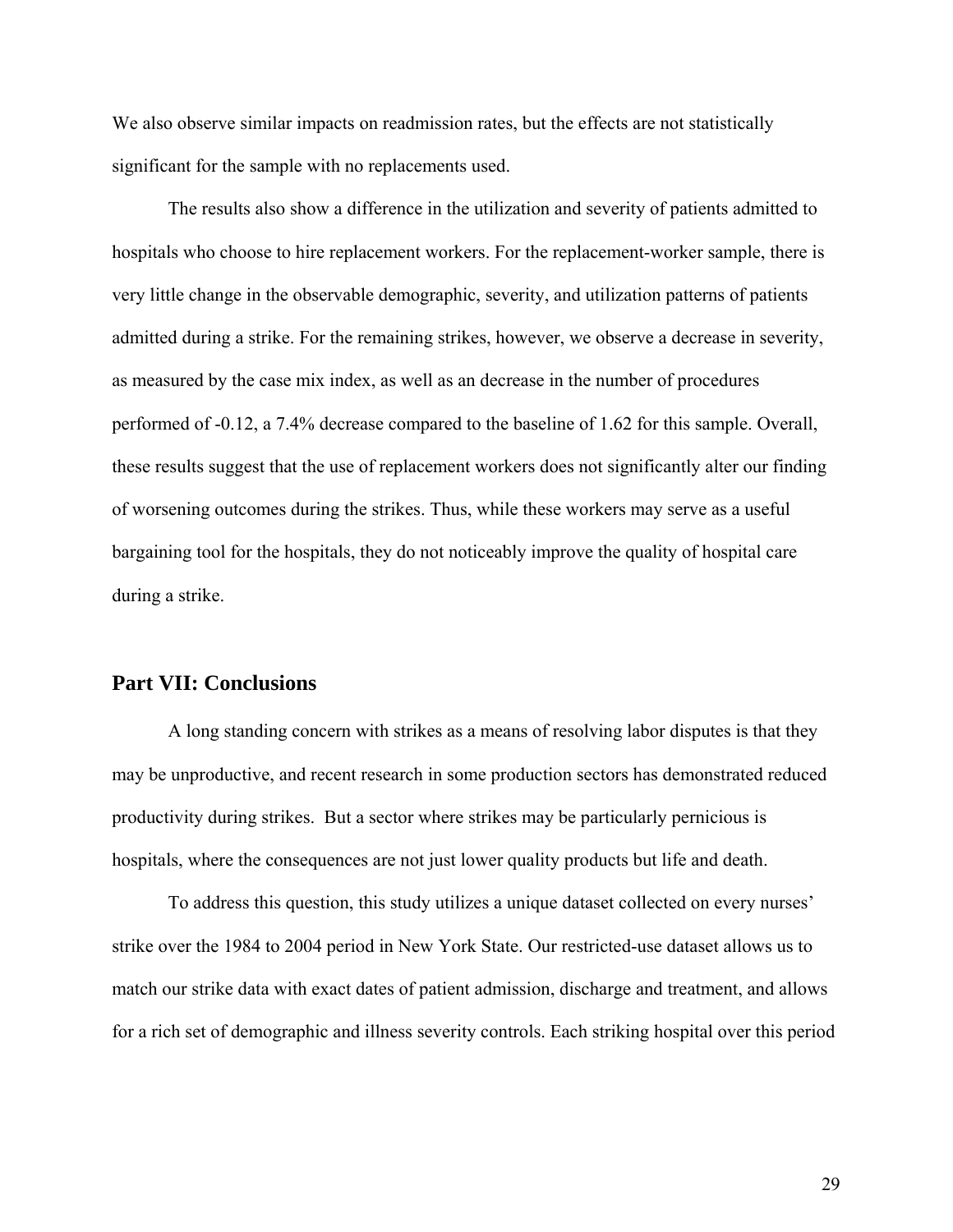is then matched with the set of hospitals in their geographic area, and the evolution of outcomes is examined before, during, and after the strike in the striking versus non-striking hospitals.

 We find a substantial worsening of patient outcomes for hospitals struck by their nurses. Our mortality results show a 19.4% increase during strikes relative to their baseline values, and our estimates imply a 6.5% increase in readmission rates for patients admitted during a strike. Our results show no difference in the characteristics of patients admitted during strikes, and little difference in observable aspects of hospital utilization during these strikes. We find that patients with particularly nursing intensive conditions are more susceptible to these strike effects, and that hospitals hiring replacement workers perform no better during these strikes than those that do not hire substitute employees.

 Our results imply that strikes were costly to hospital patients in New York. In our sample, there were 38,228 patients admitted during strikes, and we estimate that 138 more individuals died because of strikes than would have died had there been no strike. By a similar calculation, 344 more patients were readmitted to the hospital than if there had been no strike. Moreover, these poor outcomes do not reflect less intensity of care. So this is very clear evidence of a reduction in productivity; hospitals functioning during nurses' strikes do so at a lower quality of patient care.

 The effects of these strikes must, however, be considered in the context of a total union effect on hospital output and patient outcomes. Our results reveal a short-run adverse consequence of hospital strikes. These strikes may, however, contribute to long-run improvements in hospital productivity and quality driven by union-related workplace improvement initiatives. Such improvements have been implied by both Register (1988) and Ash and Seago (2004) who respectively document both a hospital union output effect and lower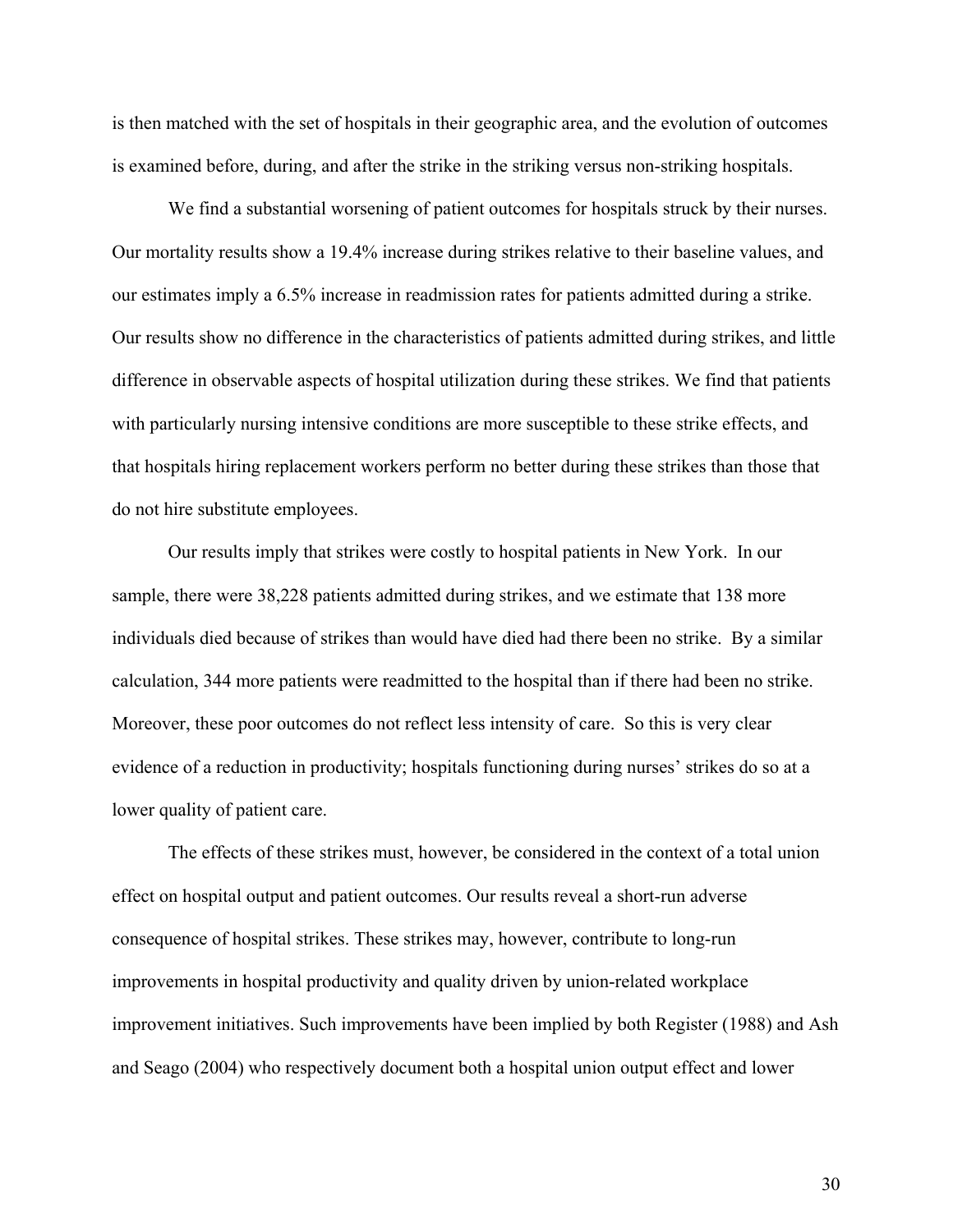heart-attack mortality rates in unionized hospitals. Future work could usefully incorporate these short term costs and longer-term benefits in a full evaluation of hospital unionization.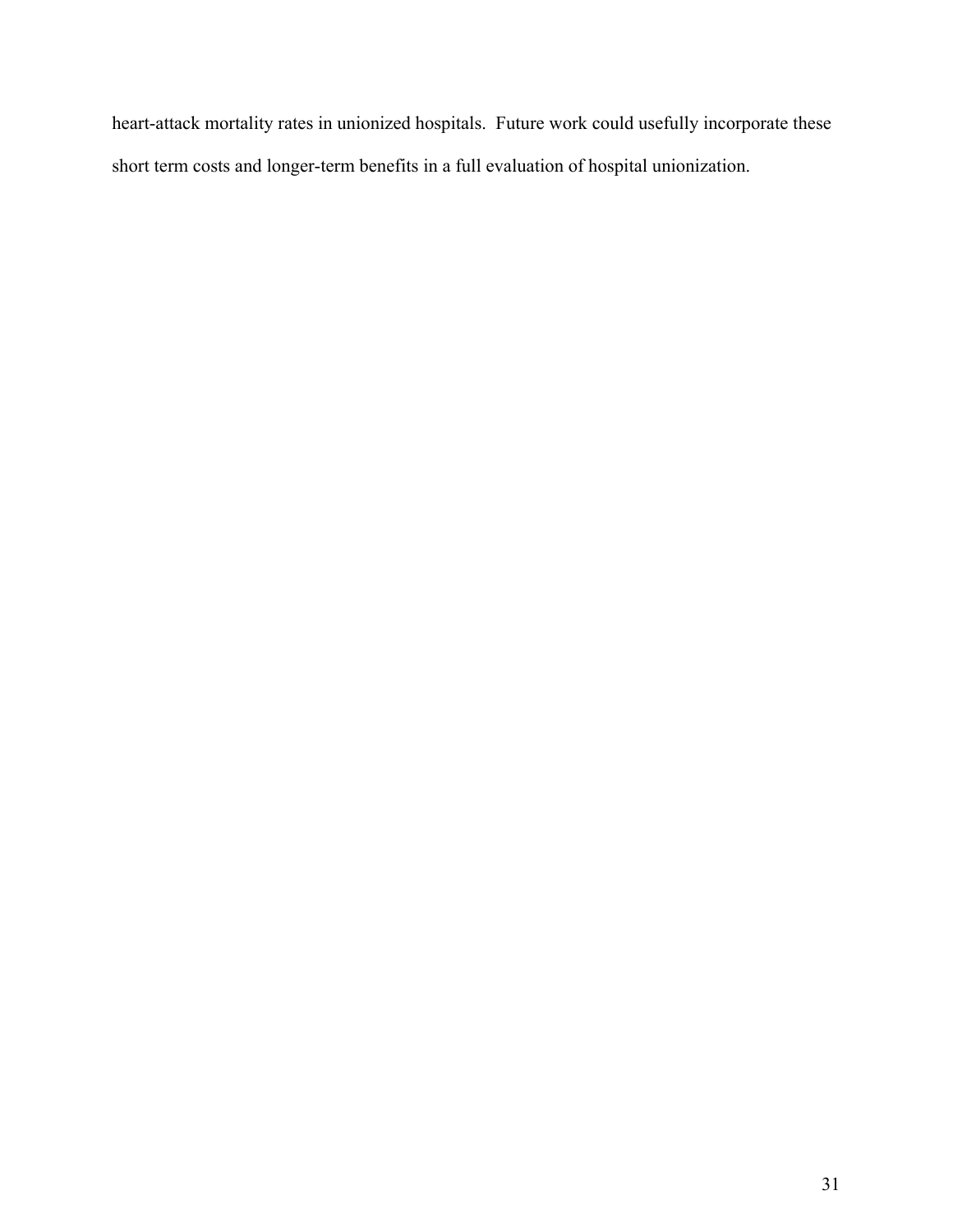# **References**

Aiken, L.H., Clarke, S.P., Cheung, R.B., Sloane, D.M. & Silber, J.H., 2003. Educational Levels of Hospital Nurses and Surgical Patient Mortality. *Journal of the American Medical Association*, 290(12) pp.1617–23.

Aiken, L.H., Clarke, S.P., Sloane, D.M., Sochalski, J. & Silber, J.H., 2002. Hospital Nurse Staffing and Patient Mortality, Nurse Burnout, and Job Dissatisfaction. *Journal of the American Medical Association*, 288(16), pp.1987–93.

Ash, M. & Seago, J.A., 2004. The Effect of Registered Nurses' Unions on Heart-Attack Mortality. *Industrial and Labor Relations Review*, 57(3), pp. 422-442.

Bhalla, R. & Kalkut, G., 2010. Could Medicare Readmission Policy Exacerbate Health Care System Inequity? *Annals of Internal Medicine*, 152(2), pp. 114-117.

Becker, B.E., & Olson, C.A., 1986. The Impact of Strikes on Shareholder Equity. *Industrial and Labor Relations Review*, 39(3), pp. 425-438.

Cebul, R., Rebitzer, J.B., Taylor, L.J. & Votruba, M., 2008. Organizational Fragmentation and Care Quality in the U.S. Health Care System. National Bureau of Economic Research, Working Paper 14212.

P.F. Clark, J.T. Delaney & A.C. Frost, eds. 2002. *Collective Bargaining in the Private Sector*. Ithaca NY: Cornell University Press.

Cramton, P.C., & Tracy, J.S., 1998. The Use of Replacement Workers in Union Contract Negotiations: The U.S. Experience, 1980-1989. *Journal of Labor Economics*, 16(4), pp. 667- 701.

Cutler, D.M., 1995. The Incidence of Adverse Medical Outcomes Under Prospective Payment. *Econometrica*, 63(1), 29–50.

De Fusco, R.A. & Fuess, S.M. Jr., 1991. The Effects of Airline Strikes on Struck and Nonstruck Carriers. *Industrial and Labor Relations Review*, 44(2), pp.324-333.

Draper, D.A., Felland, L.E., Liebhaber, A. & Melichar, L., 2008. The Role of Nurses in Hospital Quality Improvement Research Brief, [Online]. Available at: http://www.hschange.com/CONTENT/972/972.pdf (Center for Studying Health System Change) [Accessed 9 March 2010].

Fink, L. & Greenberg, B., 1989. *Upheaval in the Quiet Zone: A History of Hospital Workers' Union Local 1199*. Urbana IL: University of Illinois Press.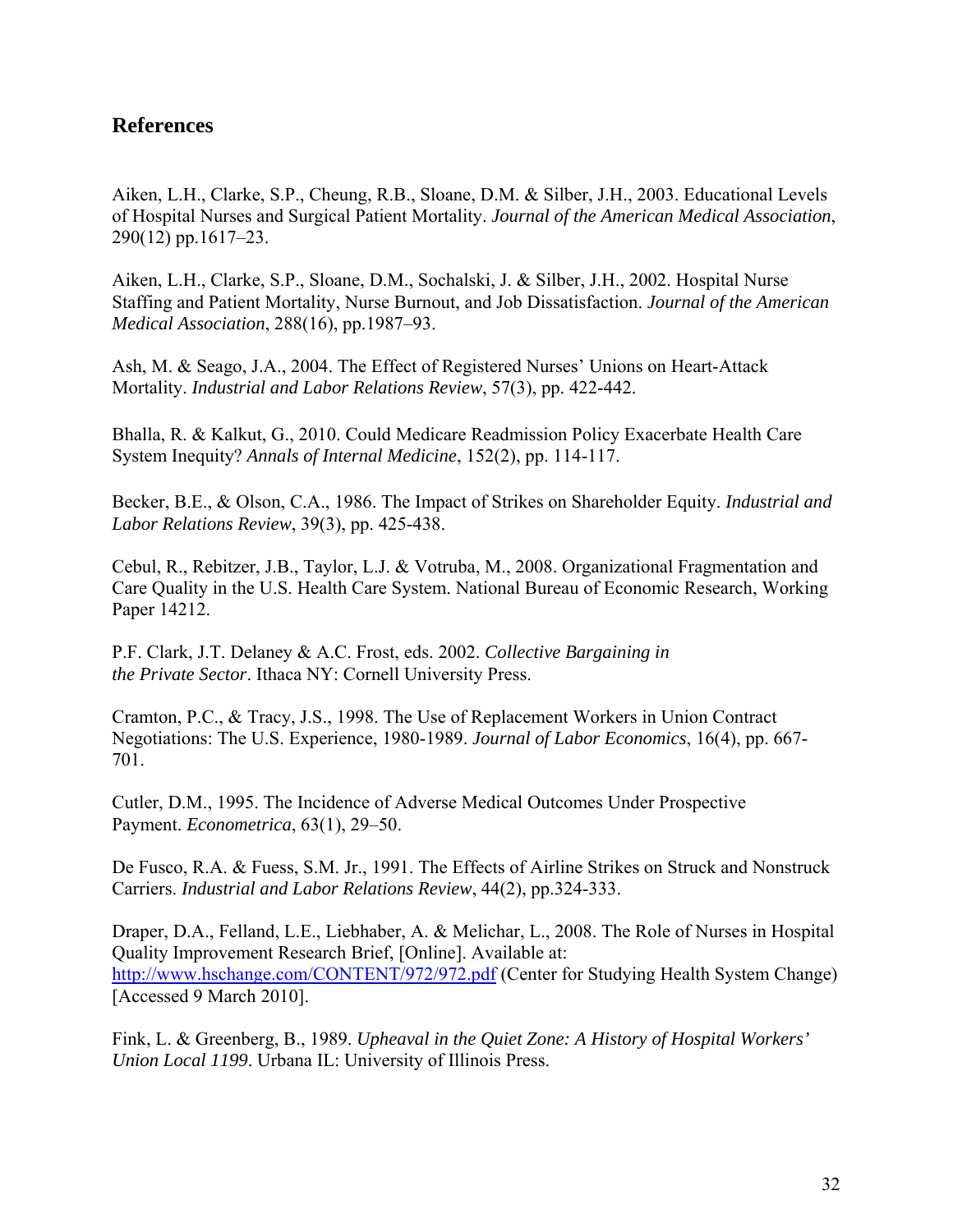Fisher, E.S., Wennberg, D.E., Stukel, T.A., & Gottlieb, D.J., 2004. Variations in the Longitudinal Efficiency of Academic Medical Centers. *Health Affairs*, *Supplemental Web Exclusiv*e, [Online]. VAR19-32. Available at: http://content.healthaffairs.org/cgi/reprint/hlthaff.var.19v1 [Accessed 9 March 2010].

Freeman, R.B., 1998. Spurts in Union Growth: Defining Moments and Social Processes. In M.D. Bordo, C. Goldin, & E.N. White, eds. *The Defining Moment: The Great Depression and the American Economy in the Twentieth Century*. Chicago: University of Chicago Press, pp. 265- 295.

Geweke, J., Gowrisankaran, G. & Town, R.J. 2003. Bayesian Inference for Hospital Quality in a Selection Model. *Econometrica*, 71(4), pp.1215-1238.

Gowrisankaran, G. & Town, R.J., 1999. Estimating the Quality of Care in Hospitals Using Instrumental Variables. *Journal of Health Economics*, 18(6), pp. 747-767.

Ho, V. & Hamilton, B.H., 2000. Hospital Mergers and Acquisitions: Does Market Consolidation Harm Patients? *Journal of Health Economics*, 19(5), pp.767–91.

Holmes, T.J., 2006. Geographic Spillover of Unionism. National Bureau of Economic Research, Working Paper 12025.

Huszezo, G.E. & Fried, B.J., 1988. A Labor Relations Research Agenda for Health Care Settings. *Employee Responsibilities and Rights Journal*, 1(1), pp.69-84.

James J.J., 1979. Impacts of the Medical Malpractice Slowdown in Los Angeles County: January 1976. *American Journal of Public Health*, 69(5), pp.437–443.

Kaufman, B.E., 1992. Research on Strike Models and Outcomes in the 1980s: Accomplishments and Shortcomings. In D. Lewin, O.S. Mitchell & P.D. Sherer, eds. *Research Frontiers in Industrial Relations and Human Resources*. Madison: IRRA, pp. 77-129.

Kessler, D.P. & Geppert, J.J., 2005. The Effects of Competition on Variation in the Quality and Cost of Medical Care. *Journal of Economics and Management Strategy*, 14(3), pp.575–589.

Ketter, J., 1997. Nurses and Strikes: A Perspective from the United States. *Nursing Ethics*, 4(4), pp.323-329.

Kleiner, M.M., Leonard, J.S. & Pilarski, A.M., 2002. How Industrial Relations Affect Plant Performance: The Case of Commercial Aircraft Manufacturing. *Industrial and Labor Relations Review*, 55(2), pp.195-218.

Kramer, J.K. & Vasconcellos, G.M., 1996. The Economic Effect of Strikes on the Shareholders of Nonstruck Competitors. *Industrial and Labor Relations Review*, 49(2), pp. 213-222.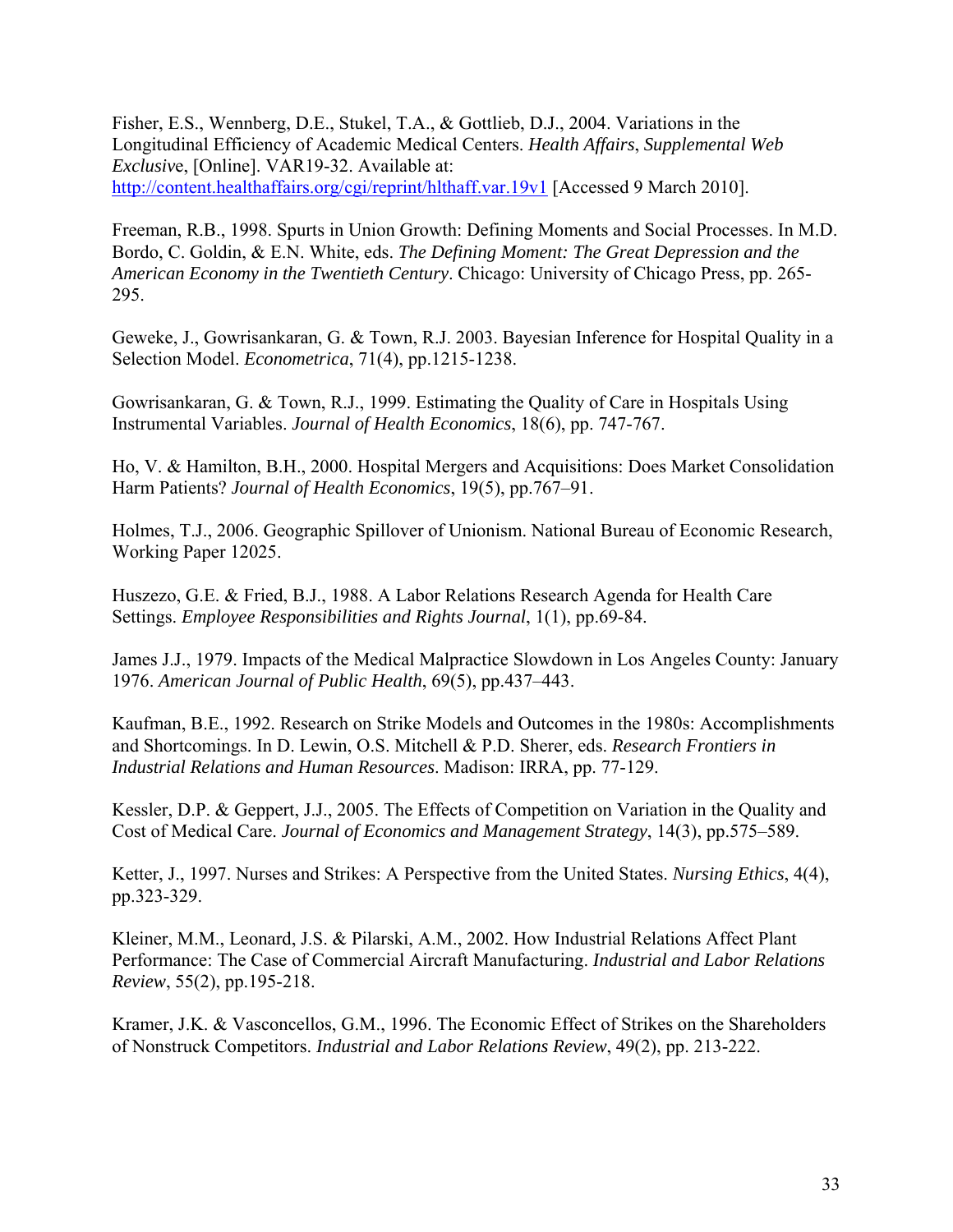Krueger, A., & Mas, A., 2004. Strikes, Scabs and Tire Separations: Labor Strife and the Production of Defective Bridgestone/Firestone Tires. *Journal of Political Economy*,112(2), pp. 253-89.

Kruger, K.F. & Metzger, N., 2002 *When Health Care Employees Strike: A Guide for Planning and Action.* San Francisco, CA: John Wiley & Sons, Inc.

Mas, A., 2008. Labour Unrest and the Quality of Production: Evidence from the Construction Equipment Resale Market. *Review of Economic Studies*, 75(1), pp. 229-258.

McClellan, M., Mcneil, B. & Newhouse, J., 1994. Does More Intensive Treatment of Acute Myocardial Infarction in the Elderly Reduce Mortality? *Journal of the American Medical Association*, 272(11), pp.859-866.

McClellan, M., & Staiger, D., 1999. The Quality of Health Care Providers. National Bureau of Economic Research Working Paper No. 7327.

McHugh, R., 1991. Productivity Effects of Strikes in Struck and Nonstruck Industries. *Industrial and Labor Relations Review*, 44(4), pp. 722-732.

Medicare Payment Advisory Commission (MEDPAC), 2007. *Report to the Congress: Promoting Greater Efficiency in Medicare*, [Online]. Available at: http://www.medpac .gov/documents/Jun07\_EntireReport.pdf [Accessed 9 March 2010].

Mustard C., Harmon, C., Hall, P. & Dirksen S., 1995. Impact of a Nurses' Strike on the Cesarean Birth Rate. *American Journal of Obstetrics and Gynecology*, 172(2), pp. 631-637.

Needleman, J., Buerhaus, P., Mattke, S., Stewart, M. & Zelevinsky, K., 2002. Nurse-Staffing Levels and the Quality of Care in Hospitals. *New England Journal of Medicine* 346(22), pp.1715-1722.

Neumann, George R., 1980. The Predictability of Strikes: Evidence from the Stock Market. *Industrial and Labor Relations Review*, 33(4), pp.525-535.

Neumann, G.R. & Reder, M.W., 1984. Output and Strike Activity in U.S. Manufacturing: How Large are the Losses? *Industrial and Labor Relations Review.* 37(2), pp.197-211.

Pantell R.H. & Irwin, C.E., 1979. Appendectomies During a Physicians' Boycott. *Journal of the American Medical Association*, 242(15), pp.1627–1630.

Phibbs, C.S., Bartel, A.P., Giovannetti, B., Schmitt, S.K. & Stone, P.W., 2009. The Type of Nurse Matters: The Effects of Nurse Staffing Levels, Non-RNs, and Contract Nurses on Length of Stay, [Online]. Available at:

http://www0.gsb.columbia.edu/faculty/abartel/Type%20of%20Nurse%20Matters%20-NEJM.pdf [Accessed 9 March 2010].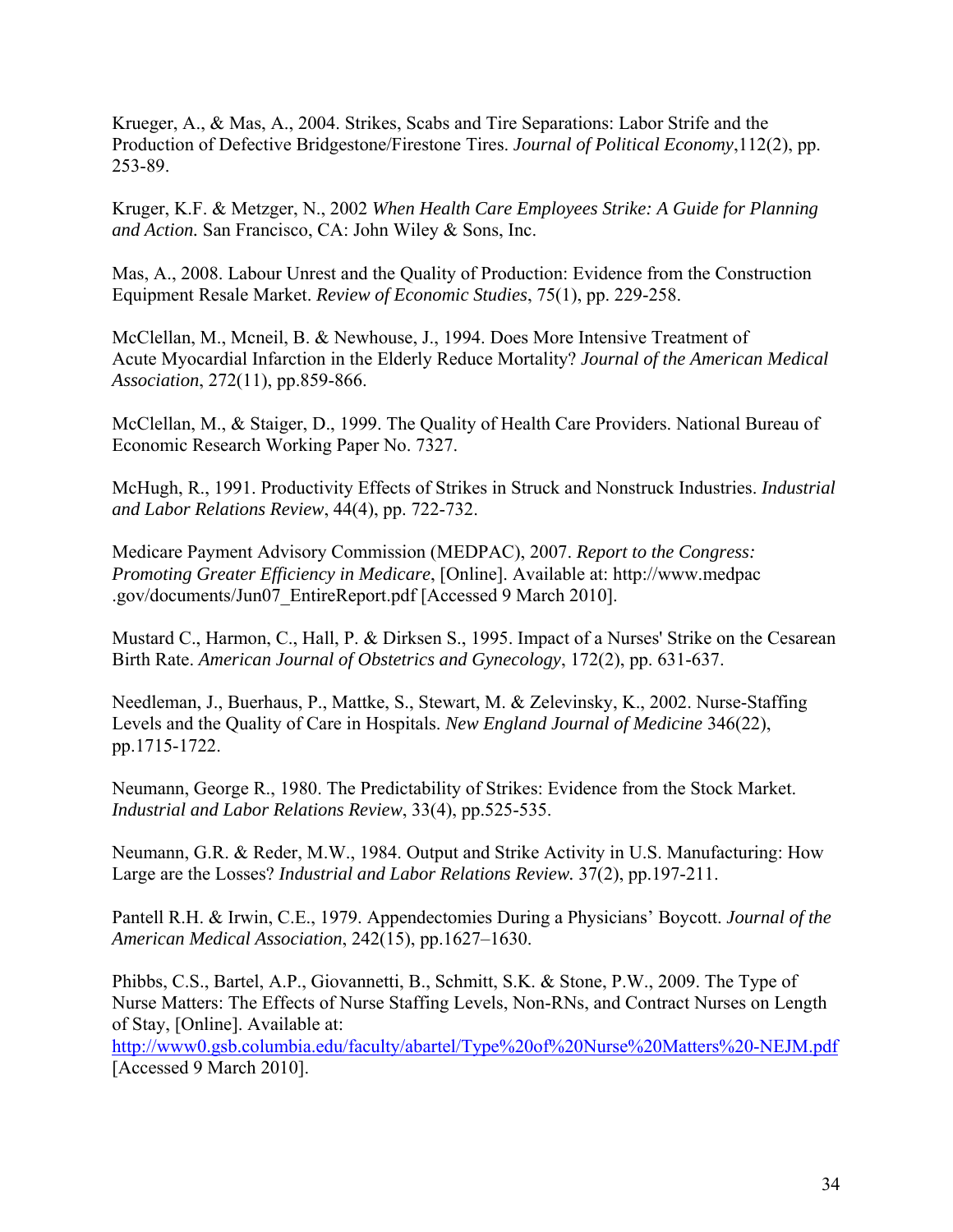Quan H., Sundararajan V., Halfon P., Fong A., Burnand B., Luthi J.C., Saunders L.D., Beck C.A., Feasby T.E., & Ghali, W.A., 2005. Coding Algorithms for Defining Comorbidities in ICD-9-CM and ICD-10 Administrative Data. *Medical Care,* 43(11), pp. 1073-1077.

Register, C.A., 1988. Wages, Productivity, and Costs in Union and Nonunion Hospitals. *Journal of Labor Research*, 9(4), pp.325–45.

Salazar A., Corbella, X., Onaga, H., Ramon, R., Pallares, R., & Escarrabill, J., 2001. Impact of a Resident Strike on Emergency Department Quality Indicators at an Urban Teaching Hospital. *Academic Emergency Medicine*. 8(8), pp.804–808.

Schmidt, M.B. & Berri, D.J., 2004. The Impact of Labor Strikes on Consumer Demand: An Application to Professional Sports. *American Economic Review*, 94(1), pp.344-357.

Twomey, D., 1977. Health Care Institutions Under the National Labor Relations Act. *American Business Law Journal*, 15(2), pp.225-41.

Zacur, S.R., 1983. *Health Care Labor Relations: The Nursing Perspective*. Ann Arbor MI: UMI Research Press.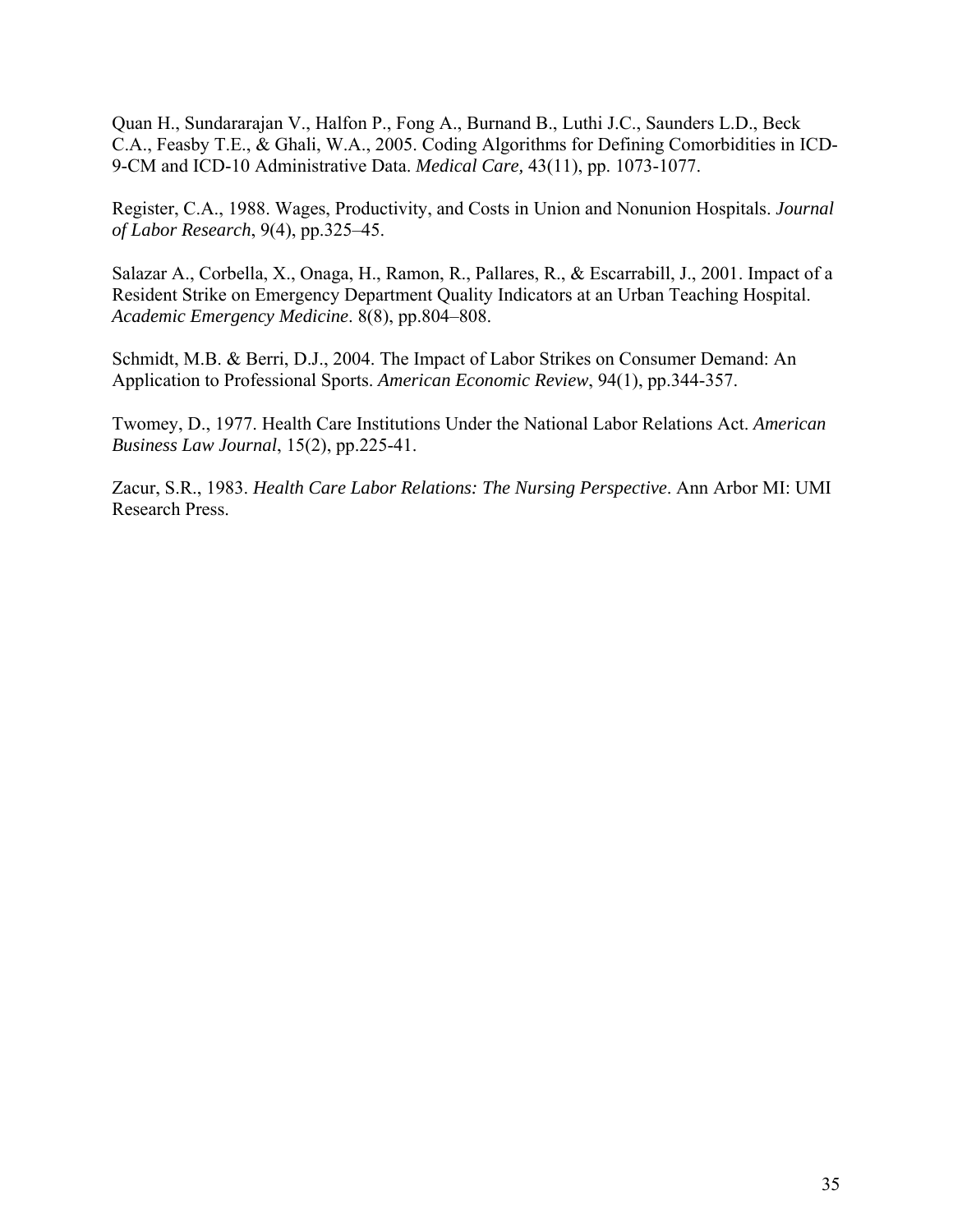| Industry                                   | Number of Strikes |
|--------------------------------------------|-------------------|
| Manufacturing                              | 6,575             |
| Retail, Wholesale & Service                | 1,973             |
| Construction                               | 928               |
| <b>Health Care</b>                         | 730               |
| Transportation                             | 574               |
| <b>Local Government</b>                    | 421               |
| Food Manufacturing/Processing              | 362               |
| Mining                                     | 144               |
| Electricity & Natural Gas                  | 120               |
| Communications                             | 112               |
| Maritime                                   | 69                |
| Petro Chemicals                            | 60                |
| Food Retail Sales/Distribution             | 46                |
| <b>State Government</b>                    | 13                |
| <b>Federal Government (Postal Service)</b> | 6                 |
| Other                                      | 119               |

**Table 1 Work Stoppages by Industry, 1984-2004**

Source: Federal Mediation and Conciliation Service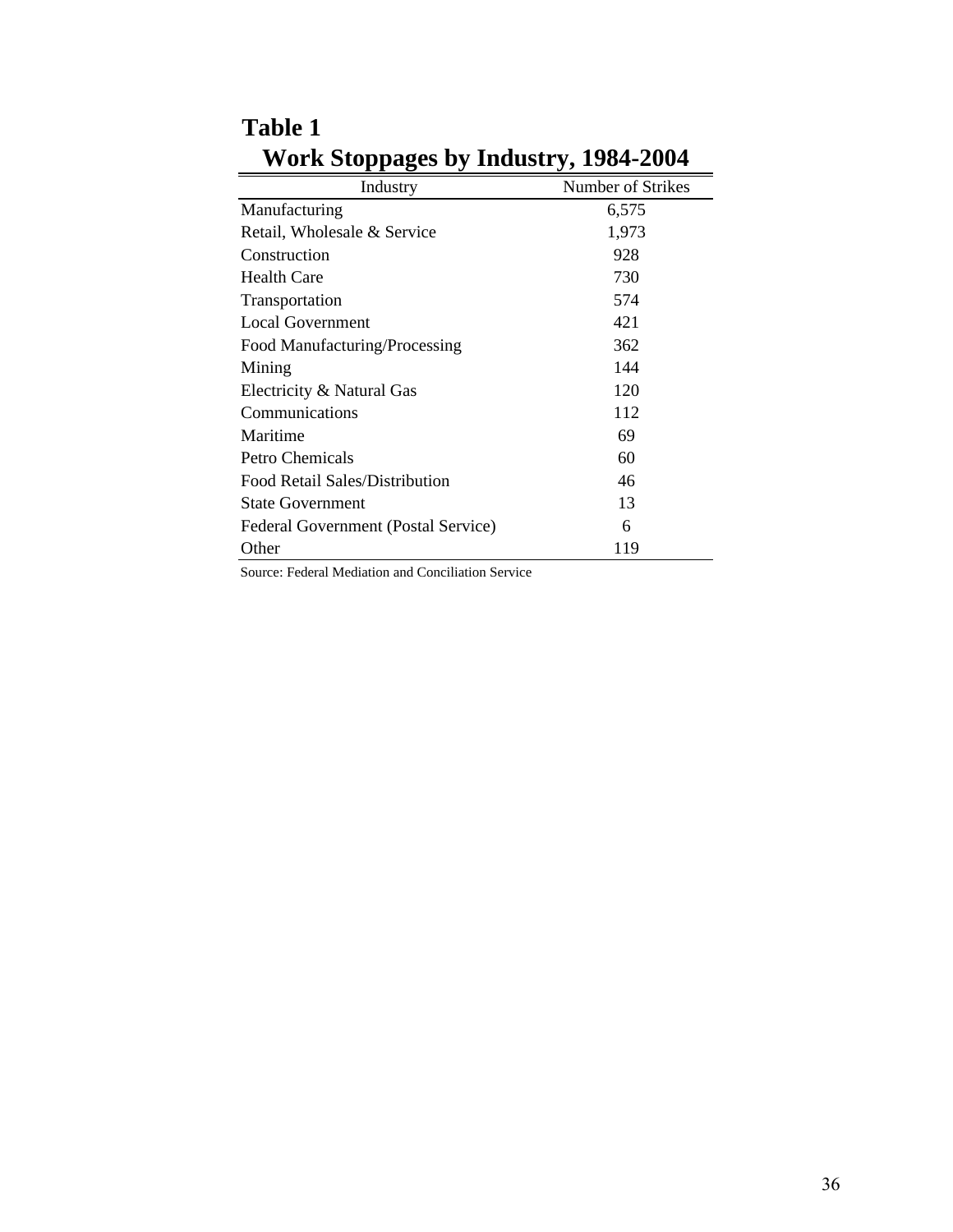**Table 2 The Strike Sample**

|                                                         | (1)            |
|---------------------------------------------------------|----------------|
| <b>Number of Strike-Facility Combinations</b>           | 50             |
| <b>Mean Strike Length (days)</b>                        | 32.1           |
| <b>Std. Dev. Strike Length</b>                          | 39.2           |
| <b>Median Strike Length (days)</b>                      | 19.0           |
| <b>Distribution of Struck Hospital Size</b>             |                |
| (Avg. # of daily admissions 6-months prior to strike)   |                |
| 5-14 admissions                                         | 11             |
| 15-29 admissions                                        | 10             |
| 30-45 admissions                                        | 17             |
| $45+$ admissions                                        | 12             |
| <b>Distribution of Facilities Struck Across Regions</b> |                |
| Region 1                                                | 5              |
| Region 2                                                | 1              |
| Region 3                                                | 1              |
| Region 4                                                | 4              |
| Region 5                                                | 7              |
| Region 6                                                | 5              |
| Region 7                                                | 8              |
| Region 8                                                | $\overline{2}$ |
| Region 9                                                | $\overline{2}$ |
| Region 10                                               | 8              |
| Region 11                                               | 7              |

Note: Region 1 includes Allegany, Cattaraugus, Chautauqua, Erie, Genesee, Niagara, Orleans and Wyoming counties Region 2 includes Chemung, Livingston, Monroe, Ontario, Schuyler, Seneca, Steuben, Wayne and Yates counties Region 3 includes Broome, Cayuga, Chenango, Cortland, Herkimer, Jefferson, Lewis, Madison, Oneida, Onondaga, Oswego, St. Lawrence, Tioga and Tompkins counties

Region 4 includes Albany, Clinton, Columbia, Delaware, Essex, Franklin, Fulton, Greene, Hamilton, Montgomery,

Otsego, Rensselaer, Saratoga, Schenectady, Schoharie, Warren and Washington counties

Region 5 includes Dutchess, Orange, Putnam, Rockland, Sullivan, Ulster and Westchester counties

Region 6 includes Bronx county

Region 7 includes Kings county

Region 10 includes Queens and Richmond counties

Region 11 includes Nassau and Suffolk counties

Regions 8 and 9 include New York county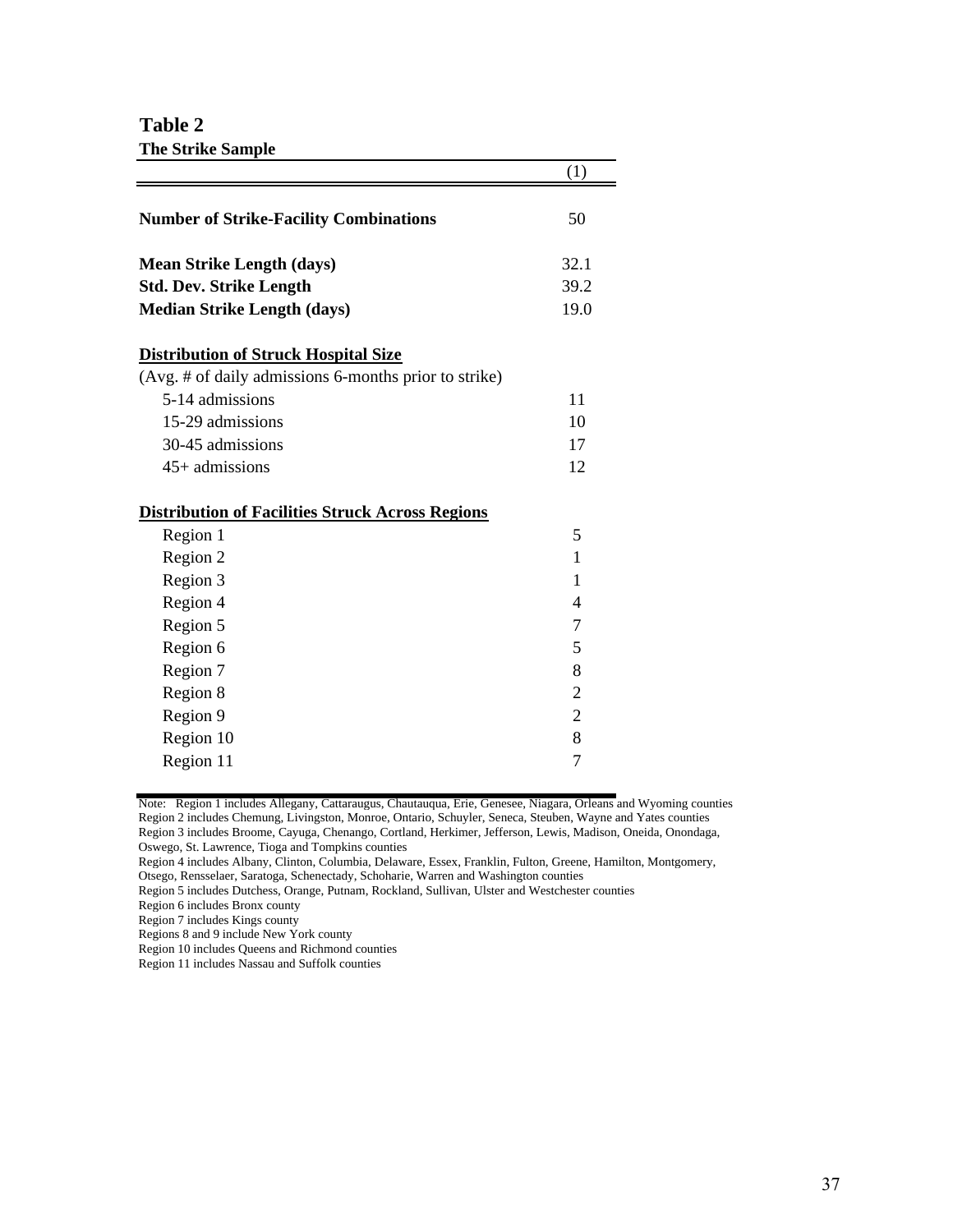| Year                                |  | 1983-1986   1987-1990   1991-1994   1995-1998   1999-2004 |  |
|-------------------------------------|--|-----------------------------------------------------------|--|
| Length less than 1 week             |  |                                                           |  |
| 1 week≤length<2 weeks               |  |                                                           |  |
| 2 week $\leq$ length $\leq$ 4 weeks |  |                                                           |  |
| 4 weeks $\leq$ length               |  |                                                           |  |

**Table 3 Hospital Facilities Struck in NY State**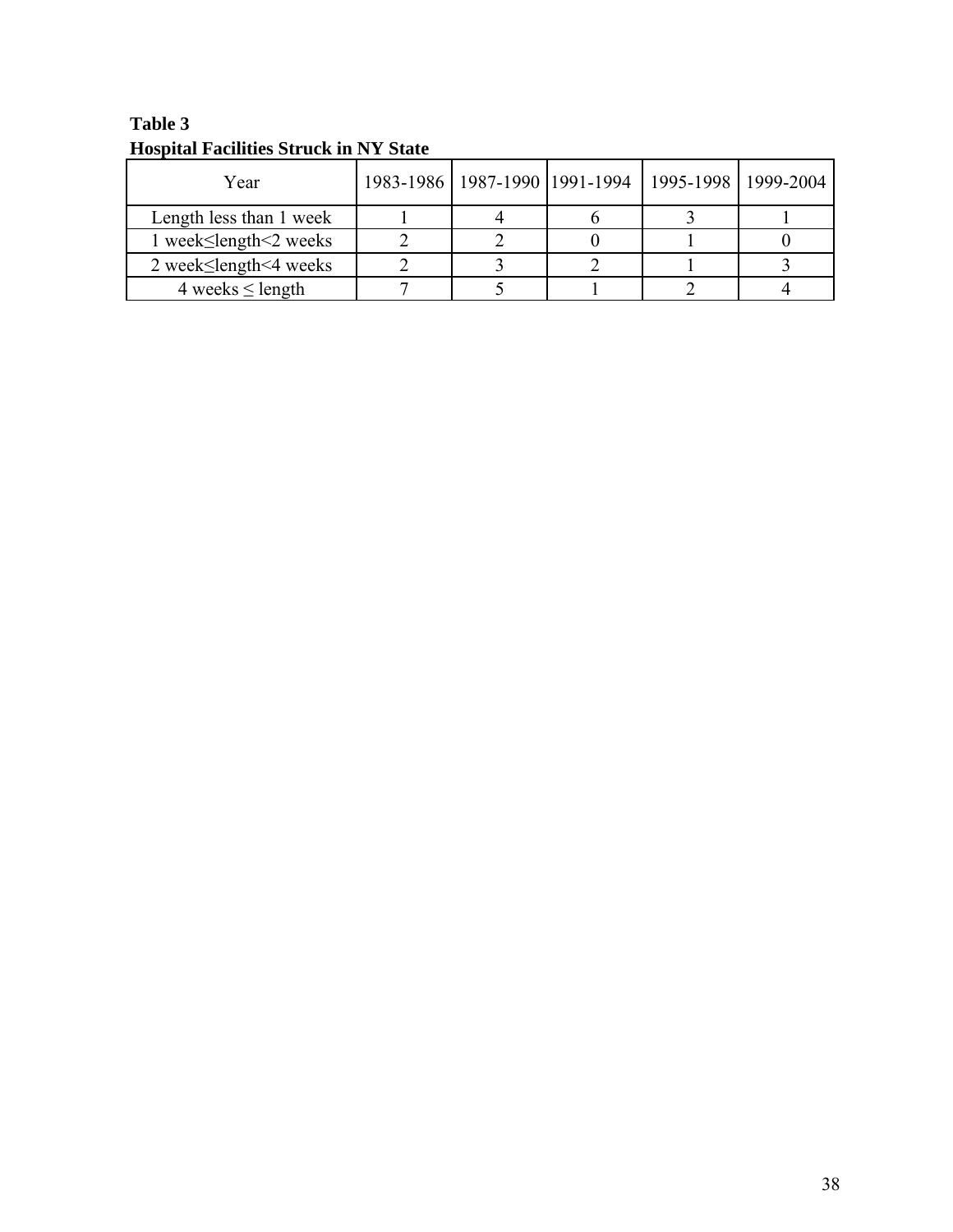## **Table 4**

| <b>Sample Means</b>                               |        |           |
|---------------------------------------------------|--------|-----------|
|                                                   | Mean   | Std. Dev. |
|                                                   | (1)    | (2)       |
|                                                   |        |           |
| <b>Hospital Characteristics</b>                   |        |           |
| Number of Daily Admissions                        | 28.0   | 24.5      |
| Daily Case-Mix Index                              | 1.011  | 0.337     |
| <b>Outcome Variables</b>                          |        |           |
| 10-day In-hospital Mortality                      | 0.0186 | 0.0299    |
| Length of Stay                                    | 7.58   | 4.61      |
| <b>Total Procedures Performed</b>                 | 1.65   | 0.73      |
| 30-day Readmission Rate                           | 0.138  | 0.075     |
| 30-day Readmission Rate (excluding transfers)     | 0.121  | 0.069     |
| <b>Patient Characteristics</b>                    |        |           |
| Average Age                                       | 44.46  | 11.14     |
| <b>Proportion Female</b>                          | 0.58   | 0.11      |
| Proportion White                                  | 0.67   | 0.29      |
| Number of Diagnoses                               | 3.36   | 1.29      |
| <b>Charlson Index</b>                             | 0.56   | 0.30      |
| Proportion Covered by Medicare                    | 0.30   | 0.16      |
| Proportion Covered by Medicaid                    | 0.19   | 0.19      |
| Proportion Uninsured                              | 0.07   | 0.08      |
| Log Income                                        | 10.57  | 0.39      |
| <b>Strike Exposure</b>                            |        |           |
| <b>Admitted During Strike</b>                     | 0.0035 | 0.0588    |
| Proportion of Patients Admitted Exposed to Strike | 0.0045 | 0.0621    |
| Proportion of Patient Stay Exposed to Strike      | 0.0036 | 0.0525    |
| <b>Distribution of Admission Type</b>             |        |           |
| Emergency                                         | 0.56   | 0.22      |
| Non-emergency                                     | 0.44   | 0.22      |
|                                                   |        |           |

Notes: Case-mix index, outcome variables, patient characteristics and distribution of admission type are weighted by the total number of admissions. Readmission rates calculated for post-1995 strikes only. Individuals are recorded as uninsured if their discharge record specifies self-pay or exempt from charges. Income is imputed using the median income recorded for a given zip code in the 1990 census for individuals admitted in 1983-1994, and the median income for a given zip code reported in the 2000 census for individuals admitted in 1995-2004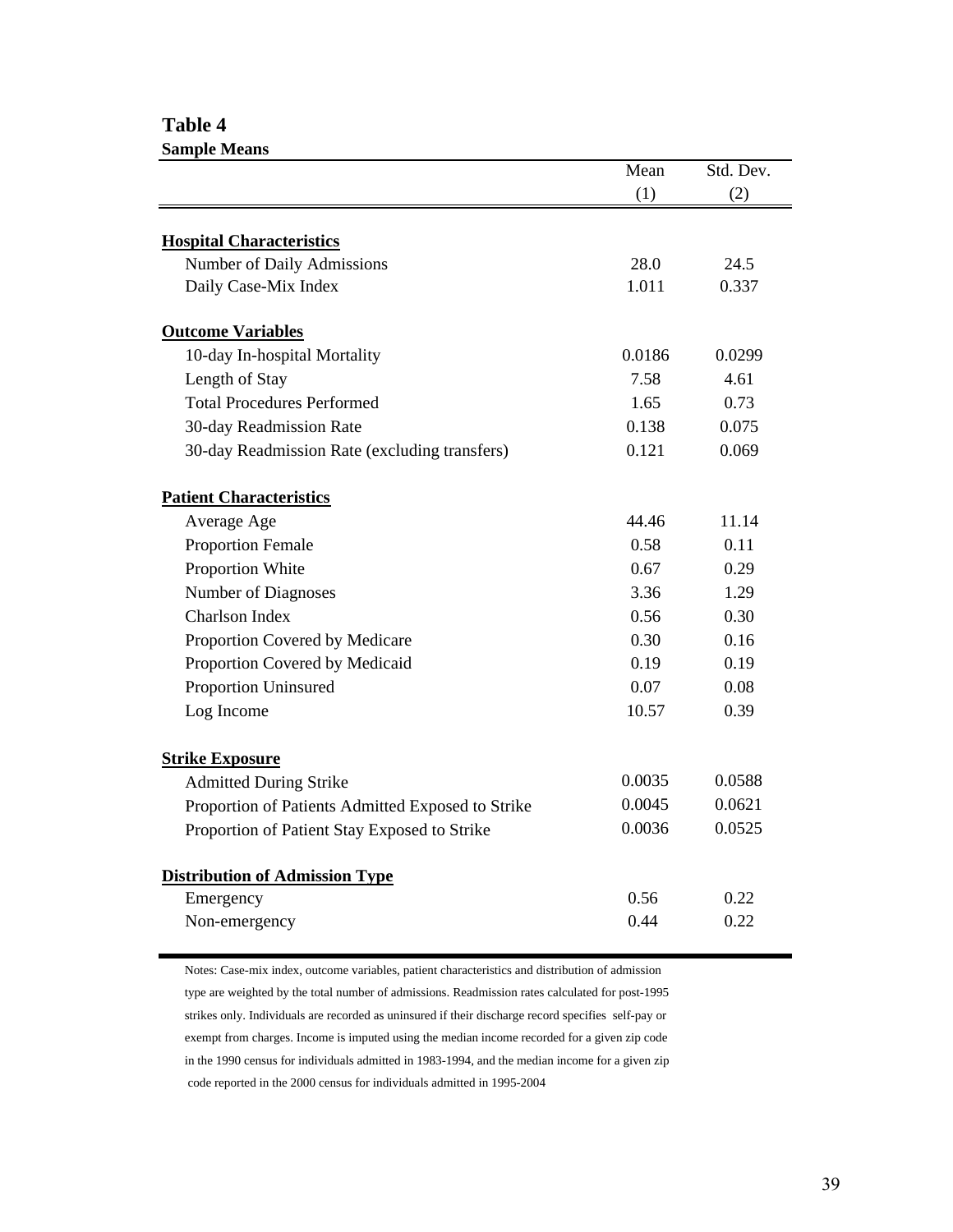| Independent Variable: | Indicator for<br>Admitted<br>during strike | Indicator for<br>Admitted<br>during strike | Indicator for<br>Admitted<br>during strike | Proportion<br>Admitted<br>exposed to<br>strike | Proportion<br>Admitted<br>exposed to<br>strike | Proportion<br>Admitted<br>exposed to<br>strike | Proportion of<br>stay that was<br>during strike | stay that was<br>during strike | Proportion of Proportion of<br>stay that was<br>during strike |
|-----------------------|--------------------------------------------|--------------------------------------------|--------------------------------------------|------------------------------------------------|------------------------------------------------|------------------------------------------------|-------------------------------------------------|--------------------------------|---------------------------------------------------------------|
|                       | (1)                                        | (2)                                        | (3)                                        | (4)                                            | (5)                                            | (6)                                            | (7)                                             | (8)                            | (9)                                                           |
| strike                | $0.00363***$                               | $0.00374***$                               | $0.00355***$                               | $0.00279***$                                   | $0.00299**$                                    | $0.00280***$                                   | $0.00435***$                                    | $0.00450***$                   | $0.00429***$                                                  |
|                       | (0.00118)                                  | (0.00107)                                  | (0.00108)                                  | (0.00107)                                      | (0.00096)                                      | (0.00097)                                      | (0.00128)                                       | (0.00115)                      | (0.00115)                                                     |
| Avg. Age              |                                            | $0.00068***$                               | $0.00044***$                               |                                                | $0.00068***$                                   | $0.00044***$                                   |                                                 | $0.00068***$                   | $0.00044***$                                                  |
|                       |                                            | (0.00002)                                  | (0.00002)                                  |                                                | (0.00002)                                      | (0.00002)                                      |                                                 | (0.00002)                      | (0.00002)                                                     |
| Avg. Share Female     |                                            | $-0.00285***$                              | $-0.00128**$                               | $\sim$                                         | $-0.00284***$                                  | $-0.00128**$                                   | ۰                                               | $-0.00285***$                  | $-0.00128**$                                                  |
|                       |                                            | (0.00066)                                  | (0.00064)                                  | $\overline{\phantom{a}}$                       | (0.00066)                                      | (0.00064)                                      | $\overline{\phantom{a}}$                        | (0.00066)                      | (0.00064)                                                     |
| Avg. Share White      |                                            | $-0.00291*$                                | $-0.00376**$                               | $\overline{\phantom{a}}$                       | $-0.00291*$                                    | $-0.00376**$                                   | $\overline{\phantom{0}}$                        | $-0.00291*$                    | $-0.00377**$                                                  |
|                       |                                            | (0.00154)                                  | (0.00166)                                  | $\overline{\phantom{a}}$                       | (0.00154)                                      | (0.00166)                                      |                                                 | (0.00154)                      | (0.00166)                                                     |
| Casemix index         |                                            |                                            | $0.00235***$                               |                                                |                                                | $0.00234***$                                   |                                                 |                                | $0.00235***$                                                  |
|                       |                                            |                                            | (0.00057)                                  |                                                |                                                | (0.00057)                                      |                                                 |                                | (0.00057)                                                     |
| Avg No. of Diagnoses  |                                            | $\overline{\phantom{a}}$                   | $-0.00086$ ***                             |                                                | -                                              | $-0.00086***$                                  |                                                 |                                | $-0.00086***$                                                 |
|                       |                                            |                                            | (0.00026)                                  |                                                |                                                | (0.00026)                                      |                                                 |                                | (0.00026)                                                     |
| Avg. Charlson Index   |                                            | $\overline{\phantom{a}}$                   | $0.01473***$                               |                                                | -                                              | $0.01474***$                                   |                                                 |                                | $0.01473***$                                                  |
|                       |                                            | $\overline{\phantom{a}}$                   | (0.00060)                                  |                                                | $\overline{\phantom{a}}$                       | (0.00060)                                      |                                                 | $\overline{\phantom{a}}$       | (0.00060)                                                     |
|                       |                                            |                                            |                                            |                                                |                                                |                                                |                                                 |                                |                                                               |
| N                     | 393960                                     | 392679                                     | 392679                                     | 393960                                         | 392679                                         | 392679                                         | 393960                                          | 392679                         | 392679                                                        |

**Table 5 Impact of Strikes on In-Hospital Mortality**

\* p<0.10, \*\* p<0.05, \*\*\* p<0.01 All specifications are weighted by total admissions/patient days, include controls for week, year, regionXyear,

day of week and hospital fixed effects. Robust standard errors are corrected for clustering within hospitals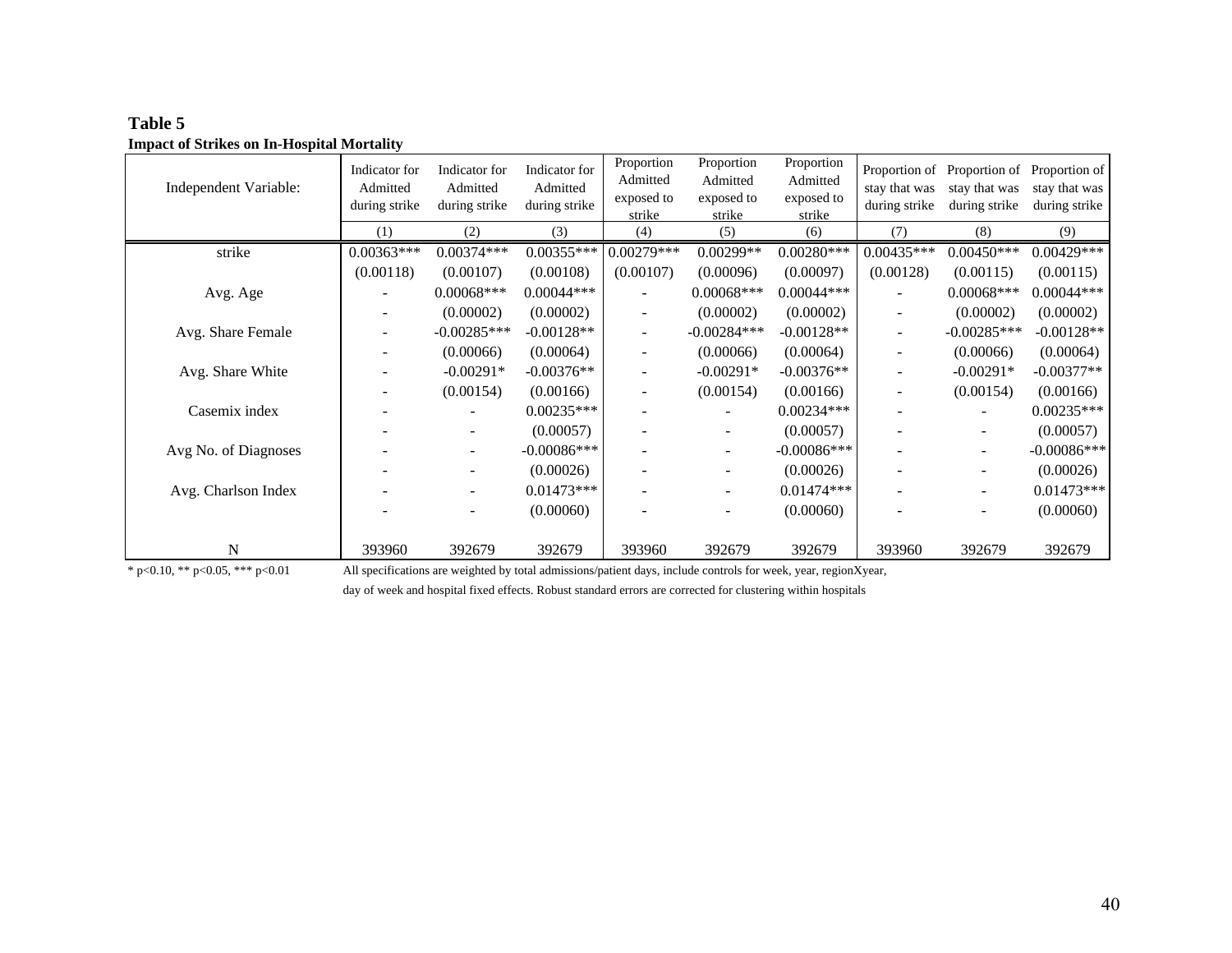| Dependent Variable    |                                            | 30-Day Readmission                         |                                            |                                                | 30-Day Readmission                             |                                                | 30-Day Readmission             |                                                               |                                                 |
|-----------------------|--------------------------------------------|--------------------------------------------|--------------------------------------------|------------------------------------------------|------------------------------------------------|------------------------------------------------|--------------------------------|---------------------------------------------------------------|-------------------------------------------------|
| Independent Variable: | Indicator for<br>admitted<br>during strike | Indicator for<br>admitted<br>during strike | Indicator for<br>admitted<br>during strike | Proportion<br>admitted<br>exposed to<br>strike | Proportion<br>admitted<br>exposed to<br>strike | Proportion<br>admitted<br>exposed to<br>strike | stay that was<br>during strike | Proportion of Proportion of<br>stay that was<br>during strike | Proportion of<br>stay that was<br>during strike |
|                       | (1)                                        | (2)                                        | (3)                                        | (4)                                            | (5)                                            | (6)                                            | (7)                            | (8)                                                           | (9)                                             |
| strike                | $0.01177***$                               | $0.00903**$                                | $0.00917**$                                | $0.01120***$                                   | $0.00822**$                                    | $0.00841**$                                    | $0.01366***$                   | $0.01073***$                                                  | $0.01093***$                                    |
|                       | (0.00332)                                  | (0.00350)                                  | (0.00361)                                  | (0.00308)                                      | (0.00322)                                      | (0.00332)                                      | (0.00363)                      | (0.00356)                                                     | (0.00362)                                       |
| Avg. Age              |                                            | $0.00193***$                               | $0.00137***$                               |                                                | $0.00193***$                                   | $0.00137***$                                   | $\overline{\phantom{a}}$       | $0.00193***$                                                  | $0.00137***$                                    |
|                       |                                            | (0.00012)                                  | (0.00013)                                  |                                                | (0.00012)                                      | (0.00013)                                      |                                | (0.00012)                                                     | (0.00013)                                       |
| Avg. Share Female     |                                            | $-0.03948$ ***                             | $-0.03671***$                              |                                                |                                                | $-0.03948***-0.03671***$                       | $\overline{\phantom{a}}$       | $-0.03948***$                                                 | $-0.03671***$                                   |
|                       |                                            | (0.00368)                                  | (0.00379)                                  |                                                | (0.00368)                                      | (0.00379)                                      | $\overline{\phantom{a}}$       | (0.00368)                                                     | (0.00379)                                       |
| Avg. Share White      |                                            | $0.00662*$                                 | $0.00871**$                                |                                                | $0.00660*$                                     | 0.00869**                                      | -                              | $0.00660*$                                                    | $0.00869**$                                     |
|                       |                                            | (0.00357)                                  | (0.00350)                                  |                                                | (0.00358)                                      | (0.00351)                                      | $\overline{\phantom{0}}$       | (0.00357)                                                     | (0.00351)                                       |
| Casemix index         |                                            |                                            | $-0.00606$ ***                             |                                                |                                                | $-0.00607$ ***                                 |                                |                                                               | $-0.00607$ ***                                  |
|                       |                                            |                                            | (0.00105)                                  |                                                | -                                              | (0.00105)                                      | $\overline{\phantom{0}}$       |                                                               | (0.00105)                                       |
| Avg No. of Diagnoses  |                                            |                                            | $0.00142*$                                 |                                                |                                                | $0.00142*$                                     |                                |                                                               | $0.00142*$                                      |
|                       |                                            |                                            | (0.00076)                                  |                                                |                                                | (0.00076)                                      | $\overline{\phantom{0}}$       |                                                               | (0.00076)                                       |
| Avg. Charlson Index   |                                            |                                            | $0.02646***$                               |                                                | -                                              | $0.02646***$                                   |                                |                                                               | $0.02646***$                                    |
|                       |                                            |                                            | (0.00164)                                  |                                                | -                                              | (0.00164)                                      | $\overline{\phantom{0}}$       |                                                               | (0.00164)                                       |
|                       |                                            |                                            |                                            |                                                |                                                |                                                |                                |                                                               |                                                 |
| N                     | 109721                                     | 109721                                     | 109721                                     | 109721                                         | 109721                                         | 109721                                         | 109721                         | 109721                                                        | 109721                                          |

**Table 6Impact of Strikes on 30-day Readmission**

\* p<0.10, \*\* p<0.05, \*\*\* p<0.01 All specifications are weighted by total admissions/patient days, include controls for week, year, regionXyear,

day of week and hospital fixed effects. Robust standard errors are corrected for clustering within hospitals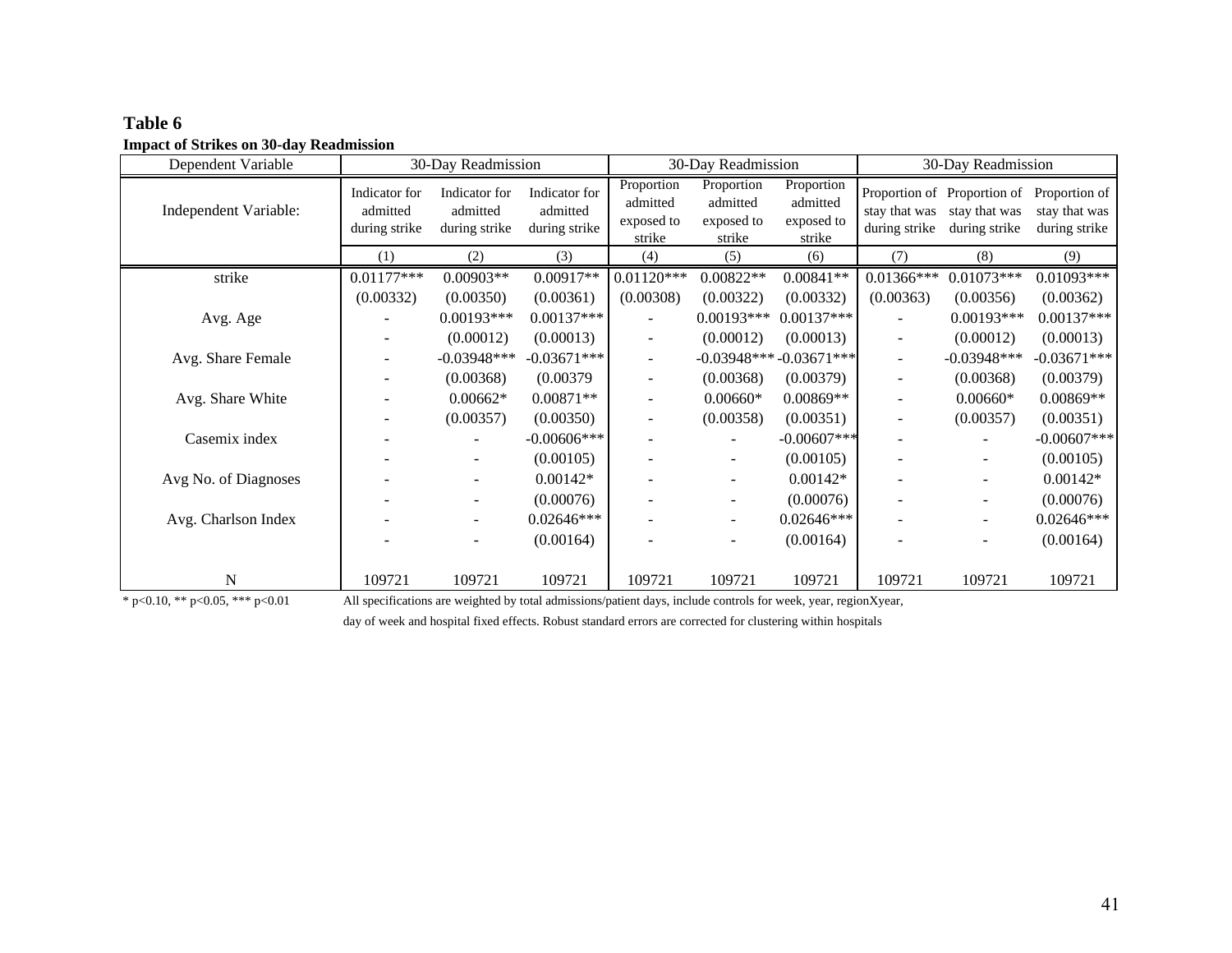| Dependent Variable  | 10 day In-Hospital Mortality | 30-day readmission |
|---------------------|------------------------------|--------------------|
| $n-20$ to $n-16$    | 0.00053                      | $-0.00693$         |
|                     | (0.00120)                    | (0.00848)          |
| n-15 to n-11        | 0.00251                      | 0.00513            |
|                     | (0.00160)                    | (0.00735)          |
| $n-10$ to $n-6$     | $-0.00194$                   | 0.00241            |
|                     | (0.00157)                    | (0.00536)          |
| $n-5$ to $n-1$      | 0.00017                      | $-0.00110$         |
|                     | (0.00159)                    | (0.00718)          |
| strike              | $0.00357***$                 | $0.00944**$        |
|                     | (0.00108)                    | (0.00375)          |
| $n+1$ to $n+5$      | $0.00351*$                   | 0.01135            |
|                     | (0.00211)                    | (0.00774)          |
| $n+6$ to $n+10$     | 0.00016                      | 0.00629            |
|                     | (0.00161)                    | (0.00843)          |
| $n+11$ to $n+15$    | 0.00228                      | 0.01165            |
|                     | (0.00158)                    | (0.00719)          |
| $n+16$ to $n+20$    | $-0.00275*$                  | $-0.00675$         |
|                     | (0.00143)                    | (0.00691)          |
| Casemix             | $0.00234***$                 | $-0.00607$ ***     |
|                     | (0.00057)                    | (0.00105)          |
| Avg. # of Diagnoses | $-0.00086***$                | $0.00142*$         |
|                     | (0.00026)                    | (0.00076)          |
| Avg. Charlson Index | $0.01474***$                 | $0.02647***$       |
|                     | (0.00060)                    | (0.00164)          |
| Age                 | $0.00044***$                 | $0.00137***$       |
|                     | (0.00002)                    | (0.00013)          |
| Female              | $-0.00129**$                 | $-0.03674***$      |
|                     | (0.00064)                    | (0.00379)          |
| White               | $-0.00376**$                 | $0.00872**$        |
|                     | (0.00166)                    | (0.00351)          |
| $\mathbf N$         | 392679                       | 109721             |

**Table 7 Trends in Outcomes Before and After the Strike (in days)**

\*\*\* p<0.01, \*\* p<0.05, \* p<0.1

All specifications are weighted by total admissions, include controls for week, year, regionXyear, day of week and hospital fixed effects. Robust standard errors are corrected for clustering within hospitals.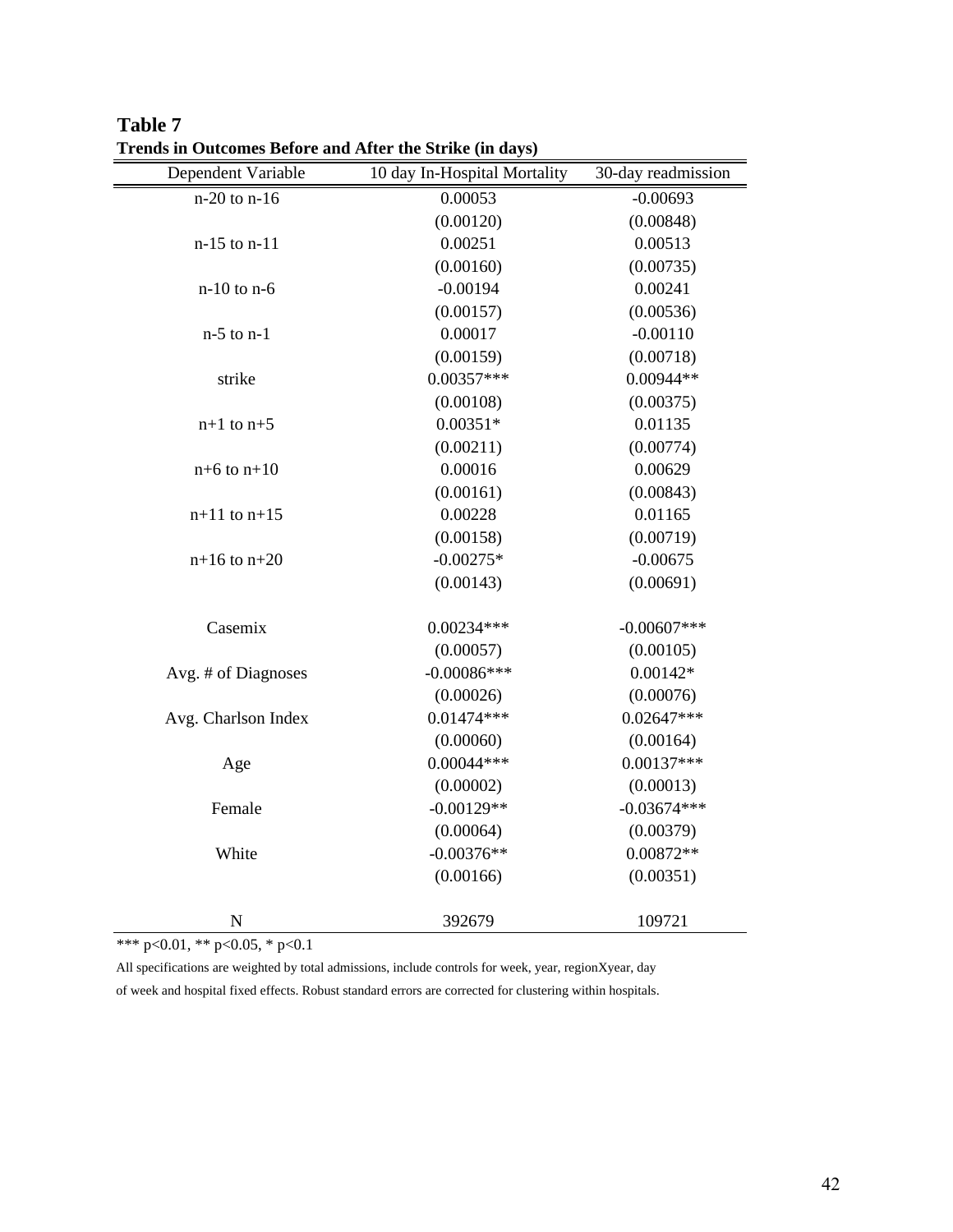## **Table 8 Effect of Strikes on Demographic and Diagnosis Characteristics**

| Dependent Variable | Age                 | <b>Share Female</b> | Share White      |                     | Casemix Index Total Diagnoses | Charlson Index   |
|--------------------|---------------------|---------------------|------------------|---------------------|-------------------------------|------------------|
|                    | $\left  \right $    | (2)                 | (3)              | (4)                 | (5)                           | (6)              |
| strike             | $-0.075$<br>(0.582) | 0.007<br>(0.005)    | 0.014<br>(0.012) | $-0.013$<br>(0.014) | $-0.027$<br>(0.067)           | 0.013<br>(0.014) |
| N                  | 392679              | 393960              | 393960           | 392679              | 393960                        | 393960           |

### **Effect of Strikes on Insurance Status and Income**

| Dependent Variable | <b>Share Medicare</b> | Share Medicaid    | Share Uninsured | Log of Income |
|--------------------|-----------------------|-------------------|-----------------|---------------|
|                    |                       |                   |                 |               |
|                    | $\perp$               | $\left( 2\right)$ | (3)             | (4)           |
|                    |                       |                   |                 |               |
| strike             | 0.01360               | 0.01254           | $-0.00338$      | $-0.00214$    |
|                    | (0.00858)             | (0.00940)         | (0.00416)       | (0.00484)     |
| N                  | 393960                | 393960            | 393960          | 393518        |

\*\*\* p<0.01, \*\* p<0.05, \* p<0.1

All specifications are weighted by total admissions/patient days, include controls for week, year, regionXyear,

day of week and hospital fixed effects. Robust standard errors are corrected for clustering within hospitals.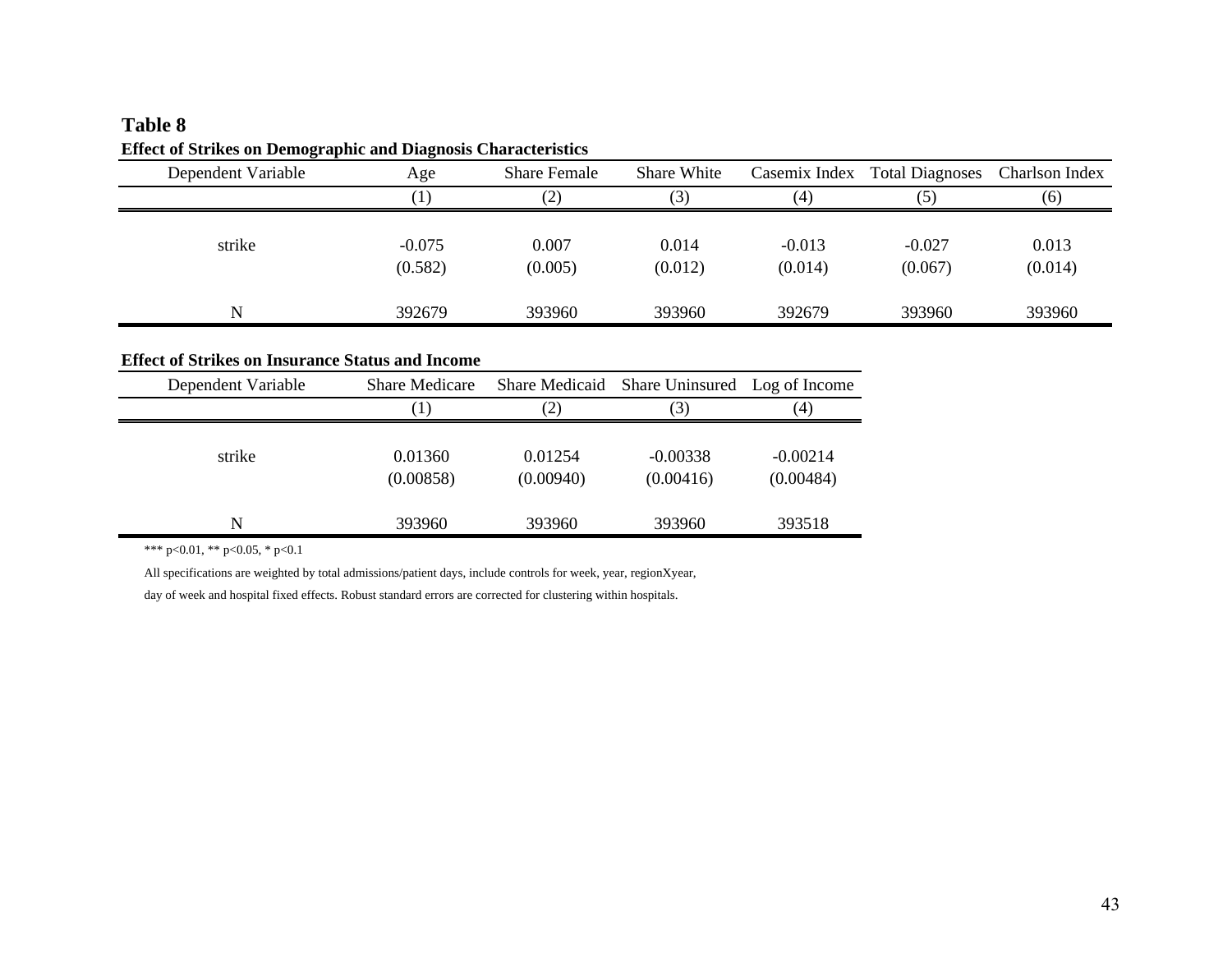| <b>Outcome Measures</b> |                 | Log Admissions           |                 | In-hospital Mortality | 30-day readmission |                |
|-------------------------|-----------------|--------------------------|-----------------|-----------------------|--------------------|----------------|
| Method                  | <b>RADIUS 3</b> | FLOW 3                   | <b>RADIUS 3</b> | FLOW 3                | <b>RADIUS 3</b>    | FLOW 3         |
|                         | (1)             | (2)                      | (3)             | (4)                   | (5)                | (6)            |
| Nearby Strike           | 0.02116         | 0.02904                  | 0.00003         | 0.00055               | 0.00154            | 0.00166        |
|                         | (0.02337)       | (0.01839)                | (0.00043)       | (0.00034)             | (0.00214)          | (0.00121)      |
| Avg. Age                |                 |                          | $0.00045***$    | $0.00045***$          | $0.00133***$       | $0.00133***$   |
|                         |                 |                          | (0.00002)       | (0.00002)             | (0.00013)          | (0.00013)      |
| Avg. Share Female       |                 | $\overline{\phantom{a}}$ | $-0.00122*$     | $-0.00122*$           | $-0.03695***$      | $-0.03694***$  |
|                         |                 | -                        | (0.00067)       | (0.00067)             | (0.00388)          | (0.00388)      |
| Avg. Share White        |                 | $\overline{\phantom{a}}$ | $-0.00372**$    | $-0.00372**$          | $0.00954**$        | $0.00959**$    |
|                         |                 |                          | (0.00174)       | (0.00174)             | (0.00373)          | (0.00373)      |
| Casemix index           |                 |                          | $0.00240***$    | $0.00239***$          | $-0.00600$ ***     | $-0.00601$ *** |
|                         |                 |                          | (0.00058)       | (0.00058)             | (0.00108)          | (0.00108)      |
| Avg No. of Diagnoses    |                 |                          | $-0.00089***$   | $-0.00089***$         | $0.00149*$         | $0.00149*$     |
|                         |                 |                          | (0.00027)       | (0.00027)             | (0.00078)          | (0.00078)      |
| Avg. Charlson Index     |                 |                          | $0.01468$ ***   | $0.01468$ ***         | $0.02645***$       | $0.02645***$   |
|                         |                 |                          | (0.00062)       | (0.00062)             | (0.00167)          | (0.00167)      |
|                         |                 |                          |                 |                       |                    |                |
| N                       | 374607          | 374607                   | 373287          | 373287                | 104233             | 104233         |

#### **Table 9 Effects of Strikes on Nearby Hospitals**

 $*$  p<0.10, \*\* p<0.05, \*\*\* p<0.01

All specifications are weighted by total admissions, include controls for week, year, regionXyear, day of week and hospital fixed effects. Robust standard errors are corrected for clustering within hospitals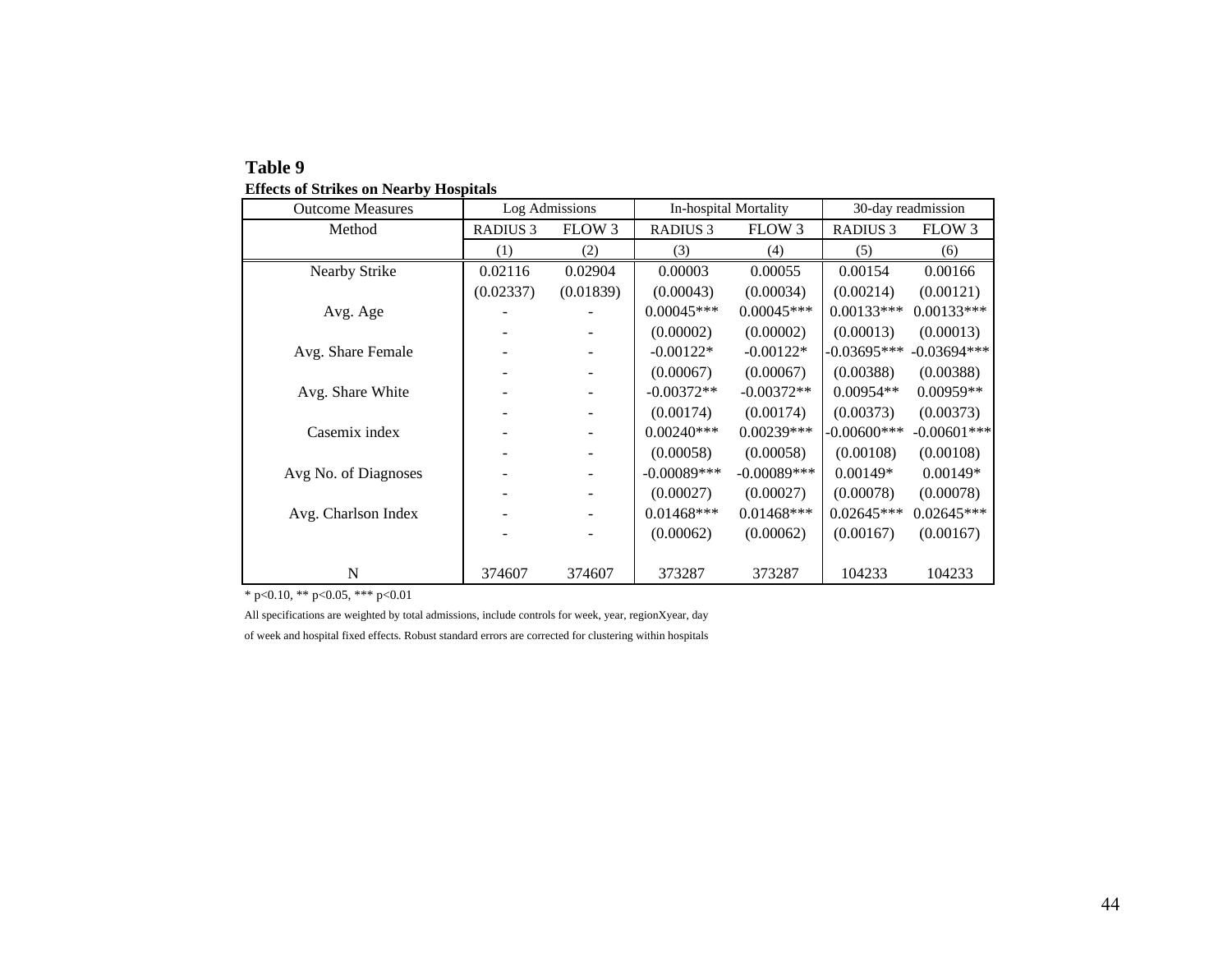| Dependent Variable | Log Admissions | In-hospital Mortality | 30-day Readmission |
|--------------------|----------------|-----------------------|--------------------|
|                    |                | (2)                   | (3)                |
| strike             | $-0.00966$     | $0.00037***$          | $0.00719**$        |
|                    | (0.01083)      | (0.00010)             | (0.00316)          |
|                    |                |                       |                    |
| N                  | 92410          | 92410                 | 44164              |

**Table 10Region-level analysis**

\* p<0.10, \*\* p<0.05, \*\*\* p<0.01

All specifications are weighted by total admissions, include controls for week, year, regionXyear, day

of week and hospital fixed effects. Robust standard errors are corrected for clustering within hospitals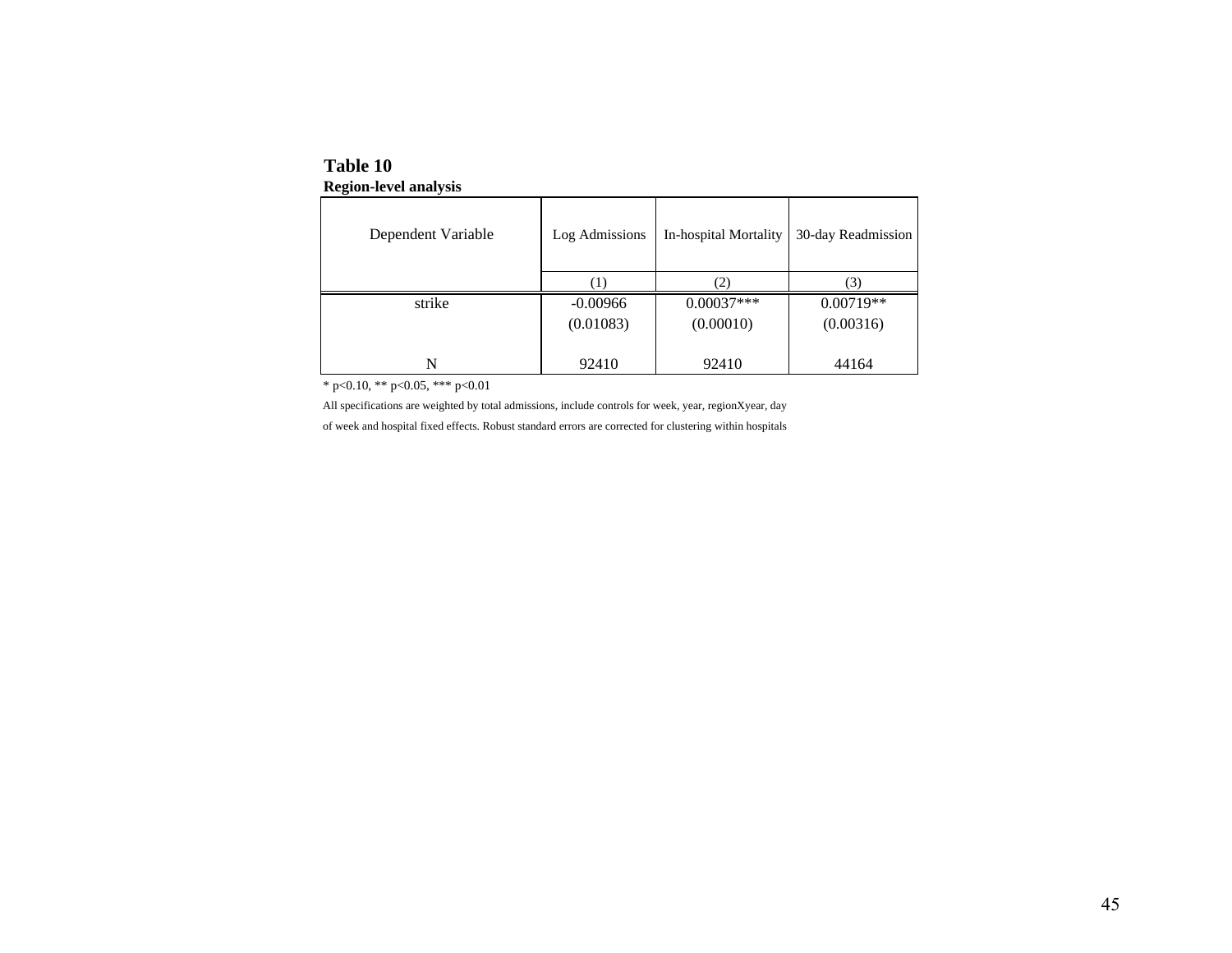| Dependent Variable   | Length of Stay | Number of Procedures |
|----------------------|----------------|----------------------|
|                      | (1)            | (2)                  |
| strike               | 0.259          | $-0.05225$           |
|                      | (0.219)        | (0.06466)            |
| Casemix index        | 3.44809***     | $0.60845***$         |
|                      | (0.16806)      | (0.02927)            |
| Avg No. of Diagnoses | $0.62696***$   | $0.19500***$         |
|                      | (0.12413)      | (0.02517)            |
| Charlson Index       | $0.76960***$   | $-0.09593**$         |
|                      | (0.28565)      | (0.04200)            |
| Avg. Age             | $0.03857***$   | $-0.00296***$        |
|                      | (0.00554)      | (0.00111)            |
| Avg. Share Female    | 0.19032        | $-0.05683*$          |
|                      | (0.17610)      | (0.03112)            |
| Avg. Share White     | 0.52456        | 0.08406              |
|                      | (0.36110)      | (0.08177)            |
| N                    | 392,679        | 392,679              |

# **Table 11 Impact of Strikes on Utilization**

\* p<0.10, \*\* p<0.05, \*\*\* p<0.01

All specifications are weighted by total admissions, include controls for week, year, regionXyear, day of week and hospital fixed effects. Robust standard errors are corrected for clustering within hospitals.